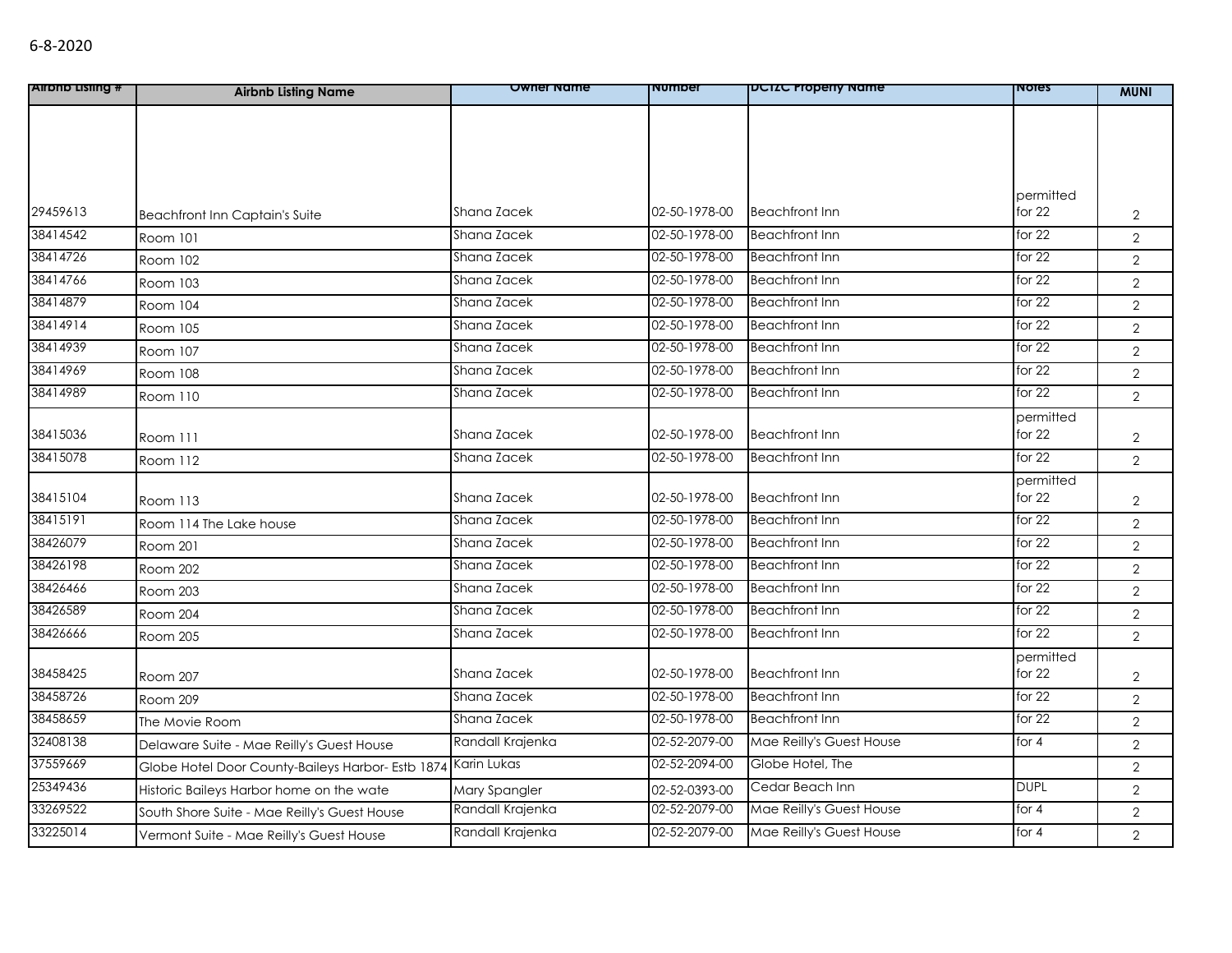| 33267878 | Wentworth Suite - Mae Reilly's Guest House                                    | Mae Reilly Properties LLC -<br>Randall Krajenka | 02-52-2079-00 | Mae Reilly's Guest House                 | permitted<br>for $4$              | 2              |
|----------|-------------------------------------------------------------------------------|-------------------------------------------------|---------------|------------------------------------------|-----------------------------------|----------------|
| 33794104 | ◆◆Relaxing, Historic and Hip Havngård House◆◆                                 | Kurt Heggland                                   | 02-56-2104-00 | <b>Havngard House</b>                    |                                   | $\overline{2}$ |
| 25126829 | A True Farm House Experience                                                  | Paul Grav                                       | 02-56-1930-00 | A True Farm House Experience             |                                   | $\overline{2}$ |
| 25354536 | Apartment c7                                                                  | John L. Anderson                                | 02-56-0111-00 | <b>Bean Town Campground</b>              | for 6                             | $\overline{2}$ |
| 28416543 | As seen on HGTV Lakefront Bargain Hunt Renovatio Phu Nguyen - Pelican Bay LLC |                                                 | 02-56-2016-00 | Baileys Large Home for Families - Nguyen |                                   | $\overline{2}$ |
| 42067747 | <b>Baileys Frogtown Bay View Home</b>                                         | Particia Sloan                                  | 02-56-0540-21 | <b>Baileys Frogtown</b>                  | Lindsley                          | $\overline{2}$ |
| 43126066 | to town                                                                       | Laura Lane                                      | 02-56-1733-07 | <b>Burnt Hollow</b>                      | SImpleLife                        | $\overline{2}$ |
| 20009178 | Baileys Harbor Near Kangaroo Lake                                             | Alyssa Lebakken                                 | 02-56-1782-00 | Baileys Harbor Near Kangaroo Lake        | for $2$                           | $\overline{2}$ |
| 20697030 | Baileys Harbor Near Kangaroo Lake North Unit                                  | Alyssa Lebakken                                 | 02-56-1782-00 | Baileys Harbor Near Kangaroo Lake        | for 2                             | $\overline{2}$ |
| 23543488 | <b>Baileys Harbor Pioneer Log Cabin</b>                                       | Colin Doherty                                   | 02-56-1766-00 | Roots Cabin in Baileys                   |                                   | $\overline{2}$ |
| 22186390 | Baileys Harbor Yellow Home with a View                                        | Matt Horton                                     | 02-56-1826-00 | <b>Baileys Harbor Yellow House</b>       | permitted<br>for $4$              | $\overline{2}$ |
| 26806205 | Cana Point Lakehouse on the Water for large group Cana Pointe LLC             |                                                 | 02-56-1694-00 | Cana Pointe                              |                                   | $\overline{2}$ |
| 38598698 | Carraig Beag Cottage - Charming Down Town Hon Carraig Cottages                |                                                 | 02-56-0652-09 | Carraig Beag                             | Carraig                           | $\overline{2}$ |
| 33398744 | Carraig Mor Cottage - Awesome Downtown Cotta Carraig Cottages                 |                                                 | 02-56-0653-09 | Carraig Mor                              | Carraig                           | $\overline{2}$ |
| 37455372 | Carraigeen Cottage                                                            | <b>Carraig Cottages</b>                         | 02-56-1052-09 | Carraigeen Cottage                       | Carraig                           | 2              |
| 38024230 | Charming Orchard Cabin/Cottage on 5 Acres                                     | Leonard Pappone                                 | 02-56-2207-00 | Door County Orchard Cottage              |                                   | $\overline{2}$ |
| 38175501 | Charming Wooded Cottage Minutes from Downtov Pam Schmitz                      |                                                 | 02-56-2178-00 | Baileys on the Rocks Cottages-Schmitz    | permitted<br>for $2$              | $\overline{2}$ |
| 38316622 | Cozy Lakeview, Walk to Town                                                   | Pam Schmitz                                     | 02-56-2178-00 | Baileys on the Rocks Cottages-Schmitz    | permitted<br>for $2$              | 2              |
| 8673729  | Door County Cabin in the Woods                                                | Karen Berndt                                    | 02-56-1564-00 | Door County Cabin in the Woods           |                                   | $\mathbf{2}$   |
| 25458028 | Door County Dreaming                                                          | Kate and Robert Lindsley                        | 02-56-1960-00 | Door County Dream                        |                                   | $\overline{2}$ |
| 17656602 | Door County Retreat on the "Quiet Side"                                       | Diana Wallace                                   | 02-56-1734-00 | Door County Retreat on the Quiet Side    |                                   | $\overline{2}$ |
| 20565326 | Door County Scotland Yard                                                     | Thomas and Michele Bronsky                      | 02-56-1794-00 | Door County Scotland Yard Haven          | Permitted<br>for 2                | 2              |
| 20989165 | Door County Scotland Yard Haven-Native America Thomas and Michele Bronsky     |                                                 | 02-56-1794-00 | Door County Scotland Yard Haven          | for 2                             | $\overline{2}$ |
| 11676845 | Door County Vacation Rental Home                                              | Dr. Phil Arnold                                 | 02-56-1563-00 | West Meadow Rental                       |                                   | $\overline{2}$ |
| 37746737 | Harborview                                                                    | <b>Timothy Magnin</b>                           | 02-56-2158-06 | Harbor View - Magnin                     | <b>DCPM</b>                       | 2              |
| 4709576  | Heart of the Door Homestead                                                   | Nicole Henguinet                                | 02-56-1455-00 | Heart of the Door Homestead, LLC         |                                   | $\overline{2}$ |
| 22163891 | Heggeland                                                                     | Dennis & Jeff Hickey                            | 02-56-0200-06 | Heggeland                                | <b>DCPM</b>                       | $\overline{2}$ |
| 41259246 | Howard House - New From Door County's #1 Host                                 | Jacinda Dufin                                   | 02-56-1935-20 | <b>Howard House</b>                      | <b>DOCO</b><br>Vacation<br>Renals | $\overline{2}$ |
| 42384551 | Kangaroo East Shore Lodge                                                     | 7251 HWY 57 LLC - William and H02-56-2259-06    |               | Kangaroo East Shore                      | <b>DCOM</b>                       | 2              |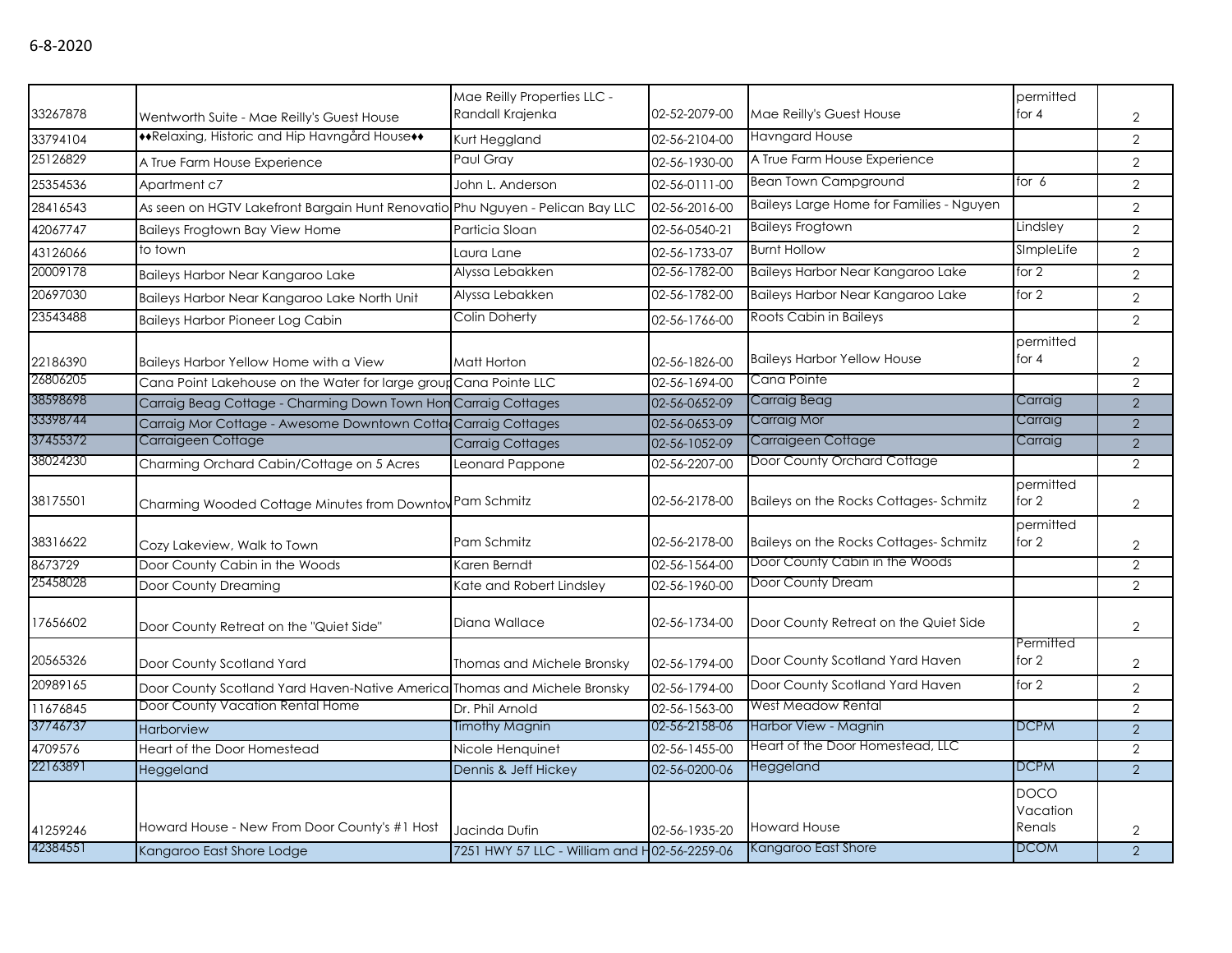| 22163915 | Kangaroo Lake Retreat                                    | <b>Will Anderson</b>                         | 02-56-1543-06 | Kangaroo Lake Retreat                                         | <b>DCPM</b>          | $\overline{2}$ |
|----------|----------------------------------------------------------|----------------------------------------------|---------------|---------------------------------------------------------------|----------------------|----------------|
| 22163920 | Kangaroo Lake Road Cottage                               | <b>Jeff Wiswell</b>                          | 02-56-1696-06 | Kangaroo Lake House Wiswell                                   | <b>DCPM</b>          | $\overline{2}$ |
| 23877408 | Lakeview Cottage in Downtown Baileys Harbor              | Christopher & Pamela Schmitz                 | 02-56-1876-00 | <b>Baileys Harbor Beach House - Schmitz</b>                   |                      | $\overline{2}$ |
| 23750440 | Lighthouse Cove                                          | Maureen McGrath                              | 02-56-1614-00 | <b>Best of Times</b>                                          | <b>Bacon</b>         | $\overline{2}$ |
| 7069697  | Loft • Central • Comfy • Private                         | Sarah and Brian Bonovich                     | 02-56-1644-00 | <b>Wooded Lane Guest House</b>                                |                      | $\overline{2}$ |
| 28380457 | Meadowland of Baileys Harbor                             | James Weikel                                 | 32-56-2004-00 | Meadowland of Baileys Harbor                                  |                      | $\overline{2}$ |
| 41374756 | Muirfield Flat Studio - Brand New Listing!               | Pinkmoto Revocable Trust - Kary              | 02-56-2235-07 | Muirfield Flats                                               | SImpleLife           | $\overline{2}$ |
| 23205775 | NEW! Baileys Harbor Studio on Lake Michigan!             | James Dillenburg                             | 02-56-1257-00 | <b>Shalom Stone</b>                                           |                      | $\overline{2}$ |
| 22163978 | <b>Our Place</b>                                         | <b>Family Style Contractor LLC</b>           | 02-56-0339-06 | Our Place on Kangaroo Lake                                    | <b>DCPM</b>          | $\overline{2}$ |
| 19471677 | <b>Raspberry Fields</b>                                  | Stewart Dawson                               | 02-56-1741-00 | Dawson Farm - Ahrens Road                                     |                      | $\overline{2}$ |
| 22163997 | Rocky Bottom Lodge                                       | Natalie & Terry McAllister                   | 02-56-0885-06 | Rocky Bottom Lodge                                            | <b>DCPM</b>          | $\overline{2}$ |
| 22164003 | <b>Schook Shack</b>                                      | Cole Family LLC                              | 02-56-1607-06 | Schook Shack                                                  | <b>DCPM</b>          | $\overline{2}$ |
| 23698728 | Seculded Waterfront on North Bay                         | Eva McKee                                    | 02-56-1850-06 | Seculded Waterfront on Northbay                               | <b>DCPM</b>          | $\overline{2}$ |
| 34908317 | Shakespeare apartment with a view.                       | Matt Horton                                  | 02-56-1826-00 | Baileys Harbor Yellow Hse-South Ln<br>Cottage-Shakespeare Apt | permitted<br>for $4$ | $\mathbf{2}$   |
| 25236810 | Sleeper Bunk House                                       | John L. Anderson                             | 02-56-0111-00 | <b>Bean Town Campground</b>                                   | permitted<br>for 6   | $\overline{2}$ |
| 24420171 | South Lane Cottage #1                                    | Matt Horton                                  | 02-56-1826-00 | <b>Baileys Harbor Yellow House</b>                            | for 4                | $\overline{2}$ |
| 24420991 | South Lane Cottage #2                                    | Matt Horton                                  | 02-56-1826-00 | <b>Baileys Harbor Yellow House</b>                            | permitted<br>for $4$ | $\overline{2}$ |
| 43175653 | Stunning Lake Michigan Home, sleeps 20! Dunes<br>abound! | Rebecca Taylor                               | 02-56-2268-07 | Dune Alright                                                  | SImpleLife           | $\overline{2}$ |
| 28100002 | The Stone House                                          | Emil & Mary Baukert                          | 02-56-1974-06 | Stone House - 8112 STH 57                                     | <b>DCPM</b>          | $\overline{2}$ |
| 25236630 | Tiny Cabin @ Beantown Campground                         | John L. Anderson                             | 02-56-0111-00 | <b>Bean Town Campground</b>                                   | permitted<br>for 6   | $\overline{2}$ |
| 26421936 | Tiny cabin @beantown campground                          | John L. Anderson                             | 02-56-0111-00 | <b>Bean Town Campground</b>                                   | permitted<br>for 6   | 2              |
| 27594171 | Tranquility and Serenity/Family Retreat Lake House       | Michael Servais                              | 02-56-1893-00 | <b>Islandview Lake House</b>                                  |                      | 2              |
| 32437206 | Waterfront Views in Moonlight Bay                        | David & Ashley Paplham                       | 02-56-2090-00 | Sitting on the Dock of Moonlight Bay                          |                      | $\overline{2}$ |
| 22164047 | <b>Wildwood Beach Home</b>                               | Laura Thometz                                | 02-56-1640-06 | Wildwood Beach Home                                           | <b>DCPM</b>          | $\overline{2}$ |
| 3831684  | New-Private-Secluded Home                                | <b>Patrick Donley</b>                        | 06-56-1521-00 | Donely - 6058 CTH OO                                          |                      | 6              |
| 41376554 | ** Calmer Days - Resort.                                 | Lorie Scarborough - Swanky Pron08-53-2007-00 |               | Landmark Resort - Zanky Properties LLC                        |                      | 8              |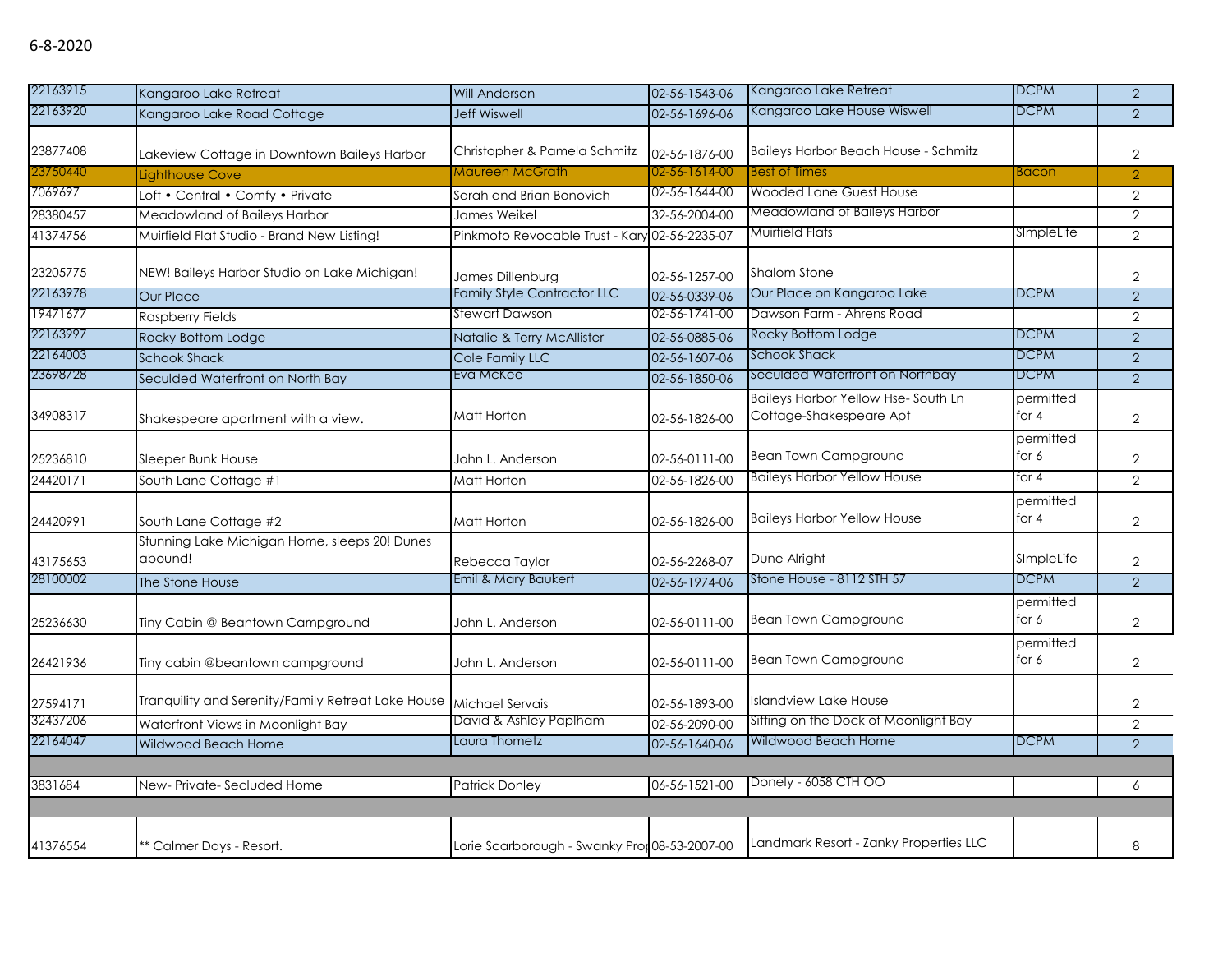| 26397865 | 2 Bedroom, 1 Bath Condo overlooking lake                                                    | Jon Pesek                                     | 08-53-1856-00 | Landmark Resort Pesek                                        |                      | 8 |
|----------|---------------------------------------------------------------------------------------------|-----------------------------------------------|---------------|--------------------------------------------------------------|----------------------|---|
| 33076453 | Bay and Breeze Door County 1 bedroom Water<br>view                                          | Christopher and Sara Spencer                  | 08-53-1686-00 | Landmark Resort - Unit 1225 - Spencer                        |                      | 8 |
| 27426270 | Bay View at the Landmark Resort                                                             | Dean Hellwig                                  | 08-53-1984-00 | Landmark Resort - Bay View Bungalow<br>Hellwig               |                      | 8 |
| 28553484 | <b>Bayview Escape</b>                                                                       | Lorie Scarborough - Swanky Pror 08-53-2007-00 |               | Landmark Resort - Zanky Properties LLC                       |                      | 8 |
| 15951113 | <b>Beautiful Waterview Condo</b>                                                            | Kathlyn Geracie                               | 08-53-1689-00 | Landmark Resort- Beautiful Water View<br>Condo               |                      | 8 |
| 21595419 | Big discount off Landmark Rates on beautiful<br>condo                                       | Jewelette Neary                               | 08-53-1817-00 | Landmark Resort-Neary                                        | permitted<br>for 2   | 8 |
| 22011733 | Big discount on Landmark Resort rates on 1BR<br>condo                                       | Jewelette Neary                               | 08-53-1817-00 | Landmark Resort-Neary                                        | permitted<br>for 2   | 8 |
| 7989119  | <b>Breathtaking Water View Condo</b>                                                        | Michael and Leigh Dicks                       | 08-53-1554-00 | Landmark Resort - Dicks Rental                               |                      | 8 |
| 36355412 | Door County Getaway @Landmark Resort                                                        | Michal & Monika Anna Chiu                     | 08-53-2031-00 | Landmark Resort #2230-Peaceful one bed<br>bath - Chiu        |                      | 8 |
| 41775747 | Door County Getaway-2 Bedroom Condo                                                         | Jerold and Jennifer Schuetz                   | 08-53-2267-00 | Landmark Resort - Schuetz - Unit 2332                        |                      | 8 |
| 34258383 | Door County Happy Place                                                                     | Michal & Monika Anna Chiu                     | 08-53-2031-00 | Landmark Resort #2230-Peaceful one bed<br>bath - Chiu        |                      | 8 |
| 27784412 | Egg Harbor Sunset Bluff Condo                                                               | David Polich and Kristine Kappe 08-53-1997-00 |               | Egg Harbor Sunset Bluff Condo                                |                      | 8 |
| 19082486 | Gorgeous Waterview overlooking the bay of green Matthew A Pidgeon                           |                                               | 08-53-1754-00 | Landmark Resort - Pidgeon - Unit 205                         |                      | 8 |
| 28494097 | Light & Bright Bay View Retreat                                                             | Nicholas David Barber                         | 08-53-1990-00 | Landmark Resort - Nomad Ventures LLC -<br>#110               | permitted<br>for $3$ | 8 |
| 40424353 | NEW! 'The Landmark' Resort Condo - 1 Mi to<br>Beach!                                        | whitefishbayside llc                          | 08-53-2224-00 | Landmark Resort - Whitfishbayside LLC -<br><b>Unit 2224</b>  | evolve               | 8 |
| 40235291 | NEW! Condo w/Resort Amenities, 1Mi to Beach +<br>Golf                                       | John Jordan                                   | 08-53-2212-00 | Landmark Resort- Mister Kaplan Invest<br>Unit 1220           |                      | 8 |
| 33578702 | NEW! Landmark Resort Condo w/ Spectacular ViewGood Faith Financial LLC - Tony 08-53-1970-00 |                                               |               | Landmark Resort - Good Faith Financial -<br><b>Unit 2324</b> |                      | 8 |
| 35716622 | NEWLY LISTED - Our Other Piece of the Door                                                  | Roby Onan                                     | 08-53-1652-00 | Landmark Resort - Our Piece of the Door -<br>Onan #3224      | permitted<br>for 2   | 8 |
| 33971518 | Newly Updated Lake View Escape                                                              | Nicholas David Barber                         | 08-53-1990-00 | Landmark Resort - Nomad Ventures LLC -<br>#110               | permitted<br>for $3$ | 8 |
| 13479701 | Our Piece of the Door                                                                       | Roby Onan                                     | 08-53-1652-00 | Landmark Resort - Our Piece of the Door -<br>Onan #3224      | permitted<br>for $2$ | 8 |
| 23238045 | Quaint Door County Haven                                                                    | Mark Lorenzo                                  | 08-53-1832-00 | Landmark Resort Lorenzo                                      |                      | 8 |
| 41347108 | Scenic and Spacious Condo in Landmark Resort                                                | Dominion LLC                                  | 08-53-2239-00 | Landmark Resort - Dominion LLC                               |                      | 8 |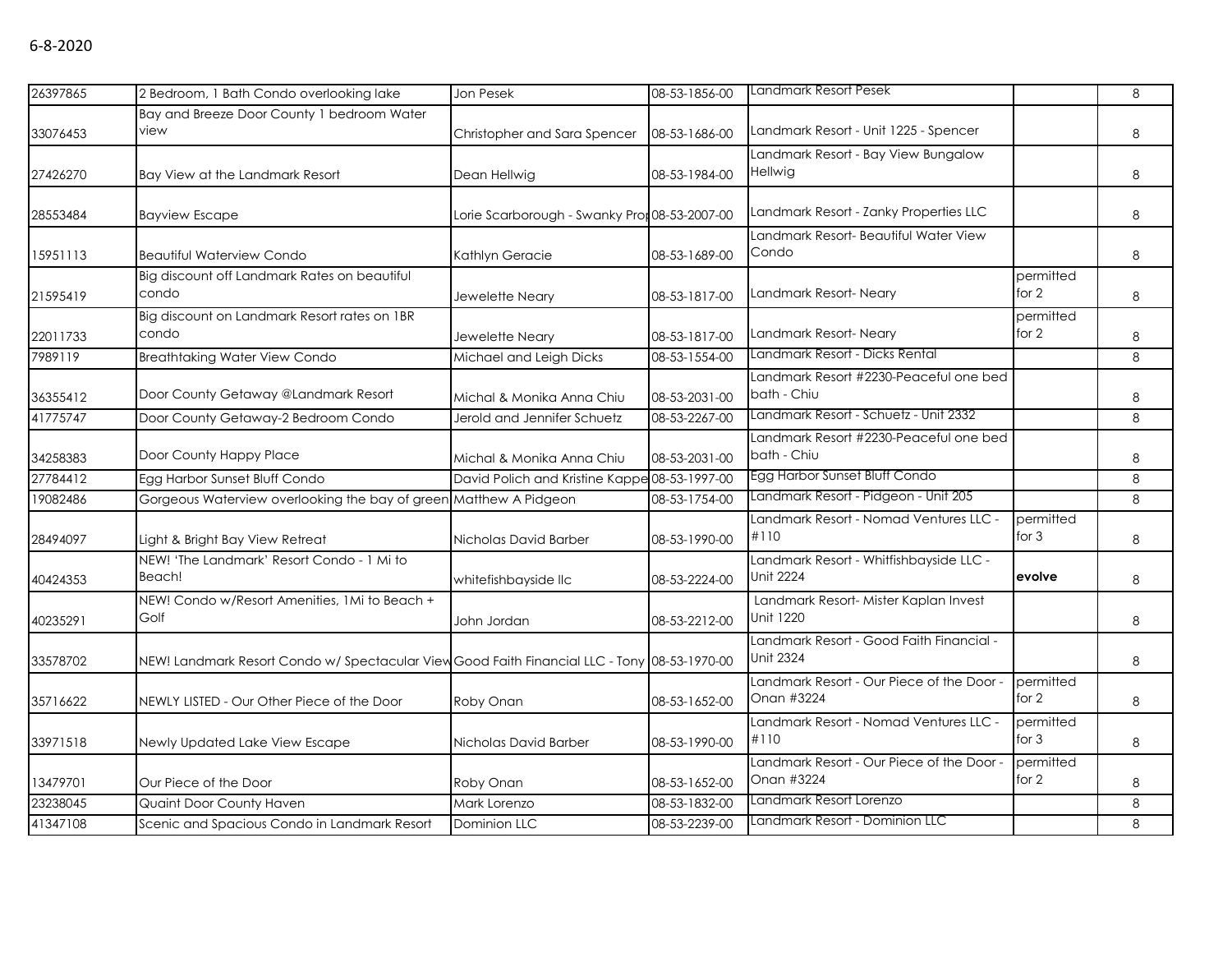| 34414390 | Scenic Egg Harbor Get Away                                        | Noble Assets Inc.                             | 08-53-2123-00 | Landmark Resort - Noble Assets Inc #1226                     |                          | 8            |
|----------|-------------------------------------------------------------------|-----------------------------------------------|---------------|--------------------------------------------------------------|--------------------------|--------------|
| 30348557 | Seas the Bay - time for summer in Egg Harbor!                     | Michael White                                 | 08-53-1834-07 | Landmark Resort White                                        | SimpleLife               | 8            |
| 18287078 | Serene 1 Bed 1 Bath Condo w/ Woods View                           | <b>Brian Wiegland</b>                         | 08-53-1688-00 | Landmark Resort - Door County Getaways- permitted<br>Wiegand | for 4 units              | 8            |
| 26631795 | Serene Lake Retreat                                               | Natalia Luque                                 | 08-53-1929-00 | Landmark Luque Unit 1232                                     |                          | 8            |
| 33972329 | Serene Lake View Condo                                            | Nicholas David Barber                         | 08-53-1990-00 | Landmark Resort - Nomad Ventures LLC -<br>#110               | permitted<br>for $3$     | 8            |
| 26360966 | *NEW listing* Shimmering Water cottage on the<br>Lake             | Robert Ray                                    | 08-56-2161-00 | <b>Shimmering Water Cottage</b>                              |                          | 8            |
| 35570795 | A Waterfront home   Lieffort Lodge   Door County                  | <b>James R Lieffort</b>                       | 08-56-2145-17 | Lieffort Lodge                                               | <b>Restassure</b>        | 8            |
| 43125958 | Amazing bay views! Full home just south of Egg<br>Harbor          | Ricky & Susan Kwaterski                       | 08-56-0806-07 | Ski Shore Retreat                                            | SImpleLife               | 8            |
| 38695375 | <b>Beech Circle Cottage</b>                                       | Karen Jenovai                                 | 08-56-2211-00 | <b>Beech Circle Cottage</b>                                  | Bacon                    | 8            |
| 24133770 | <b>Bluff Cottage Sunsets NEW CONSTRUCTION Egg</b><br>Harbor       | Gail Bergman                                  | 08-56-1874-00 | <b>Bluff Cottage</b>                                         | permitted<br>for 4 units | 8            |
| 13606442 | Cozy Farmhouse Studio                                             | Renee Schwaller and Steve Bea 08-56-1649-00   |               | Farmhouse Studio                                             |                          | 8            |
| 26020119 | Door Haven                                                        | Ronald & Christine Puszynski                  | 08-56-0099-02 | Door Haven                                                   | lundquist                | 8            |
| 17748137 | Egg Harbor Cottage on the Waters of Green Bay                     | Patti Jo Hedeen                               | 08-55-0302-00 | Sunset on Bay Shore                                          |                          | 8            |
| 42789004 | Koenen's Panorama                                                 | Margaret Koenen                               | 08-56-0155-00 | Koenen's Panorama                                            |                          | 8            |
| 41376611 | New Listing! Cabin in the Woods!                                  | David and Lynn Zawojski                       | 08-56-2148-07 | Cabin in the woods                                           | SImpleLife               | 8            |
| 20123459 | NEW! 2BR Egg Harbor House on 2 Acres!                             | Kerri Zergoski                                | 08-56-1768-00 | Lodge 42                                                     |                          | 8            |
| 22339046 | <b>Ohlson Chateau</b>                                             | David Ohlson - Charles Chilcote 08-56-0729-06 |               | Ohlson Chateau                                               | <b>DCPM</b>              | 8            |
| 25729564 | Pebble Beach House                                                | Edgar and Nancy Muenzer TRUS 08-56-1962-00    |               | Pebble Beach House                                           |                          | 8            |
| 20403760 | Pet friendly Applewood cottage in Egg Harbor                      | <b>Sharon Hughes</b>                          | 08-55-0093-00 | Applewood Cottage                                            |                          | 8            |
| 16987204 | Relaxing Nostalgic Log Home "Green Apple Lodge" Patricia Culliton |                                               | 08-56-1715-00 | Green Apple Lodge                                            |                          | 8            |
| 15399898 | Relaxing Waterfront Door County Lake House                        | Brianne & Barry Tegel                         | 08-56-1707-00 | Door County Lake House Tegel                                 |                          | 8            |
| 29054697 | <b>Stones Throw</b>                                               | <b>Jeff Garbers</b>                           | 08-56-1396-07 | Stone's Throw                                                | SimpleLife               | 8            |
| 29054699 | <b>Stony Shore Cabin</b>                                          | <b>Jeff Garbers</b>                           | 08-56-1395-07 | <b>Stony Shores</b>                                          | SimpleLife               | $\mathsf{R}$ |
| 6677520  | Sunset Bluff Getaway in Egg Harbor                                | Michael & Christina Hauge                     | 08-53-0384-00 | Sunset Bluff Condo - Unit 2- Hauge                           |                          | 8            |
| 22164013 | <b>Sunset Sanctuary</b>                                           | Daniel & Wanda Kupsco                         | 08-56-1566-06 | <b>Sunset Sanctuary</b>                                      | <b>DCPM</b>              | 8            |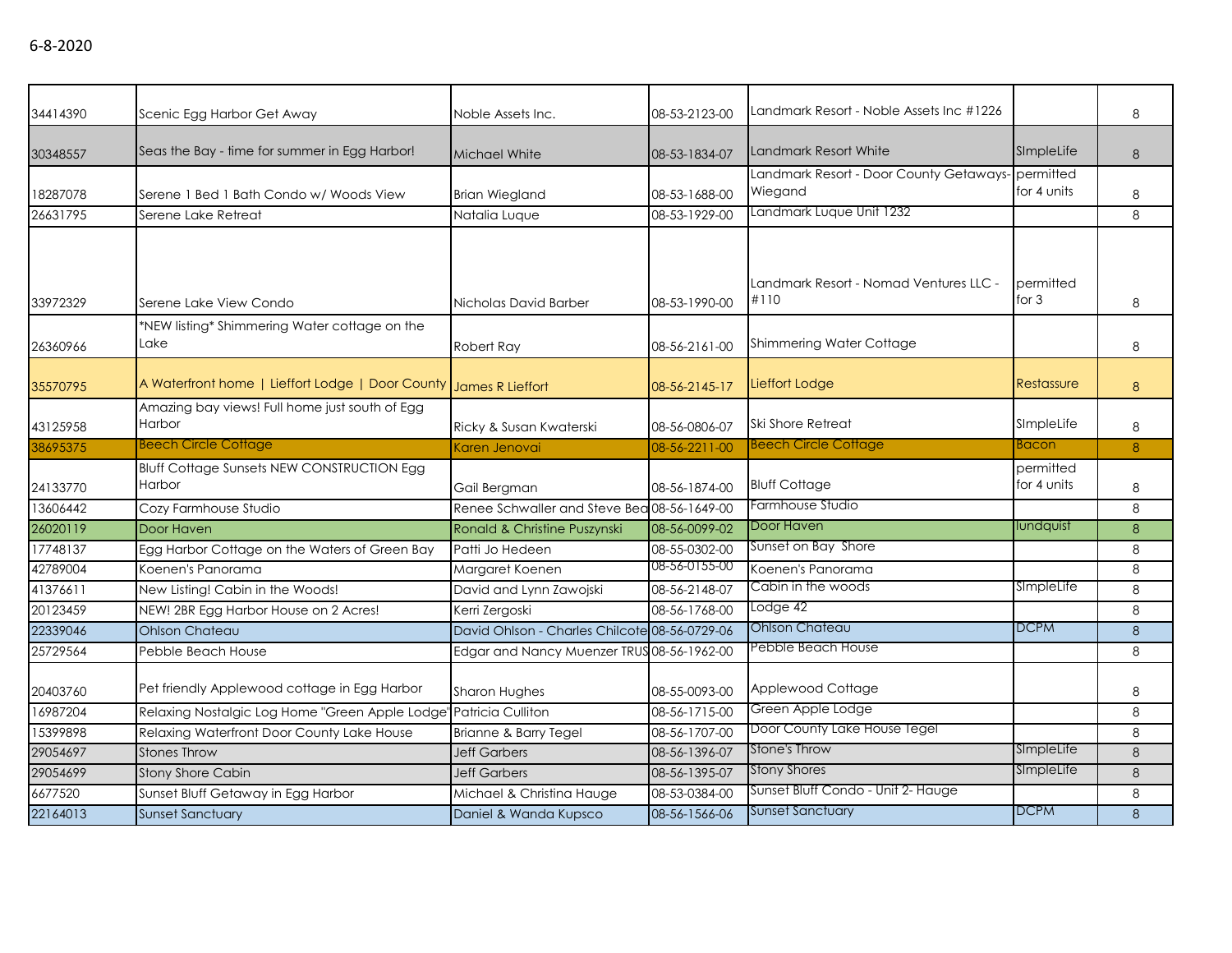| 7340588  | The Cabin at Plum Bottom                | Chad Luberger/ Marlyn &<br>Pamela Moore       | 08-56-1284-00 | The Treehouse at Plum Bottom/ The<br>Carriage House at Plum Bottom | permitted<br>for two units<br>owner is<br>hedging<br>bets with<br>three listings | 8       |
|----------|-----------------------------------------|-----------------------------------------------|---------------|--------------------------------------------------------------------|----------------------------------------------------------------------------------|---------|
| 28614069 | The Cabin at Shady Grove                | Maureen Gribble                               | 08-56-1925-00 | Shady Grove Gribble                                                |                                                                                  | 8       |
| 43132537 | The Quiet Woods - Private Room and bath | Joan Hutchinson                               | 08-56-2285-00 | The Quiet Woods                                                    |                                                                                  | 8       |
| 4950769  | The Treehouse at Plum Bottom            | Chad Luberger/ Marlyn &<br>Pamela Moore       | 08-56-1284-00 | The Treehouse at Plum Bottom/The<br>Carriage House at Plum Bottom  | permitted<br>for two units<br>owner is<br>hedging<br>bets with<br>three listings | 8       |
| 30973479 | White Cliff Landing                     | Aymee and David Balison - Balis 08-56-2034-06 |               | White Cliff Landing                                                | <b>DCPM</b>                                                                      | 8       |
| 22164041 | Whitestone at the Water                 | Sara Steinhardt & Jon Chapmar 08-56-1316-06   |               | Whitestone at the Water                                            | <b>DCPM</b>                                                                      | $\,8\,$ |
| 22083085 | Woodwalk Retreat                        | Andrew and Jillaine Seefeldt                  | 08-56-1873-00 | Woodwalk Retreat                                                   |                                                                                  | 8       |
| 19117481 | O.B.P. Baliwick Unit                    | Claire & Frank Murphy                         | 08-59-1233-16 | Off the Beaten Path                                                | permitted<br>for 4 units                                                         | 8       |
| 19119678 | O.B.P. Bunk Unit                        | Claire & Frank Murphy                         | 08-59-1233-16 | Off the Beaten Path                                                | permitted<br>for 4 units                                                         | 8       |
| 19123032 | O.B.P. Kornerstone Unit                 | Claire & Frank Murphy                         | 08-59-1233-16 | Off the Beaten Path                                                | permitted<br>for 4 units                                                         | 8       |
| 19120828 | O.B.P. Wildside Unit                    | Claire & Frank Murphy                         | 08-59-1233-16 | Off the Beaten Path                                                | permitted<br>for 4 units                                                         | 8       |
|          |                                         |                                               |               |                                                                    |                                                                                  |         |
| 36691575 | <b>Sunset View Apartment</b>            | Sarah Hastings-Sawyer                         | 09-50-0115-00 | Egg Harbor Lodge                                                   | permitted<br>for $25$                                                            | 9       |
| 17121280 | Awesome Sunset Condo                    | <b>Christine Crowley</b>                      | 09-53-0549-16 | Awesome Sunset Condo - Ridgewood<br>Condo 5                        | Lighthouse                                                                       | 9       |
| 19113075 | Awesome Sunset Condo TOO                | Claire & Frank Murphy                         | 09-53-1445-16 | Awesome Sunset Condo TOO                                           | Lighthouse                                                                       | 9       |
| 9602336  | Downstown Sunset View Apartment         | Kathy Navis                                   | 09-53-1576-00 | <b>Sunset View Apartment</b>                                       | permitted<br>for 4                                                               | 9       |
| 11512240 | Gorgeous View ~ Walk to Town            | Melanie and Richard Parsons                   | 09-53-1609-00 | Ridgewood Bluff Condo - Parson                                     |                                                                                  | 9       |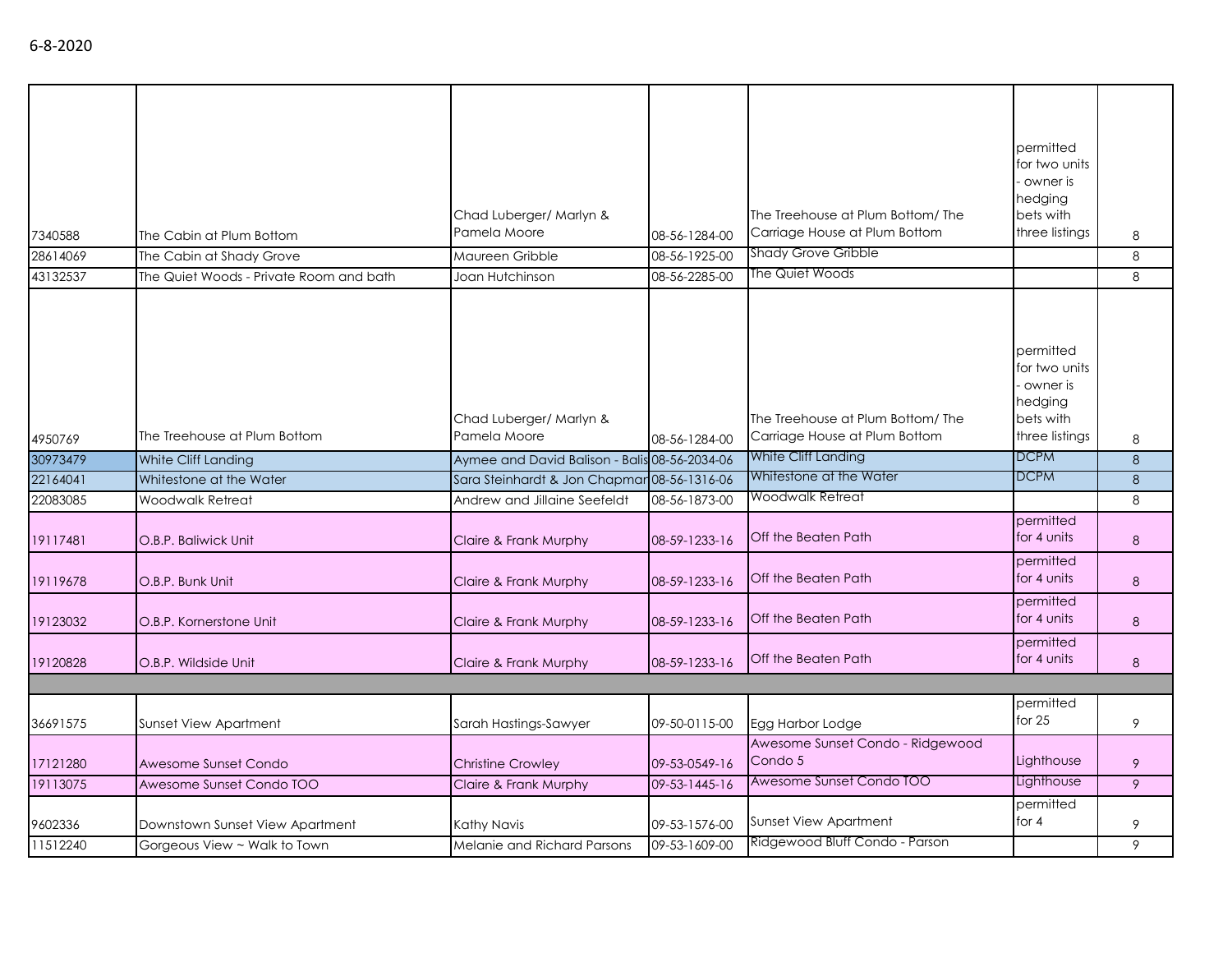| 20770425 | Green Door Inn Unit #5                                | Kathy Navis                                  | 09-53-1576-00 | <b>Sunset View Apartment</b>                           | for 4                                                     | 9              |
|----------|-------------------------------------------------------|----------------------------------------------|---------------|--------------------------------------------------------|-----------------------------------------------------------|----------------|
| 20771252 | Green Door Inn Unit #6                                | Kathy Navis                                  | 09-53-1576-00 | <b>Sunset View Apartment</b>                           | permitted<br>for $4$                                      | 9              |
| 25688306 | Modern, updated, Door County condo with pool!         | Michael and Georgina Styke                   | 09-53-1959-00 | Anchorage Condo - Style                                |                                                           | 9              |
| 22846687 | <b>Bay Tree Loft</b>                                  | <b>Jill Sommers</b>                          | 09-56-1839-00 | <b>Bay Tree Loft</b>                                   |                                                           | 9              |
| 42581351 | Carla's House Egg Harbor                              | <b>Bob Dickson</b>                           | 09-56-1453-00 | Falun House-Bluffside - Carla's House                  |                                                           | 9              |
| 23769295 | <b>Church Street House</b>                            | Kaaren Northrup - SWNKCN LLC 09-56-1881-16   |               | Church Street House                                    | Lighthouse                                                | 9              |
| 28027474 | Door County Designer Cottage, wooded yard by<br>beach | Shawn and Sonny Hennessy                     | 09-56-2010-00 | Cottage - Hennessy                                     |                                                           | 9              |
| 34708260 | Door County Retreat, Sunset Views, Egg Harbor         | Mark and Elizabeth Sternig                   | 09-56-2146-00 | Door County Retreat-Sunset Views- Egg<br><b>Harbor</b> |                                                           | 9              |
| 13812976 | Egg Harbor Bluffwood House                            | Claire & Frank Murphy                        | 09-56-1232-00 | <b>Blluffwood House</b>                                |                                                           | 9              |
| 20360386 | Egg Harbor Hideaway                                   | RME Holdings - Robert Esposito 09-56-1780-00 |               | Egg Harbor Hideaway                                    | permitted<br>for 2                                        | 9              |
| 13589290 | Egg Harbor Log Cabin                                  | Karen Berndt                                 | 09-56-1646-00 | Egg Harbor Log Cabin                                   |                                                           | 9              |
| 20975595 | Egg Harbor waterfront 4 bedroom ~ incredible<br>views | Mary Zeller                                  | 09-56-1882-00 | Point Beach Home                                       |                                                           | 9              |
| 22280403 | Lighthouse Place                                      | Frank & Claire Murphy                        | 09-56-1830-16 | Lighthouse Place                                       |                                                           | $\overline{9}$ |
| 27360482 | Modern Craftsman Home and Hideaway                    | RME Holdings - Robert Esposito 09-56-1780-00 |               | Egg Harbor Hideaway                                    | permitted<br>for $2-$<br>combined<br>listing<br>permitted | 9              |
| 22446412 | Modern Craftsman Home in Egg Harbor                   | RME Holdings - Robert Esposito 09-56-1780-00 |               | Egg Harbor Hideaway                                    | for 2                                                     | 9              |
| 22163979 | On the Water Escape                                   | Jan & Craig Bilgen                           | 09-55-0817-06 | On the Water Escape                                    | <b>DCPM</b>                                               | 9              |
| 525258   | Quiaint Cozy A-Frame in Door County                   | Tim & Kristin Mahoney                        | 09-56-1308-00 | Quaint Cozy A-Frame                                    |                                                           | 9              |
| 23697711 | Scenic Home in Egg Harbor                             | Massoud Maleki                               | 09-56-1086-06 | Scenic Home in Egg Harbor                              | <b>DCPM</b>                                               | 9              |
| 31711362 | The Flats on Church Street - #101                     | Egg Bnb LLC                                  | 09-56-2071-00 | Flats on Church Street                                 | permitted<br>for $4$                                      | 9              |
| 32686901 | The Flats on Church Street - #102                     | Egg Bnb LLC                                  | 09-56-2071-00 | Flats on Church Street                                 | permitted<br>for $4$                                      | 9              |
| 32687171 | The Flats on Church Street - #103                     | Egg Bnb LLC                                  | 09-56-2071-00 | Flats on Church Street                                 | permitted<br>for $4$                                      | 9              |
| 33310719 | The Flats on Church Street - #104                     | Egg Bnb LLC                                  | 09-56-2071-00 | Flats on Church Street                                 | permitted<br>for $4$                                      | 9              |
| 15922477 | Treehouse Appartment                                  | Kathy Navis                                  | 09-53-1576-00 | <b>Sunset View Apartment</b>                           | permitted<br>for $4$                                      | 9              |
| 22339056 | White Cliff Cottage                                   | Michael & Dawn McCole                        | 09-56-0894-06 | White Cliff Cottage                                    | <b>DCPM</b>                                               | $\overline{9}$ |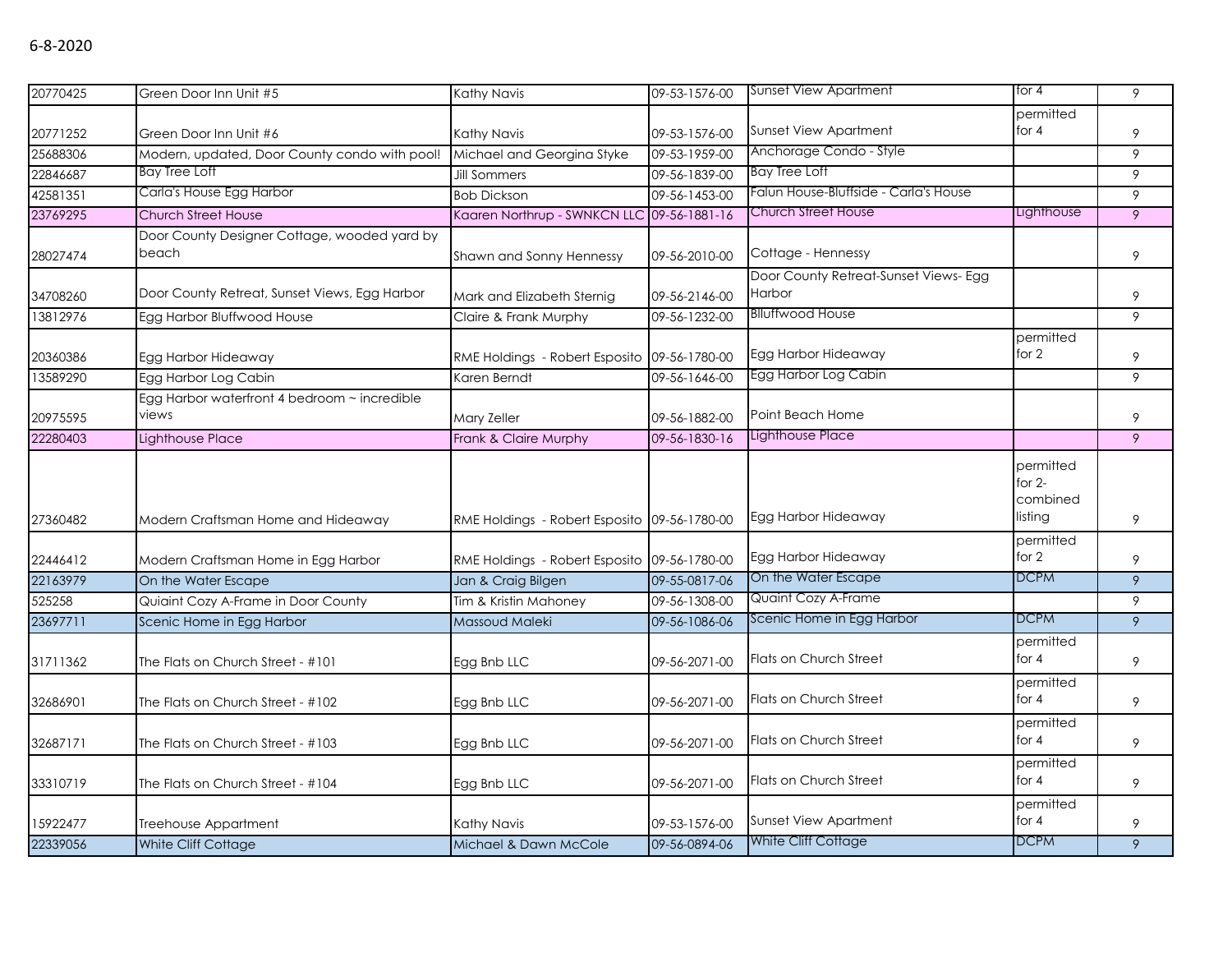| permitted<br>Waterfront Studio with Private Beach in Ephraim #1 Evergreen Beachside, LLC<br>Evergreen Beachside Vacation Rentals<br>for $4$<br>11-50-1479-00<br>11<br>permitted<br>Waterfront Studio with Private Beach in Ephraim #2 Evergreen Beachside, LLC<br>Evergreen Beachside Vacation Rentals<br>for $4$<br>11-50-1479-00<br>11<br>permitted<br>Waterfront Studio with Private Beach in Ephraim #3 Evergreen Beachside, LLC<br>Evergreen Beachside Vacation Rentals<br>for $4$<br>11-50-1479-00<br>11<br>permitted<br>Waterfront Studio with Private Beach in Ephraim #4 Evergreen Beachside, LLC<br>Evergreen Beachside Vacation Rentals<br>for $4$<br>11-50-1479-00<br>11<br>permitted<br>Peninsula Park and Island View<br>for 2<br>#1 Peninsula Park and Island View<br>James Lindbloom<br>11-56-1558-00<br>11<br>permitted<br>for 2<br>Peninsula Park and Island View<br>#2 Peninsula Park and Island View<br>James Lindbloom<br>11-56-1558-00<br>11<br>*New Listing* Adorable Pet Friendly Cottage in the<br>permitted<br>for 2<br>Heart of Ephraim!<br>Cassidy's Cottages<br>Terry and Kim Cassidy<br>11-56-1574-07<br>11<br>*New Listing* Walk to Everything Ephraim has to<br>permitted<br>for 2<br>Offer! Pet Friendly!<br>Cassidy's Cottages<br>11-56-1574-07<br>Terry and Kim Cassidy<br>11<br><b>DCPM</b><br><b>Bay View Cottage</b><br><b>Rick Wegman</b><br><b>Bay View Cottage</b><br>11<br>11-56-1498-06<br>Thorpe House, The<br><b>DCPM</b><br><b>BD Thorp House</b><br>11-56-0809-06<br>11<br><b>BD Thorp</b><br>Big & Beautiful Ephraim Vacation House and<br>Gardens<br><b>Green Gables</b><br>Colin Welford<br>11-56-2133-00<br>11<br><b>Binkhaven the Rosemailing Cottage</b><br>Binkhaven - A Norwegian Fairytale<br>Cathcart Holdings LLC - Elliot Tai 11-56-2028-00<br>11<br>Harbor View Ephraim - Corbett<br>Boutique Home in Door County w/Eagle Harbor Vie Carol S Corbett<br>11-56-1806-00<br>11<br>Cedar Barn Rental<br><b>DCPM</b><br>11-56-1635-06<br>11<br>Jennifer & Bjorn Larson<br>Cedar Barn<br><b>DCPM</b><br>Cedar Glen<br>11-55-0758-06<br>11<br>Cedar Glen<br>John & Rachel Rothschild<br>Moretti - 10438 Water St - Nordic Hearth<br>Charming & Historic Cottage in Door County<br>Donna Moretti<br>11-56-1677-00<br>11<br><b>Ephraim Village Cottages</b><br>Comfy Cozy Duplex Cottage @ Ephraim Beach<br>11-56-2288-00<br>Daryl Larson<br>11<br><b>DCPM</b><br>Coral Hill Cottage<br>11-56-1258-06<br>11<br>Coral Hill Cottage<br>Leslee and Morrie Goldman<br><b>DCPM</b><br><b>Townline</b><br>11<br>Cottage on Townline<br>11-56-1069-06<br><b>Roy Elquist</b><br><b>Ephraim Village Cottages</b><br>Cozy Duplex Cottage @ Ephraim Beach<br>11-56-2288-00<br>11<br>Daryl Larson<br>Eagle Harbor Cottage Loft<br>11-56-1988-00<br>Eagle Harbor Cottage Loft<br>Meredith (Dee) Brestin<br>11<br>permitted<br><b>Green Gables</b><br>for 2<br>Colin Welford<br>Elegant Retreat in the Heart of Door County<br>11-56-2133-00<br>11<br><b>Ephraim Village Cottages</b><br>Ephraim Beach at Bayview (Lower Unit)<br>Daryl Larson<br>11-56-2288-00<br>11<br><b>Ephraim Village Cottages</b><br>11-56-2288-00<br>Ephraim Beach at Bayview (Upper Unit - Water View Daryl Larson<br>11<br><b>Ephraim Boat House</b><br><b>DCPM</b><br>11-56-1708-06<br>11<br><b>Ephraim Boat House</b><br><b>Robert and Nicole Collins</b><br>Vartanian - 3235 Holand Rd<br>11-56-1088-00<br>Ephraim Home.<br>David Vartanian<br>11 |          |  |  |  |
|---------------------------------------------------------------------------------------------------------------------------------------------------------------------------------------------------------------------------------------------------------------------------------------------------------------------------------------------------------------------------------------------------------------------------------------------------------------------------------------------------------------------------------------------------------------------------------------------------------------------------------------------------------------------------------------------------------------------------------------------------------------------------------------------------------------------------------------------------------------------------------------------------------------------------------------------------------------------------------------------------------------------------------------------------------------------------------------------------------------------------------------------------------------------------------------------------------------------------------------------------------------------------------------------------------------------------------------------------------------------------------------------------------------------------------------------------------------------------------------------------------------------------------------------------------------------------------------------------------------------------------------------------------------------------------------------------------------------------------------------------------------------------------------------------------------------------------------------------------------------------------------------------------------------------------------------------------------------------------------------------------------------------------------------------------------------------------------------------------------------------------------------------------------------------------------------------------------------------------------------------------------------------------------------------------------------------------------------------------------------------------------------------------------------------------------------------------------------------------------------------------------------------------------------------------------------------------------------------------------------------------------------------------------------------------------------------------------------------------------------------------------------------------------------------------------------------------------------------------------------------------------------------------------------------------------------------------------------------------------------------------------------------------------------------------------------------------------------------------------------------------------------------------------------------------------------------------------------------------------------------------------------------------------------------------------------------------------------------------------------------------------------------------------------------------------------------------------------|----------|--|--|--|
|                                                                                                                                                                                                                                                                                                                                                                                                                                                                                                                                                                                                                                                                                                                                                                                                                                                                                                                                                                                                                                                                                                                                                                                                                                                                                                                                                                                                                                                                                                                                                                                                                                                                                                                                                                                                                                                                                                                                                                                                                                                                                                                                                                                                                                                                                                                                                                                                                                                                                                                                                                                                                                                                                                                                                                                                                                                                                                                                                                                                                                                                                                                                                                                                                                                                                                                                                                                                                                                                     | 31743342 |  |  |  |
|                                                                                                                                                                                                                                                                                                                                                                                                                                                                                                                                                                                                                                                                                                                                                                                                                                                                                                                                                                                                                                                                                                                                                                                                                                                                                                                                                                                                                                                                                                                                                                                                                                                                                                                                                                                                                                                                                                                                                                                                                                                                                                                                                                                                                                                                                                                                                                                                                                                                                                                                                                                                                                                                                                                                                                                                                                                                                                                                                                                                                                                                                                                                                                                                                                                                                                                                                                                                                                                                     | 32305284 |  |  |  |
|                                                                                                                                                                                                                                                                                                                                                                                                                                                                                                                                                                                                                                                                                                                                                                                                                                                                                                                                                                                                                                                                                                                                                                                                                                                                                                                                                                                                                                                                                                                                                                                                                                                                                                                                                                                                                                                                                                                                                                                                                                                                                                                                                                                                                                                                                                                                                                                                                                                                                                                                                                                                                                                                                                                                                                                                                                                                                                                                                                                                                                                                                                                                                                                                                                                                                                                                                                                                                                                                     | 32304716 |  |  |  |
|                                                                                                                                                                                                                                                                                                                                                                                                                                                                                                                                                                                                                                                                                                                                                                                                                                                                                                                                                                                                                                                                                                                                                                                                                                                                                                                                                                                                                                                                                                                                                                                                                                                                                                                                                                                                                                                                                                                                                                                                                                                                                                                                                                                                                                                                                                                                                                                                                                                                                                                                                                                                                                                                                                                                                                                                                                                                                                                                                                                                                                                                                                                                                                                                                                                                                                                                                                                                                                                                     | 32305079 |  |  |  |
|                                                                                                                                                                                                                                                                                                                                                                                                                                                                                                                                                                                                                                                                                                                                                                                                                                                                                                                                                                                                                                                                                                                                                                                                                                                                                                                                                                                                                                                                                                                                                                                                                                                                                                                                                                                                                                                                                                                                                                                                                                                                                                                                                                                                                                                                                                                                                                                                                                                                                                                                                                                                                                                                                                                                                                                                                                                                                                                                                                                                                                                                                                                                                                                                                                                                                                                                                                                                                                                                     | 7746988  |  |  |  |
|                                                                                                                                                                                                                                                                                                                                                                                                                                                                                                                                                                                                                                                                                                                                                                                                                                                                                                                                                                                                                                                                                                                                                                                                                                                                                                                                                                                                                                                                                                                                                                                                                                                                                                                                                                                                                                                                                                                                                                                                                                                                                                                                                                                                                                                                                                                                                                                                                                                                                                                                                                                                                                                                                                                                                                                                                                                                                                                                                                                                                                                                                                                                                                                                                                                                                                                                                                                                                                                                     | 7833318  |  |  |  |
|                                                                                                                                                                                                                                                                                                                                                                                                                                                                                                                                                                                                                                                                                                                                                                                                                                                                                                                                                                                                                                                                                                                                                                                                                                                                                                                                                                                                                                                                                                                                                                                                                                                                                                                                                                                                                                                                                                                                                                                                                                                                                                                                                                                                                                                                                                                                                                                                                                                                                                                                                                                                                                                                                                                                                                                                                                                                                                                                                                                                                                                                                                                                                                                                                                                                                                                                                                                                                                                                     | 42271180 |  |  |  |
|                                                                                                                                                                                                                                                                                                                                                                                                                                                                                                                                                                                                                                                                                                                                                                                                                                                                                                                                                                                                                                                                                                                                                                                                                                                                                                                                                                                                                                                                                                                                                                                                                                                                                                                                                                                                                                                                                                                                                                                                                                                                                                                                                                                                                                                                                                                                                                                                                                                                                                                                                                                                                                                                                                                                                                                                                                                                                                                                                                                                                                                                                                                                                                                                                                                                                                                                                                                                                                                                     | 42268703 |  |  |  |
|                                                                                                                                                                                                                                                                                                                                                                                                                                                                                                                                                                                                                                                                                                                                                                                                                                                                                                                                                                                                                                                                                                                                                                                                                                                                                                                                                                                                                                                                                                                                                                                                                                                                                                                                                                                                                                                                                                                                                                                                                                                                                                                                                                                                                                                                                                                                                                                                                                                                                                                                                                                                                                                                                                                                                                                                                                                                                                                                                                                                                                                                                                                                                                                                                                                                                                                                                                                                                                                                     | 22163846 |  |  |  |
|                                                                                                                                                                                                                                                                                                                                                                                                                                                                                                                                                                                                                                                                                                                                                                                                                                                                                                                                                                                                                                                                                                                                                                                                                                                                                                                                                                                                                                                                                                                                                                                                                                                                                                                                                                                                                                                                                                                                                                                                                                                                                                                                                                                                                                                                                                                                                                                                                                                                                                                                                                                                                                                                                                                                                                                                                                                                                                                                                                                                                                                                                                                                                                                                                                                                                                                                                                                                                                                                     | 22163819 |  |  |  |
|                                                                                                                                                                                                                                                                                                                                                                                                                                                                                                                                                                                                                                                                                                                                                                                                                                                                                                                                                                                                                                                                                                                                                                                                                                                                                                                                                                                                                                                                                                                                                                                                                                                                                                                                                                                                                                                                                                                                                                                                                                                                                                                                                                                                                                                                                                                                                                                                                                                                                                                                                                                                                                                                                                                                                                                                                                                                                                                                                                                                                                                                                                                                                                                                                                                                                                                                                                                                                                                                     | 31168096 |  |  |  |
|                                                                                                                                                                                                                                                                                                                                                                                                                                                                                                                                                                                                                                                                                                                                                                                                                                                                                                                                                                                                                                                                                                                                                                                                                                                                                                                                                                                                                                                                                                                                                                                                                                                                                                                                                                                                                                                                                                                                                                                                                                                                                                                                                                                                                                                                                                                                                                                                                                                                                                                                                                                                                                                                                                                                                                                                                                                                                                                                                                                                                                                                                                                                                                                                                                                                                                                                                                                                                                                                     | 35809467 |  |  |  |
|                                                                                                                                                                                                                                                                                                                                                                                                                                                                                                                                                                                                                                                                                                                                                                                                                                                                                                                                                                                                                                                                                                                                                                                                                                                                                                                                                                                                                                                                                                                                                                                                                                                                                                                                                                                                                                                                                                                                                                                                                                                                                                                                                                                                                                                                                                                                                                                                                                                                                                                                                                                                                                                                                                                                                                                                                                                                                                                                                                                                                                                                                                                                                                                                                                                                                                                                                                                                                                                                     | 20916442 |  |  |  |
|                                                                                                                                                                                                                                                                                                                                                                                                                                                                                                                                                                                                                                                                                                                                                                                                                                                                                                                                                                                                                                                                                                                                                                                                                                                                                                                                                                                                                                                                                                                                                                                                                                                                                                                                                                                                                                                                                                                                                                                                                                                                                                                                                                                                                                                                                                                                                                                                                                                                                                                                                                                                                                                                                                                                                                                                                                                                                                                                                                                                                                                                                                                                                                                                                                                                                                                                                                                                                                                                     | 22163826 |  |  |  |
|                                                                                                                                                                                                                                                                                                                                                                                                                                                                                                                                                                                                                                                                                                                                                                                                                                                                                                                                                                                                                                                                                                                                                                                                                                                                                                                                                                                                                                                                                                                                                                                                                                                                                                                                                                                                                                                                                                                                                                                                                                                                                                                                                                                                                                                                                                                                                                                                                                                                                                                                                                                                                                                                                                                                                                                                                                                                                                                                                                                                                                                                                                                                                                                                                                                                                                                                                                                                                                                                     | 22337314 |  |  |  |
|                                                                                                                                                                                                                                                                                                                                                                                                                                                                                                                                                                                                                                                                                                                                                                                                                                                                                                                                                                                                                                                                                                                                                                                                                                                                                                                                                                                                                                                                                                                                                                                                                                                                                                                                                                                                                                                                                                                                                                                                                                                                                                                                                                                                                                                                                                                                                                                                                                                                                                                                                                                                                                                                                                                                                                                                                                                                                                                                                                                                                                                                                                                                                                                                                                                                                                                                                                                                                                                                     | 39965933 |  |  |  |
|                                                                                                                                                                                                                                                                                                                                                                                                                                                                                                                                                                                                                                                                                                                                                                                                                                                                                                                                                                                                                                                                                                                                                                                                                                                                                                                                                                                                                                                                                                                                                                                                                                                                                                                                                                                                                                                                                                                                                                                                                                                                                                                                                                                                                                                                                                                                                                                                                                                                                                                                                                                                                                                                                                                                                                                                                                                                                                                                                                                                                                                                                                                                                                                                                                                                                                                                                                                                                                                                     | 36114162 |  |  |  |
|                                                                                                                                                                                                                                                                                                                                                                                                                                                                                                                                                                                                                                                                                                                                                                                                                                                                                                                                                                                                                                                                                                                                                                                                                                                                                                                                                                                                                                                                                                                                                                                                                                                                                                                                                                                                                                                                                                                                                                                                                                                                                                                                                                                                                                                                                                                                                                                                                                                                                                                                                                                                                                                                                                                                                                                                                                                                                                                                                                                                                                                                                                                                                                                                                                                                                                                                                                                                                                                                     | 22339193 |  |  |  |
|                                                                                                                                                                                                                                                                                                                                                                                                                                                                                                                                                                                                                                                                                                                                                                                                                                                                                                                                                                                                                                                                                                                                                                                                                                                                                                                                                                                                                                                                                                                                                                                                                                                                                                                                                                                                                                                                                                                                                                                                                                                                                                                                                                                                                                                                                                                                                                                                                                                                                                                                                                                                                                                                                                                                                                                                                                                                                                                                                                                                                                                                                                                                                                                                                                                                                                                                                                                                                                                                     | 22163862 |  |  |  |
|                                                                                                                                                                                                                                                                                                                                                                                                                                                                                                                                                                                                                                                                                                                                                                                                                                                                                                                                                                                                                                                                                                                                                                                                                                                                                                                                                                                                                                                                                                                                                                                                                                                                                                                                                                                                                                                                                                                                                                                                                                                                                                                                                                                                                                                                                                                                                                                                                                                                                                                                                                                                                                                                                                                                                                                                                                                                                                                                                                                                                                                                                                                                                                                                                                                                                                                                                                                                                                                                     | 36116048 |  |  |  |
|                                                                                                                                                                                                                                                                                                                                                                                                                                                                                                                                                                                                                                                                                                                                                                                                                                                                                                                                                                                                                                                                                                                                                                                                                                                                                                                                                                                                                                                                                                                                                                                                                                                                                                                                                                                                                                                                                                                                                                                                                                                                                                                                                                                                                                                                                                                                                                                                                                                                                                                                                                                                                                                                                                                                                                                                                                                                                                                                                                                                                                                                                                                                                                                                                                                                                                                                                                                                                                                                     | 27084618 |  |  |  |
|                                                                                                                                                                                                                                                                                                                                                                                                                                                                                                                                                                                                                                                                                                                                                                                                                                                                                                                                                                                                                                                                                                                                                                                                                                                                                                                                                                                                                                                                                                                                                                                                                                                                                                                                                                                                                                                                                                                                                                                                                                                                                                                                                                                                                                                                                                                                                                                                                                                                                                                                                                                                                                                                                                                                                                                                                                                                                                                                                                                                                                                                                                                                                                                                                                                                                                                                                                                                                                                                     | 37902032 |  |  |  |
|                                                                                                                                                                                                                                                                                                                                                                                                                                                                                                                                                                                                                                                                                                                                                                                                                                                                                                                                                                                                                                                                                                                                                                                                                                                                                                                                                                                                                                                                                                                                                                                                                                                                                                                                                                                                                                                                                                                                                                                                                                                                                                                                                                                                                                                                                                                                                                                                                                                                                                                                                                                                                                                                                                                                                                                                                                                                                                                                                                                                                                                                                                                                                                                                                                                                                                                                                                                                                                                                     | 35942416 |  |  |  |
|                                                                                                                                                                                                                                                                                                                                                                                                                                                                                                                                                                                                                                                                                                                                                                                                                                                                                                                                                                                                                                                                                                                                                                                                                                                                                                                                                                                                                                                                                                                                                                                                                                                                                                                                                                                                                                                                                                                                                                                                                                                                                                                                                                                                                                                                                                                                                                                                                                                                                                                                                                                                                                                                                                                                                                                                                                                                                                                                                                                                                                                                                                                                                                                                                                                                                                                                                                                                                                                                     | 35941818 |  |  |  |
|                                                                                                                                                                                                                                                                                                                                                                                                                                                                                                                                                                                                                                                                                                                                                                                                                                                                                                                                                                                                                                                                                                                                                                                                                                                                                                                                                                                                                                                                                                                                                                                                                                                                                                                                                                                                                                                                                                                                                                                                                                                                                                                                                                                                                                                                                                                                                                                                                                                                                                                                                                                                                                                                                                                                                                                                                                                                                                                                                                                                                                                                                                                                                                                                                                                                                                                                                                                                                                                                     | 23698434 |  |  |  |
|                                                                                                                                                                                                                                                                                                                                                                                                                                                                                                                                                                                                                                                                                                                                                                                                                                                                                                                                                                                                                                                                                                                                                                                                                                                                                                                                                                                                                                                                                                                                                                                                                                                                                                                                                                                                                                                                                                                                                                                                                                                                                                                                                                                                                                                                                                                                                                                                                                                                                                                                                                                                                                                                                                                                                                                                                                                                                                                                                                                                                                                                                                                                                                                                                                                                                                                                                                                                                                                                     | 26892652 |  |  |  |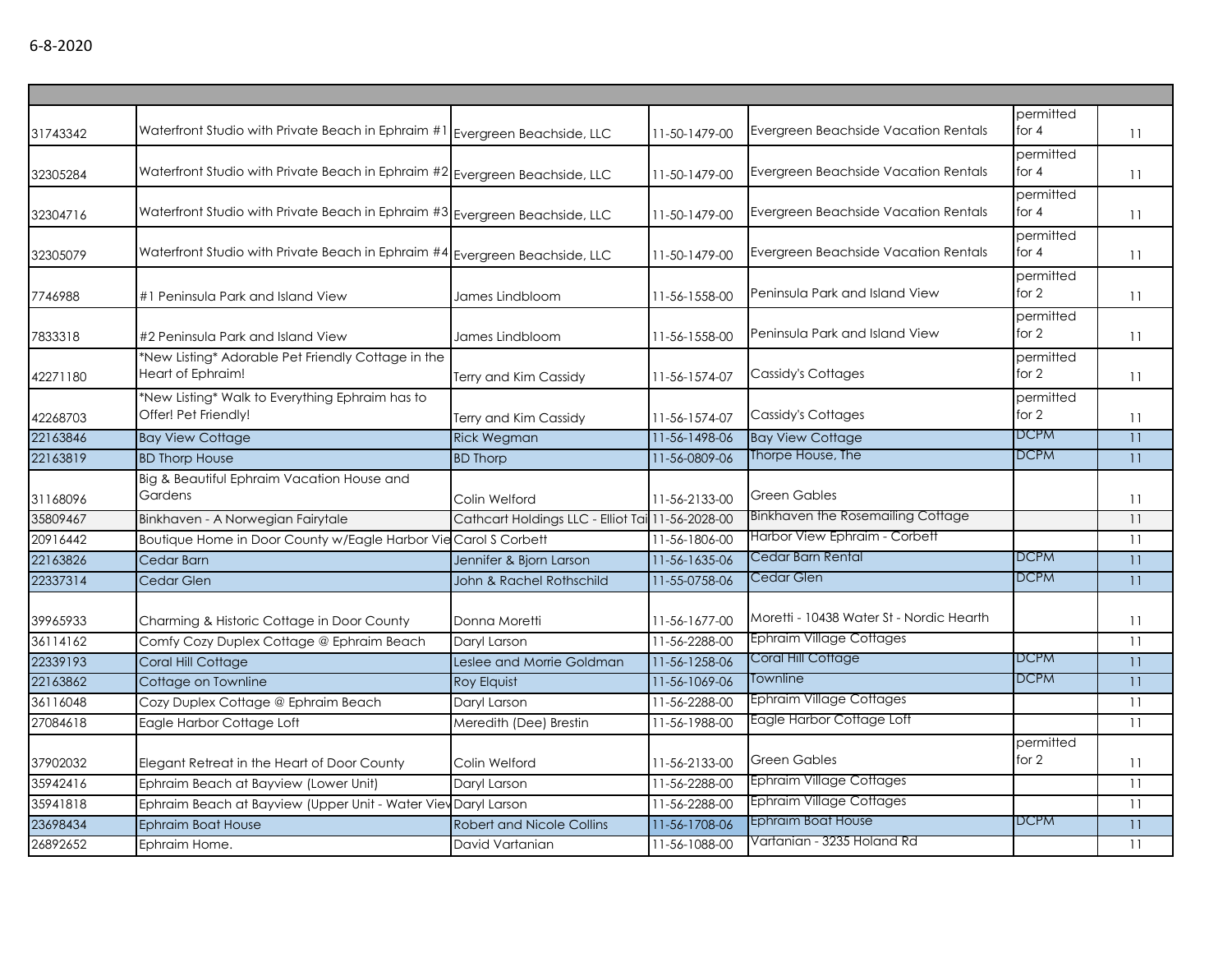| 35938228 | Family Friendly Cottage - Duplex (Right Side)                    | Daryl Larson           | 11-56-2288-00 | <b>Ephraim Village Cottages</b>         |                      | 11              |
|----------|------------------------------------------------------------------|------------------------|---------------|-----------------------------------------|----------------------|-----------------|
| 35916033 | Family Fun Cottage - Duplex (Left Side)                          | Daryl Larson           | 11-56-2288-00 | <b>Ephraim Village Cottages</b>         |                      | 11              |
| 34809243 | Great Value Big Families! Luxury in Çof Door!                    | Brian & Amanda Jenkins | 11-56-1407-00 | Norra Skoggen                           |                      | $\overline{11}$ |
| 22163884 | <b>Harbor House</b>                                              | Windsor McCutcheon     | 11-56-1724-06 | Harbor House on North Shore             | <b>DCPM</b>          | 11              |
| 13769377 | <b>Hollis House</b>                                              | Daniel & Lori Schwefel | 11-56-1659-00 | <b>Hollis House</b>                     |                      | 11              |
| 22163929 | Kulma Cottages 1                                                 | Gregg & Janice Kulma   | 11-55-0279-06 | Kulma Cottages                          | <b>DCPM</b>          | 11              |
| 22163935 | Kulma Cottages 2                                                 | Gregg & Janice Kulma   | 11-55-0279-06 | Kulma Cottages                          | <b>DCPM</b>          | 11              |
| 22163944 | Kulma Cottages 3                                                 | Gregg & Janice Kulma   | 11-55-0279-06 | Kulma Cottages                          | <b>DCPM</b>          | 11              |
| 24052610 | Natures Window                                                   | <b>Bill Anderson</b>   | 11-56-1958-00 | Natures Window                          |                      | 11              |
| 26845264 | NEW 'The Carriage House' Walk to Peninsula St<br>Park            | Deborah Eckert         | 11-55-0680-00 | <b>Park Place Cottages</b>              | permitted<br>for $5$ | 11              |
| 26845266 | NEW! 'Butternut Cottage' in Central Door County!                 | Deborah Eckert         | 11-55-0680-00 | <b>Park Place Cottages</b>              | permitted<br>for $5$ | 11              |
| 26845401 | NEW! 'Cherry Cottage' near Peninsula State Park!                 | Deborah Eckert         | 11-55-0680-00 | Park Place Cottages                     | permitted<br>for $5$ | 11              |
| 26845261 | NEW! Cozy Ephraim 'Cedar Cottage' w/Private<br>Deck!             | Deborah Eckert         | 11-55-0680-00 | <b>Park Place Cottages</b>              | permitted<br>for $5$ | 11              |
| 37971066 | NEW! Ephraim Home w/ Yard - Walk to Lake Michig Carol S Corbett  |                        | 11-56-1806-00 | Harbor View Ephraim - Corbett           |                      | 11              |
| 26845402 | NEW! Updated Ephraim 'Pine Cottage' w/ Deck!                     | Deborah Eckert         | 11-55-0680-00 | Park Place Cottages                     | permitted<br>for $5$ | 11              |
| 22163987 | Park's Edge Lakeshore Home                                       | Jacob and Greta Odders | 11-56-1818-06 | Parks Edge Lakeshore Beach House        | <b>DCPM</b>          | 11              |
| 15152902 | Peninsula Park and Island View - 3 bedroom house James Lindbloom |                        | 11-56-1558-00 | Peninsula Park and Island View          | permitted<br>for 2   | 11              |
| 42780411 | Quaint and Sunny - Steps from Ephraim Beach                      | Daryl Larson           | 11-56-2288-00 | <b>Ephraim Village Cottages</b>         |                      | 11              |
| 24993392 | Remodeled Ephraim cottage 500' from the water!                   | 3039 Cedar Street LLC  | 11-56-1763-00 | Ephraim Cottage - 3039 Cedar Street LLC |                      | 11              |
| 13549163 | Rustic Elegance                                                  | Daniel & Laurel Simons | 11-56-1656-00 | Elegant Home in Ephraim                 |                      | 11              |
| 22750642 | Sunny Studio in Perfect Location                                 | Laurel Ciohon          | 11-56-1853-00 | Ephraim Modern Guesthouse - Ciohon      |                      | 11              |
| 35996063 | The Cedars Near Ephraim Beach                                    | Daryl Larson           | 11-56-2288-00 | <b>Ephraim Village Cottages</b>         |                      | 11              |
| 43449644 | Wee One Cottage Near Ephraim Beach                               | Daryl Larson           | 11-56-2288-00 | <b>Ephraim Village Cottages</b>         |                      | 11              |
|          |                                                                  |                        |               |                                         |                      |                 |
| 23629319 | <b>Fish Creek Retreat</b>                                        |                        |               | 30+ days only                           |                      | 12              |
| 7213011  | <b>Tuckers Retreat</b>                                           |                        |               | 30+ days only                           |                      | 12              |
| 35609837 | Blue Jay Cottage. Fish Creek access! Downtown                    | Carol Vande Walle      | 12-50-0387-00 | Peninsula Park View                     |                      | 12              |
| 35224872 | Chestnut Cottage at Peninsula Park-View                          | Carol Vande Walle      | 12-50-0387-00 | Peninsula Park View                     |                      | 12              |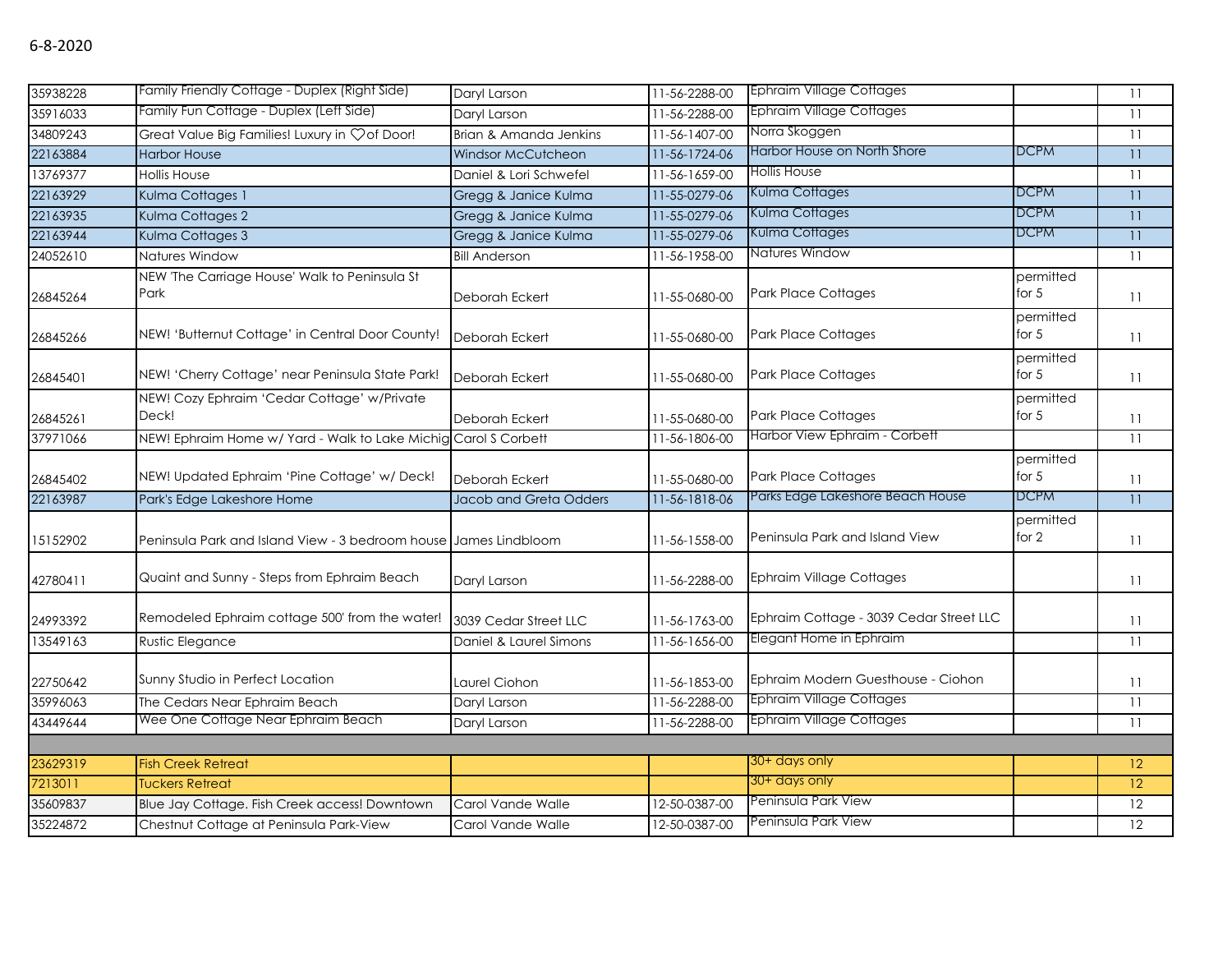| 30904112 | Countryside Cottage 5                                 | Sandra Solomon                               | 12-50-1042-00 | Julies Park Café & Motel - Countryside<br>Motel | permitted<br>for $40$ | 12 |
|----------|-------------------------------------------------------|----------------------------------------------|---------------|-------------------------------------------------|-----------------------|----|
| 30904456 | Countryside Cottage 6                                 | Sandra Solomon                               | 12-50-1042-00 | Julies Park Café & Motel - Countryside<br>Motel | permitted<br>for $40$ | 12 |
| 30229308 | Countryside Cottage/Duplex Unit 7                     | Sandra Solomon                               | 12-50-1042-00 | Julies Park Café & Motel - Countryside<br>Motel | permitted<br>for $40$ | 12 |
| 29003329 | Countryside Cottage/Duplex- Unit 8                    | Sandra Solomon                               | 12-50-1042-00 | Julies Park Café & Motel - Countryside<br>Motel | permitted<br>for $40$ | 12 |
| 26007168 | Evergreen                                             | Carol Vande Walle                            | 12-50-0387-00 | Peninsula Park View                             |                       | 12 |
| 22015884 | Julies Park Café Suite                                | Sandra Salomon                               | 12-50-1042-00 | Julies Park Café and Motel                      |                       | 12 |
| 41451594 | Lilac Cottage at Peninsula Park-View, NEW LISTING     | Carol Vande Walle                            | 12-50-0387-00 | Peninsula Park View                             |                       | 12 |
| 35514974 | Peninsula Parkview Sunset Meadow Whirlpool<br>Cottage | Carol Vande Walle                            | 12-50-0387-00 | Peninsula Park View                             |                       | 12 |
| 35515408 | Starling Cottage. Fish Creek access! downtown         | Carol Vande Walle                            | 12-50-0387-00 | Peninsula Park View                             |                       | 12 |
| 23008138 | <b>Fish Creek Country Resort - I Bedroom Suites</b>   |                                              |               |                                                 | <b>Wholesaler</b>     | 12 |
| 37886362 | Fun Family Times in the heart of Door County          |                                              |               |                                                 | Wholesaler            | 12 |
| 23709001 | <b>Get Away at Fish Creek</b>                         |                                              |               |                                                 | Wholesaler            | 12 |
| 36825938 | Double room-Ensuite-Standard-Deluxe Room 7            | <b>William Tressler</b>                      | 12-52-0174-00 | Whistling Swan                                  | permitted<br>for 7    | 12 |
| 36825808 | Double room-Ensuite-Standard-Room 1                   | <b>William Tressler</b>                      | 12-52-0174-00 | Whistling Swan                                  | permitted<br>for 7    | 12 |
| 36825836 | Double room-Ensuite-Standard-Room 2                   | <b>William Tressler</b>                      | 12-52-0174-00 | Whistling Swan                                  | permitted<br>for 7    | 12 |
| 36825887 | Double room-Ensuite-Standard-Room 4                   | <b>William Tressler</b>                      | 12-52-0174-00 | Whistling Swan                                  | permitted<br>for 7    | 12 |
| 36825919 | Double room-Ensuite-Standard-Room 6                   | <b>William Tressler</b>                      | 12-52-0174-00 | Whistling Swan                                  | permitted<br>for 7    | 12 |
| 36825858 | Double room-Ensuite-Standard-Suite 3                  | William Tressler                             | 12-52-0174-00 | Whistling Swan                                  | permitted<br>for 7    | 12 |
| 36825902 | Double room-Ensuite-Standard-Suite 5                  | <b>William Tressler</b>                      | 12-52-0174-00 | Whistling Swan                                  | permitted<br>for 7    | 12 |
| 15634038 | Brookpoint Condo 2 BR, 2 BA                           | Karen Berndt                                 | 12-53-1681-00 | Brook Point Condo #5- Berndt                    |                       | 12 |
| 29654419 | Condo in Fish Creek by Peninsula State Park (A7)      | Evergreen Hill Condo Owners As 12-53-0357-00 |               | Evergreen Hill                                  | permitted<br>for $15$ | 12 |

22268447 Downtown Fish Creek with a View Stacey Berndt 12-53-1855-00 Downtown Fish Creek with a View - Berndt 12 24189891 Elegant Creekside Cottage (on Fish Creek) Patricia Culliton 12-53-1890-00 Creekside Cottage 12-12-12

29654419 Condo in Fish Creek by Peninsula State Park (A7) Evergreen Hill Condo Owners As 12-53-0357-00 Evergreen Hill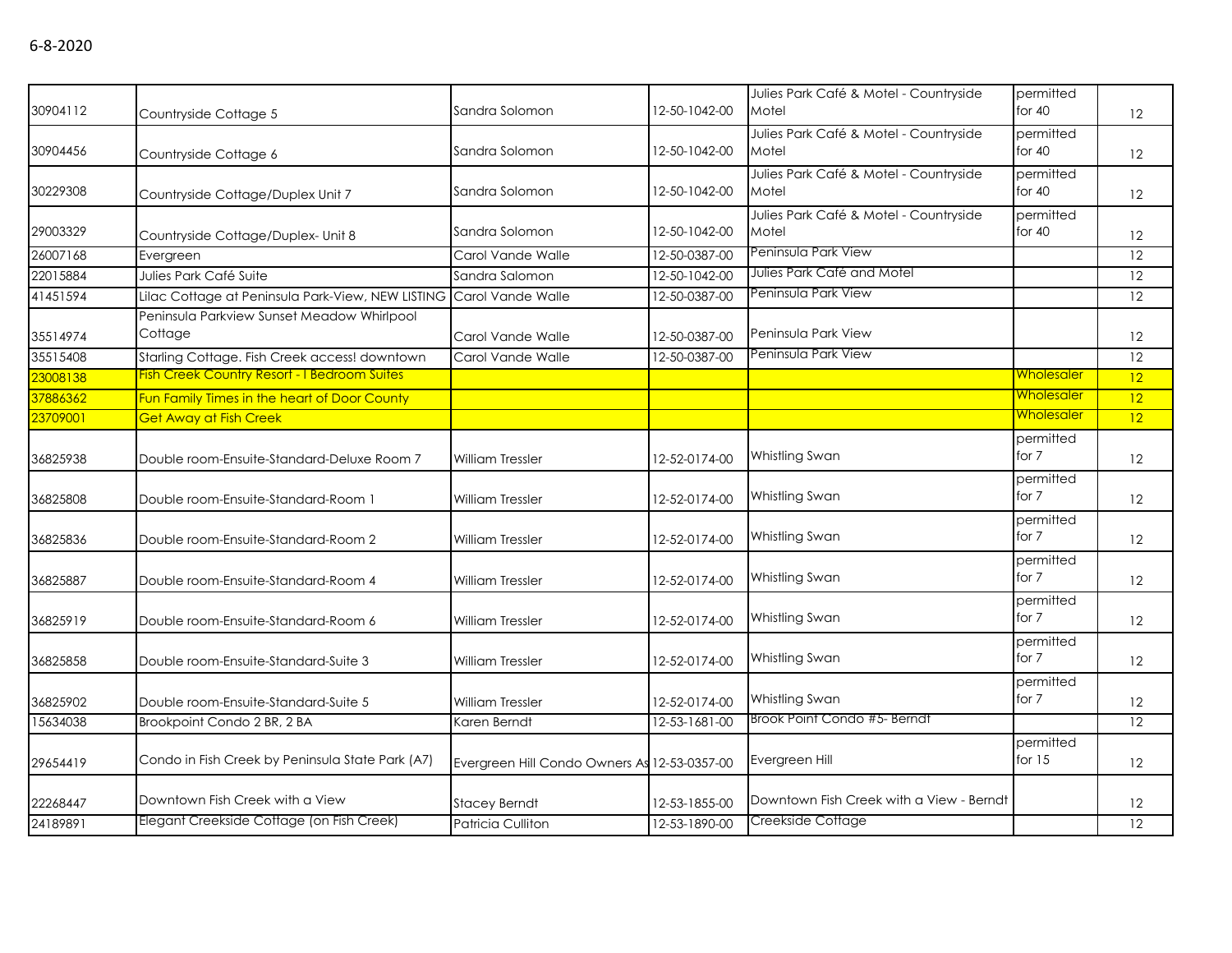| 29659682 | Evergreen A3                                                              | Evergreen Hill Condo Owners As 12-53-0357-00 |               | Evergreen Hill                                 | permitted<br>for $15$ | $12 \overline{ }$ |
|----------|---------------------------------------------------------------------------|----------------------------------------------|---------------|------------------------------------------------|-----------------------|-------------------|
| 29660011 | Evergreen A8                                                              | Evergreen Hill Condo Owners As 12-53-0357-00 |               | Evergreen Hill                                 | permitted<br>for $15$ | $12 \overline{ }$ |
| 29660194 | Evergreen B!                                                              | Evergreen Hill Condo Owners As 12-53-0357-00 |               | Evergreen Hill                                 | permitted<br>for $15$ | 12                |
| 29659642 | Evergreen B3                                                              | Evergreen Hill Condo Owners As 12-53-0357-00 |               | Evergreen Hill                                 | permitted<br>for 15   | 12                |
| 29708652 | Evergreen B4                                                              | Evergreen Hill Condo Owners As 12-53-0357-00 |               | Evergreen Hill                                 | permitted<br>for $15$ | 12                |
| 29756847 | Evergreen B5                                                              | Evergreen Hill Condo Owners As 12-53-0357-00 |               | Evergreen Hill                                 | permitted<br>for $15$ | 12                |
| 29709704 | Evergreen B6                                                              | Evergreen Hill Condo Owners As 12-53-0357-00 |               | Evergreen Hill                                 | permitted<br>for $15$ | 12                |
| 29002621 | Evergreen Hill Condo - B2                                                 | Evergreen Hill Condo Owners As 12-53-0357-00 |               | Evergreen Hill                                 | permitted<br>for $15$ | 12                |
| 29001809 | Evergreen Hill Condo A1                                                   | Evergreen Hill Condo Owners As 12-53-0357-00 |               | Evergreen Hill                                 | permitted<br>for $15$ | 12                |
| 29513817 | Evergreen Hill Condo A2 - By Peninsula State Park                         | Evergreen Hill Condo Owners As 12-53-0357-00 |               | Evergreen Hill                                 | permitted<br>for $15$ | 12                |
| 29513197 | Evergreen Hill Condo A4 - by Peninsula State Park                         | Evergreen Hill Condo Owners As 12-53-0357-00 |               | Evergreen Hill                                 | permitted<br>for $15$ | 12                |
| 29654280 | Evergreen Hill Condo-A5                                                   | Evergreen Hill Condo Owners As 12-53-0357-00 |               | Evergreen Hill                                 | permitted<br>for $15$ | 12                |
| 29513544 | Evergreen Hill Condo B7 - By Peninsula State Park                         | Evergreen Hill Condo Owners As 12-53-0357-00 |               | Evergreen Hill                                 | permitted<br>for $15$ | 12                |
| 20308419 | Luxury tri-Level Condo Downtown Fish Creek                                | Jonathan Glapa                               | 12-53-1791-00 | Luxury Tri-Level Fish Creek - Glapa            |                       | 12                |
| 31457675 | Stay by Peninsula State Park, Condo A6                                    | Evergreen Hill Condo Owners As 12-53-0357-00 |               | Evergreen Hill                                 | permitted<br>for $15$ | 12                |
| 32493673 | #1 Finch Cottage - Breakfast Not Included - Thorp<br>House Inn & Cottages | Thorp House LLC - Matthew J<br>Ranzau        | 12-54-2047-00 | Thorp House Inn and Cottages LLC               | permitted<br>for $11$ | 12                |
| 32494315 | #2 Teal Cottage - Breakfast Not Included - Thorp<br>House Inn & Cottages  | Thorp House LLC - Matthew J<br>Ranzau        | 12-54-2047-00 | Thorp House Inn and Cottages LLC               | permitted<br>for $11$ | 12                |
| 32590423 | #3 Dove Cottage - Breakfast Not Included - Thorp<br>House Inn & Cottages  | Thorp House LLC - Matthew J<br>Ranzau        | 12-54-2047-00 | Thorp House Inn and Cottages LLC               | permitted<br>for $11$ | 12                |
| 32590795 | #4 Lark Cottage - Breakfast Not Included - Thorp<br>House Inn & Cottages  | Thorp House LLC - Matthew J<br>Ranzau        |               | 12-54-2047-00 Thorp House Inn and Cottages LLC | permitted<br>for $11$ | 12                |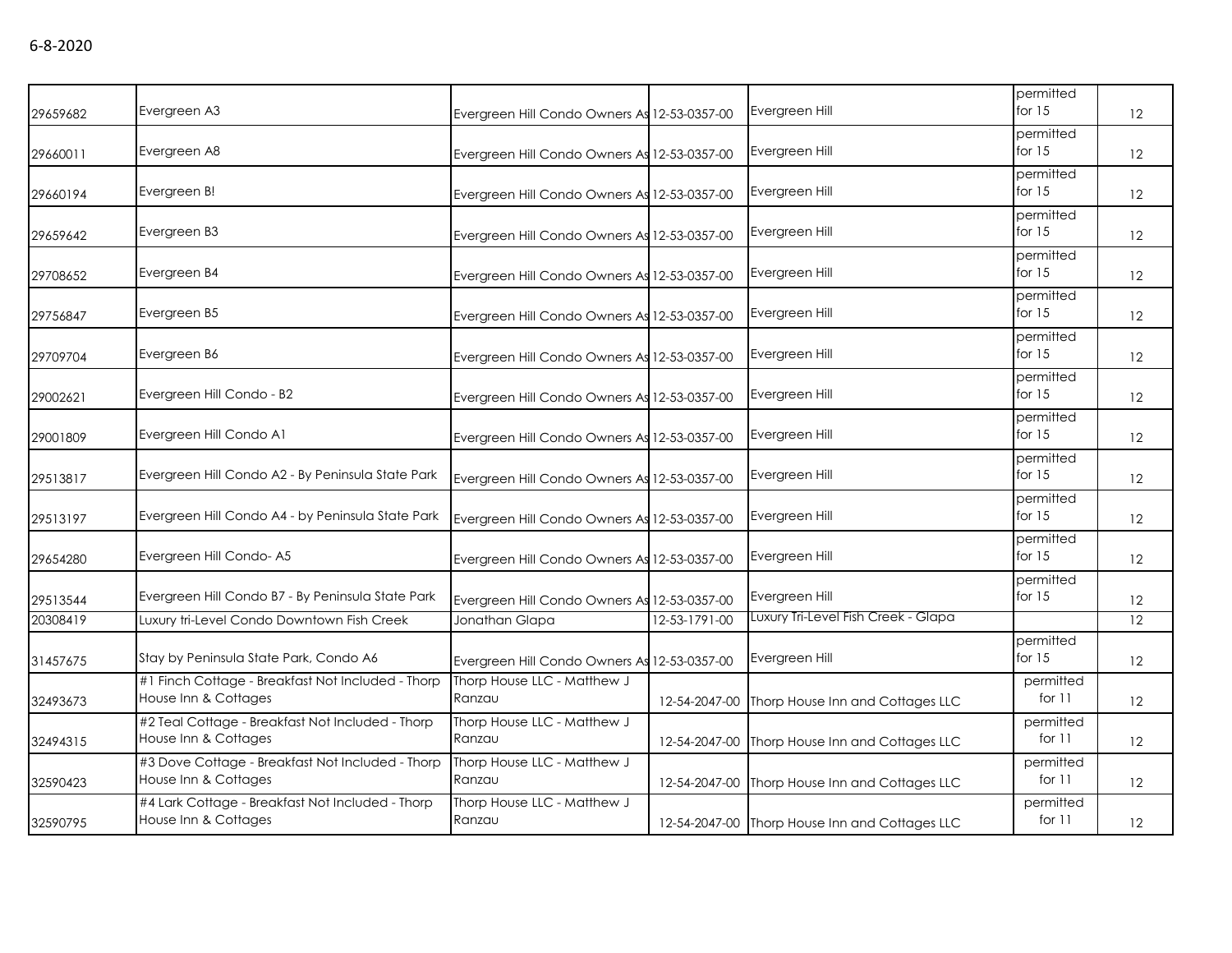| 32590983 | #5 Quail Cottage - Breakfast Not Included - Thorp<br>House Inn & Cottages | Thorp House LLC - Matthew J<br>Ranzau         | 12-54-2047-00 | Thorp House Inn and Cottages LLC          | permitted<br>for $11$ | 12              |
|----------|---------------------------------------------------------------------------|-----------------------------------------------|---------------|-------------------------------------------|-----------------------|-----------------|
| 32591090 | #6 Wren Cottage - Breakfast Not Included - Thorp<br>House Inn & Cottages  | Thorp House LLC - Matthew J<br>Ranzau         | 12-54-2047-00 | Thorp House Inn and Cottages LLC          | permitted<br>for 11   | 12              |
| 5278540  | Irish Hospitality in Fish Creek WI                                        | Megan O'Meara                                 | 12-54-0685-00 | O'Meara's Cottage Loft                    |                       | 12              |
| 23398401 | A Retreat Art Gallery Stay in Door County                                 | <b>Wendy Carpenter</b>                        | 12-56-1975-00 | A Retreat Art Gallery Stay in Door County |                       | 12              |
|          |                                                                           |                                               |               |                                           |                       |                 |
| 32206576 | Artist's Retreat Luxury Home in Charming setting                          | <b>Paul and Katherine Munck</b>               | 12-56-1519-02 | An Artists Retreat                        | lundquist             | 12 <sup>°</sup> |
| 26019754 | <b>Birch Bluff</b>                                                        | <b>Eleanor J Warntjes</b>                     | 12-56-1845-02 | <b>Birch Bluff</b>                        | lundquist             | $\overline{12}$ |
| 38599705 | Carraig Dale Cottage - A Peaceful Oasis                                   | <b>Carraig Cottages</b>                       | 12-56-1276-09 | <b>Carraig Dale</b>                       | carraig               | $\overline{12}$ |
| 38600512 | Carraig Nua House- A luxurious Door County<br>Retreat                     | Carraig Cottages                              | 12-56-1277-09 | Carraig Nua                               | carraig               | 12              |
| 1894636  | Cedar Creek Lodge II                                                      | Michael Servais                               | 12-56-1357-00 | Cedar Creek Lodge #2                      |                       | 12              |
| 13496429 | Cedarwood Vacation Home                                                   | Jay and Carla Marr                            | 12-55-0778-00 | Cedarwood Marr                            |                       | $\overline{12}$ |
| 35918147 | Cottage in the Creek- Centrally Located DoCo<br>Oasis                     | <b>Irish Stories LLC</b>                      | 12-56-2077-00 | Centrally Located Fish Creek Cottage      |                       | 12              |
| 16497330 | COZY DC HOME RETREAT IN FISH CREEK, WI                                    | Steven Pachonphai                             | 12-56-1692-00 | DC HOME Pachonphai                        |                       | 12              |
| 35616070 | Cuckoo's Nest: Solitude & Nature Near Everything                          | Cuckoo's Nest LLC                             | 12-56-2167-00 | Cuckoo's Nest                             |                       | 12              |
| 26021111 | Daisy Patch Retreat                                                       | Tierney Home Rental LLC - Cath 12-56-1798-02  |               | Tierney Home                              | lundquist             | $\overline{12}$ |
| 22163833 | Eagle Harbor View                                                         | Nancy Claypool                                | 12-56-1570-06 | Eagle Harbor View                         | <b>DCPM</b>           | 12              |
| 18941540 | <b>Ellmann House</b>                                                      | Steve Ellmann                                 | 12-56-0369-00 | Ellman House                              |                       | $\overline{12}$ |
| 36517340 | <b>Field House</b>                                                        | Michael & Jaye Meyer                          | 12-56-1282-02 | A Field House                             | lundquist             | $\overline{12}$ |
| 36177607 | <b>Fish Creek Beach House</b>                                             | <b>Wickman LLC</b>                            | 12-56-2142-06 | <b>Fish Creek Beach House</b>             | <b>DCPM</b>           | 12              |
| 34174821 | Fish Creek Cottage                                                        | Steven Rieck                                  | 12-56-2129-00 | Fish Creek Cottage - Rieck                |                       | 12              |
| 36178650 | <b>Fish Creek Road House</b>                                              | <b>Wickman LLC</b>                            | 12-56-2141-06 | Road House, The - 4086 Main St            | <b>DCPM</b>           | 12              |
| 12964179 | Fish Creek, WI: Sweet log cabin & meditation paths Robin Bienemann        |                                               | 12-56-1665-00 | Sweet Log Cabin Bienneman                 |                       | 12              |
| 31948544 | Foxlea Guest House in Fish Creek                                          | <b>Rymar Properties LLC</b>                   | 12-56-2055-00 | Foxlea Farms                              |                       | 12              |
| 28693376 | Garden House                                                              | Marise Redman                                 | 12-56-2065-00 | Garden House - 9130 STH 42- Redmann       |                       | 12              |
| 22163877 | <b>Gibraltar House</b>                                                    | Paul & Amy Devine                             | 12-56-1439-06 | Gibraltar House                           | <b>DCPM</b>           | 12              |
| 42094787 | Historic Cabin on the Green Bay Shoreline                                 | Door County Retreats LLC - Pegg 12-56-2251-00 |               | Door County Retreats LLC - Reineck        |                       | 12              |
| 26989763 | Homestead Park House                                                      | <b>PDW Rentals LLC</b>                        | 12-56-1801-00 | Park House                                |                       | 12              |
| 35875588 | House on the Hill                                                         | <b>Brett Lecy</b>                             | 12-56-2147-06 | <b>Fish Creek Central Home</b>            | <b>DCPM</b>           | $\overline{12}$ |
| 34395537 | Kaye's Hideaway                                                           | Kaye's Hideaway                               | 12-56-2054-00 | Paul Kaye                                 |                       | $\overline{12}$ |
| 10015145 | Lawler Guest House - Blue                                                 | Greg and Dan Lawler                           | 12-56-1573-00 | Lawler Guest House Blue                   |                       | $\overline{12}$ |
| 38405636 | Lawler Guest House - Green                                                | Greg and Dan Lawler                           | 12-56-2218-00 | Lawler Guest House Green                  |                       | $\overline{12}$ |
| 22339034 | Log Retreat at Fish Creek                                                 | <b>William Anderson</b>                       | 12-56-1225-06 | Log Retreat at Fish Creek                 | <b>DCPM</b>           | $\overline{12}$ |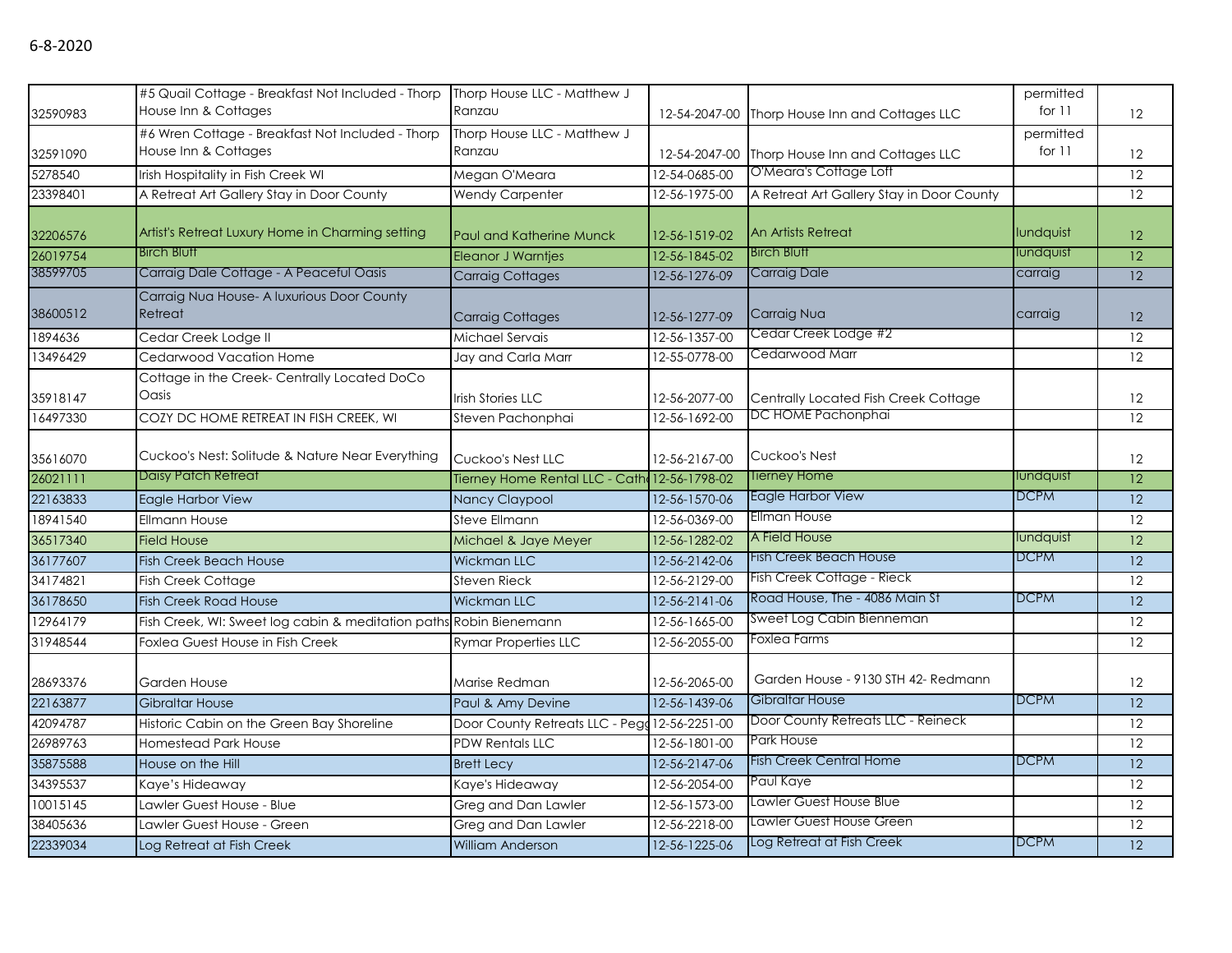| 28431338 | Maple Grove Cottage                                              | Maple Grove Cottage LLC                       | 12-56-1330-00 | Maple Grove Cottage                                        |                      | 12              |
|----------|------------------------------------------------------------------|-----------------------------------------------|---------------|------------------------------------------------------------|----------------------|-----------------|
| 28127081 | Maple Grove Landing (Brand New Rental)                           | <b>Rick and Rachel Chomeau</b>                | 12-56-2003-00 | Maple Grove Landing Chomeau                                |                      | 12              |
| 36606925 | Modern Hygge Farmhouse - Baileys Harbor/Fish Creshelly Sprinkman |                                               | 12-56-2217-00 | Modern Farmhouse - Sprinkman                               |                      | $\overline{12}$ |
| 26845405 | NEW Family-Friendly Fish Creek 'Cape House'<br>w/Yard            | Deborah, Carl & Joan Eckert                   | 12-56-0679-00 | Eckert Vacation Home - Cape Cod House<br><b>Fish Creek</b> |                      | 12              |
| 41931234 | NEW LISTING! Charming Stone Cottage in Fish<br>Creek!            | Ryan and Karilyn Dayton                       | 12-56-1743-07 | Manistique Stone Cottage                                   | SImpleLife           | 12              |
| 32662963 | Newly renovated farmhouse in Fish Creek on 25<br>acre            | JJ JETS LLC                                   | 12-56-2078-00 | Tirangle Farmhouse                                         |                      | 12              |
| 41822428 | Nicely located Ranch Home Near Fish Creek-<br>4BD/2BA            | Klems Investment Properties LLC 12-56-2027-00 |               | Klems Investments - Klimczyk 8580 STH 42                   |                      | 12              |
| 34178567 | Perfect for weekend getaways and family<br>reunions              | Ken Riche                                     | 12-56-1241-00 | Riche - 9419 Tree Top                                      |                      | 12              |
| 31150450 | Private Fish Creek cottage in the woods.                         | Steven and Lana Amenda                        | 12-56-2091-00 | Private Fish Creek Cottage - Amenda                        |                      | 12              |
| 5123586  | Relax & Refocus at Hesed House                                   | Rebecca and Richard Van Sistin 12-56-2038-00  |               | <b>Hesed House</b>                                         |                      | 12              |
| 23254660 | Rustic Custom Home - 3 Min from Fish Creek<br>Harbor!            | <b>Beth Ciesar</b>                            | 12-56-1858-00 | <b>Bluff Barn</b>                                          |                      | 12              |
| 41157083 | Tall Pine Retreat - Fish Creek, WI                               | Walt Teichen                                  | 12-56-2247-00 | <b>Tall Pines</b>                                          |                      | 12              |
| 42637597 | The Fish Creek House                                             | Michael & Diane Cotter                        | 12-56-1410-00 | Birch Grove II - Unit #1                                   |                      | 12              |
| 23233934 | The House on High Rock Creek                                     | Karen L Wagner Trust & Andrew                 | 12-56-1938-00 | House on High Rock Creek                                   |                      | 12              |
|          |                                                                  |                                               |               |                                                            |                      |                 |
| 26231098 | Forest hideaway Home                                             | Ransom Flanders                               | 14-56-1961-00 | Forestville Hideaway Home                                  |                      | 14              |
|          |                                                                  |                                               |               |                                                            |                      |                 |
| 40701347 | ☆Modern Waterfront Lake Cabin in Door County (Jeremy Jeffrey     |                                               | 15-56-2215-00 | The Bay on Clark Lake                                      |                      | 15              |
| 19709930 | Beach House Whispering Pines Door Co, lake view                  | <b>Beth Ann Meyer</b>                         | 15-56-1793-00 | <b>Whispering Pines</b>                                    | permitted<br>for $2$ | 15              |
| 19706345 | Beach House Whispering Pines, Door Co, forest<br>view            | Beth Ann Meyer                                | 15-56-1793-00 | <b>Whispering Pines</b>                                    | permitted<br>for 2   | 15              |
| 27421061 | Beautiful Waterfront Cottage on Clark Lake                       | Kari and Scott Hunt                           | 15-56-1998-00 | Beautiful Waterfront Cottage on Clark<br>Lake              |                      | 15              |
| 25625710 | Beechwood Lodge                                                  | Jessica Porter                                | 15-56-1956-00 | <b>Beechwood Lodge Porter</b>                              |                      | 15              |
| 11659022 | Classic Farm House in Egg Harbor (upper unit)                    | <b>Tim Raduenz</b>                            | 15-56-1601-00 | Raduenz 6551 CTH T                                         |                      | $\overline{15}$ |
| 40470866 | Cozy Log Cabin on 4 Acres                                        | Christine Skogg                               | 15-56-2237-00 | Recently Renovated Cozy Log Cabin on 4<br>Acres            |                      | 15              |
| 14400793 | Door County Lakeside Retreat                                     | Janet Slater                                  | 15-56-1085-00 | Lakeside Paradise Slater                                   |                      | 15              |
| 25284585 | Jacksonport Home                                                 | <b>Robert Geitner</b>                         | 15-56-1944-00 | Jacksonport Home Geitner                                   |                      | 15              |
| 22163921 | Kangaroo South Shore                                             | Michael K & Mary Lou H Sercher 15-56-1157-06  |               | Kangaroo South Shore                                       | <b>DCPM</b>          | 15              |
| 34023502 | Logan Creek Cottage                                              | Robert Geitner                                | 15-56-2105-00 | Logan Creek Cottage                                        |                      | 15              |
|          |                                                                  |                                               |               |                                                            |                      |                 |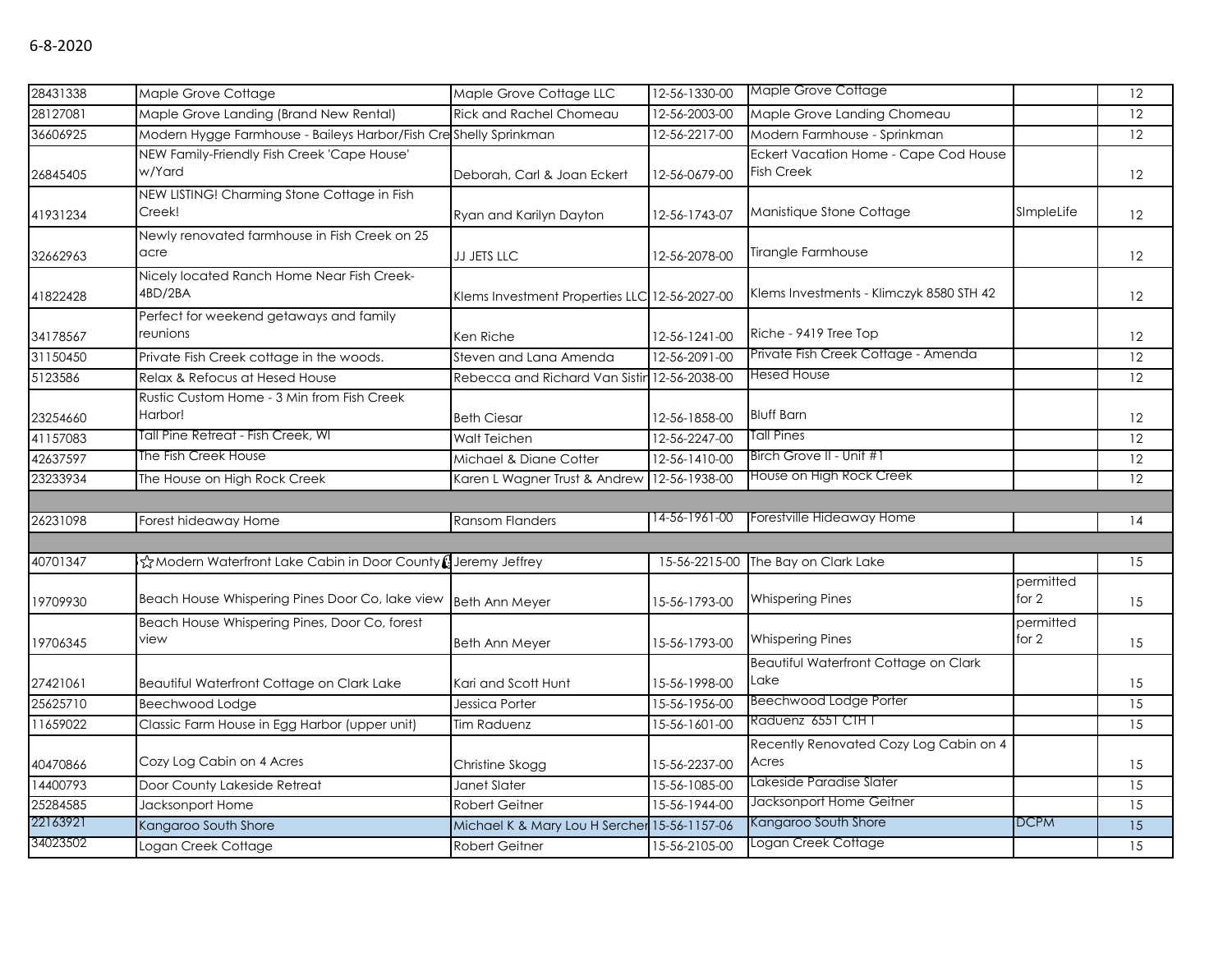| 29701170 | NEW! Door County Lake Cabin on Private<br>Peninsula              | Jeremy and Caitlyn Jeffery                                             | 15-56-2060-00         | The Point on Clark Lake                    |                                                                      | 15              |
|----------|------------------------------------------------------------------|------------------------------------------------------------------------|-----------------------|--------------------------------------------|----------------------------------------------------------------------|-----------------|
| 38797844 | Smitty's Beach House on Lake Michigan                            | Ruth Zubrensky                                                         | 15-56-2208-00         | Smitty's Beach House                       |                                                                      | 15              |
| 22164036 | Vans Log Home                                                    | Robert & Marilyn Van Lieshout                                          | 15-56-0308-06         | Vans Log Home                              | <b>DCPM</b>                                                          | $\overline{15}$ |
|          |                                                                  |                                                                        |                       |                                            |                                                                      |                 |
|          |                                                                  |                                                                        |                       |                                            |                                                                      |                 |
| 28561474 | Deluxe Apartment with Whirlpool *Stay & Play in<br>Sturgeon Bay* | Jon Hanson                                                             | 27-51-0807-00         | <b>Beach Harbor Resort</b>                 | 36 (35<br>beach<br>harbor $+1$<br>unit at 6404<br>CTH C)             | 27              |
| 33826439 | Studio Cottage with beach accesss                                | Jon Hanson                                                             | 27-51-0807-00         | <b>Beach Harbor Resort</b>                 | 36 (35<br>beach<br>harbor $+1$<br>unit at 6404<br>CTH C)             | 27              |
|          |                                                                  |                                                                        |                       |                                            |                                                                      |                 |
| 33284391 | Waterfront Beach House Cottage                                   | Jon Hanson                                                             | 27-51-0807-00         | <b>Beach Harbor Resort</b>                 | 36 (35<br>beach<br>harbor $+1$<br>unit at 6404<br>CTH <sub>C</sub> ) | 27              |
|          |                                                                  |                                                                        |                       | Cliffdwellers Resort Studio Cottage -      |                                                                      |                 |
| 19736390 | Cliffdwellers Resort Studio Cottage                              | Laurence McDermott                                                     | 27-53-2168-00         | McDermott                                  |                                                                      | 27              |
| 22163859 | Cabots point                                                     | Cabot's Point Properties LLC                                           | 27-56-1729-06         | Cabots Point                               | <b>DCPM</b>                                                          | 27              |
| 24010019 | Door County Cabin next to working lighthouse                     | Bay Area Property Managemen 27-56-1900-00                              |                       | Door County Cabin next to Lighthouse       |                                                                      | 27              |
| 9953250  | Door County Country Home                                         | <b>Terry Kinney</b>                                                    | 27-55-0737-00         | Door County Country Home                   |                                                                      | 27              |
| 185416   | Door County Waterfront Cottage                                   | Lane Kendig and Elaine Carmic 27-56-1156-00                            |                       | Kendig Snake Island                        |                                                                      | 27              |
| 26157331 | <b>English Bluebell Cottage</b>                                  | Reginald Peter Jackson                                                 | 27-56-1955-00         | <b>English Blubell Cottage</b>             |                                                                      | 27              |
| 35999204 | Log Cabin House on the Water (Waterfront)                        | <b>Rachel Messner</b>                                                  | 27-56-2184-00         | Log Cabin House on the Water               |                                                                      | 27              |
| 23881936 | Meredith House                                                   | Steven C Sullivan                                                      | $27 - 55 - 0471 - 17$ | Meredith House                             | restassure                                                           | 27              |
| 25447356 | Nasewaupee Trail Log Home                                        | Terry Kinney                                                           | 27-56-1841-00         | Nasewaupee Trail Log Home react<br>5/29/18 |                                                                      | 27              |
| 41002430 | Open Door Oasis                                                  | White Slope Hospitality Partners<br>LLC-Przemyslaw (Peter)<br>Szewczyk | 27-56-2204-00         | Open Door Oasis                            |                                                                      | 27              |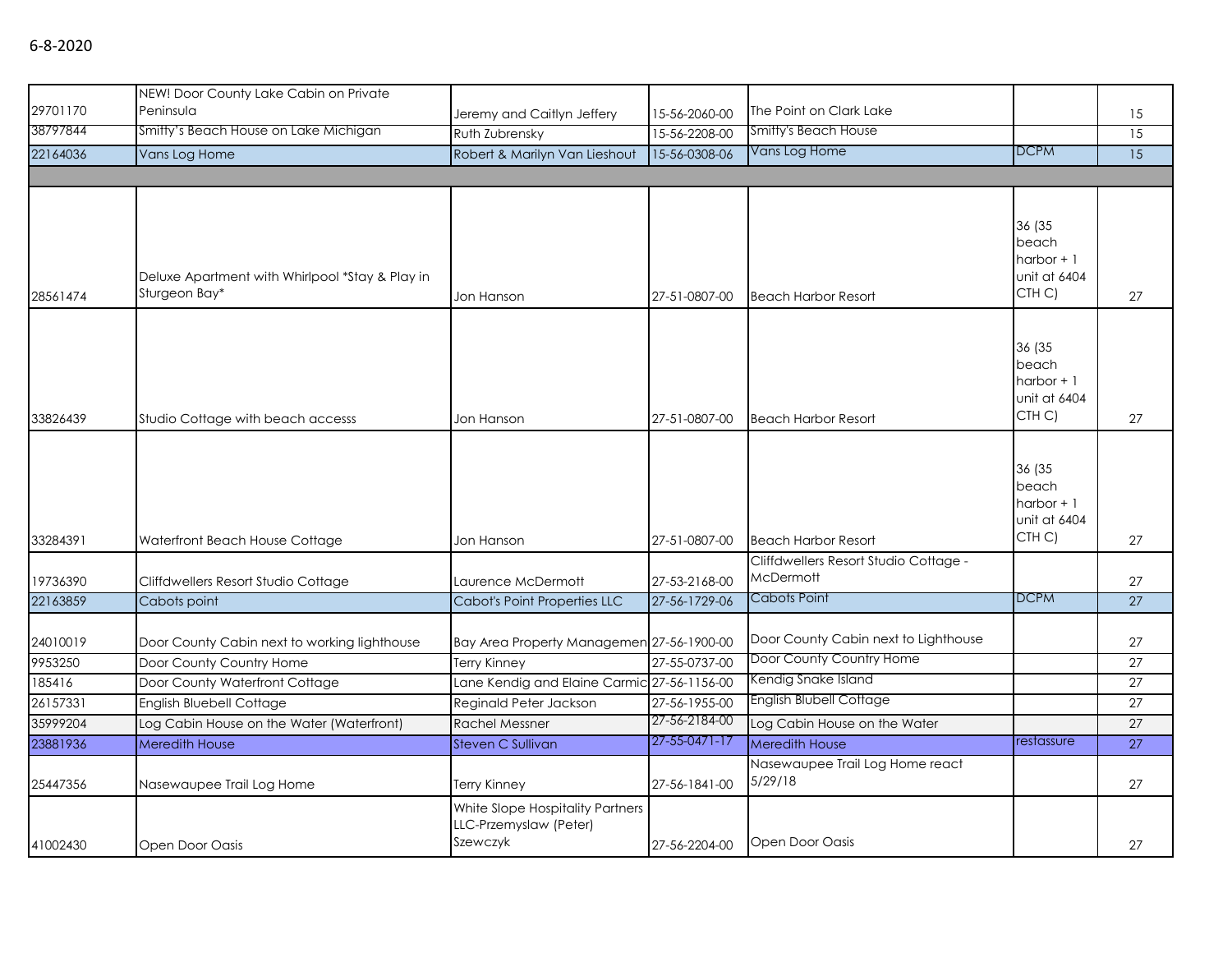## 6-8-2020

| 25189877 | Quiet Country Shed Surrounded by Nature's Beauty Glen Vander Velden |                                                    | 27-56-1912-00 | Shed, The - Vander Velden                      |             | 27              |
|----------|---------------------------------------------------------------------|----------------------------------------------------|---------------|------------------------------------------------|-------------|-----------------|
| 37080488 | Sand Bay Door County Waterfront cottage                             | Donn Rozz, Robert Paul                             | 27-56-2179-00 | Sand Bay Door County Waterfront Cottage        |             | 27              |
| 20965365 | Secluded Retreat Near Potawatomi State Park                         | Glen and Gloria La Plante                          | 27-56-2233-00 | Secluded Retreat Near Potawatomi State<br>Park |             | 27              |
| 22983752 | Sunrise Cabin in Sturgeon Bay, Door County                          | Claire Miller & Justin Berken                      | 27-56-1861-00 | <b>Big Island</b>                              | owner       | 27              |
| 22983092 | Sunset Cabin in Sturgeon Bay, Door County                           | Claire Miller & Justin Berken                      | 27-56-1861-00 | <b>Big Island</b>                              | owner       | $\overline{27}$ |
| 20512078 | Sunshine's Bayshore Vacation Cottage                                | Lyle Handeland                                     | 27-56-1796-00 | Sunshine's Bayshore Vacation Cottage           |             | 27              |
| 28741299 | The Bungalow at Potawatomi State Park                               | Andrew and Erin Isaacson                           | 27-56-2011-00 | Bungalow at Potawatomi Park-Isaacson           |             | $\overline{27}$ |
| 14142417 | Waterfront Cottage on Sturgeon Bay                                  | Louise Knutter                                     | 27-56-1680-00 | Waterfront Cottage - Knutter                   |             | 27              |
|          |                                                                     |                                                    |               |                                                |             |                 |
| 22163909 | Hideaway                                                            | <b>Gregory Herman</b>                              | 32-53-0955-06 | Hideaway, The Herman                           | DCPM        | 32              |
| 13368133 | Delightful 2 Bdrm B&B                                               | Kathleen Schmidt                                   | 32-54-1638-00 | Hummingbird B&B                                |             | 32              |
| 23698547 | Appleport Sunrise                                                   | Kathleen and Edward Callahan 32-56-1913-06         |               | <b>Appleport Sunrise</b>                       | <b>DCPM</b> | 32              |
| 22163843 | Arnie's Sanctuary                                                   | James Arneson                                      | 32-56-1352-06 | Arnie's Sanctuary                              | <b>DCPM</b> | 32              |
| 22163815 | <b>Aunt Sallys</b>                                                  | <b>William Bell</b>                                | 32-56-1238-06 | <b>Aunt Sallys</b>                             | <b>DCPM</b> | 32              |
| 22163849 | <b>Beechers Cabin</b>                                               | Susan Szabo & Mark Beecher                         | 32-56-1571-06 | <b>Beechers Cabin</b>                          | <b>DCPM</b> | 32              |
| 22163853 | <b>Bells' Cottage</b>                                               | Matt & Ryan Bell                                   | 32-56-1131-06 | <b>Bells Cottage</b>                           | <b>DCPM</b> | 32              |
| 35162816 | <b>Birch Isle</b>                                                   | reBarn LLC - Douglas and<br>Gretchen Cunliffe-Owen | 32-56-1922-02 | <b>Birch Isle</b>                              | Lundquist   | 32              |
| 23005364 | <b>Blackberry Acres</b>                                             | Chad Ewald                                         | 32-56-1847-00 | <b>Blackberry Acres</b>                        |             | 32              |
| 22163856 | <b>Brenner Tower</b>                                                | <b>Brenner Tower LLC</b>                           | 32-56-1227-06 | <b>Brenner Tower</b>                           | <b>DCPM</b> | 32              |
| 36554021 | Cabin at the tip of the Door                                        | Scott Studebaker                                   | 32-56-1747-02 | Cabin at the Tip of the Door                   | Lundquist   | 32              |
| 26020396 | <b>Camp Door</b>                                                    | <b>Jonathan Ocker</b>                              | 32-56-1844-02 | <b>Camp Door</b>                               | Lundquist   | 32              |
| 22163823 | Cedar Dell Chalet                                                   | <b>Vicky Kalscheur</b>                             | 32-56-1203-06 | Cedar Dell Chalet                              | <b>DCPM</b> | 32              |
| 9818691  | Charming 1880's Log Cabin                                           | Terry & Kermit Bott                                | 32-55-0770-00 | Doc's Hideaway                                 |             | $\overline{32}$ |
| 23255108 | Charming Bluff Cottage abuts Waterfront &<br>Orchards               | Kathleen Van Gemert                                | 32-56-1908-00 | <b>Bluffside Cottage Van Gemert</b>            |             | 32              |
| 21026430 | Cottage Hideaway                                                    | Mary Jahnke                                        | 32-55-0710-00 | Cottage Hideaway                               |             | 32              |
| 36176625 | Country Lane Home                                                   | Greg & Suzanne Sunstrom                            | 32-56-2144-06 | County Lane Home                               | <b>DCPM</b> | 32              |
| 39248101 | Cro's Nest - On the shore. Island views.                            | Donald Lee Buckingham                              | 32-56-2270-00 | Cro's Nest                                     |             | 32              |
| 27550326 | DOOR 42                                                             | Shawn and Kim Marshall                             | 32-56-1976-00 | DOOR 42                                        |             | 32              |
| 24741359 | Eagle Sands Beach Lodge                                             | Matthew P Shumway                                  | 32-56-1870-06 | Vandelay Shore                                 | <b>DCPM</b> | 32              |
| 22163835 | <b>East Haven</b>                                                   | <b>Barnara Moline</b>                              | 32-56-1592-06 | East Haven                                     | <b>DCPM</b> | 32              |
| 1036370  | <b>Eclectic Style Cottage</b>                                       | <b>Tim Raduenz</b>                                 | 32-56-0930-00 | <b>EBDC-Raduenz</b>                            |             | 32              |
| 1807644  | First Floor with Forest View                                        | Loren & Helen Fandrei                              | 32-56-1341-00 | Granpa's House Rental Door Co WI               |             | 32              |
| 22163867 | <b>Garret Bay Bluff</b>                                             | <b>William Berry</b>                               | 32-56-1641-06 | <b>Garret Bay Bluff</b>                        | <b>DCPM</b> | $\overline{32}$ |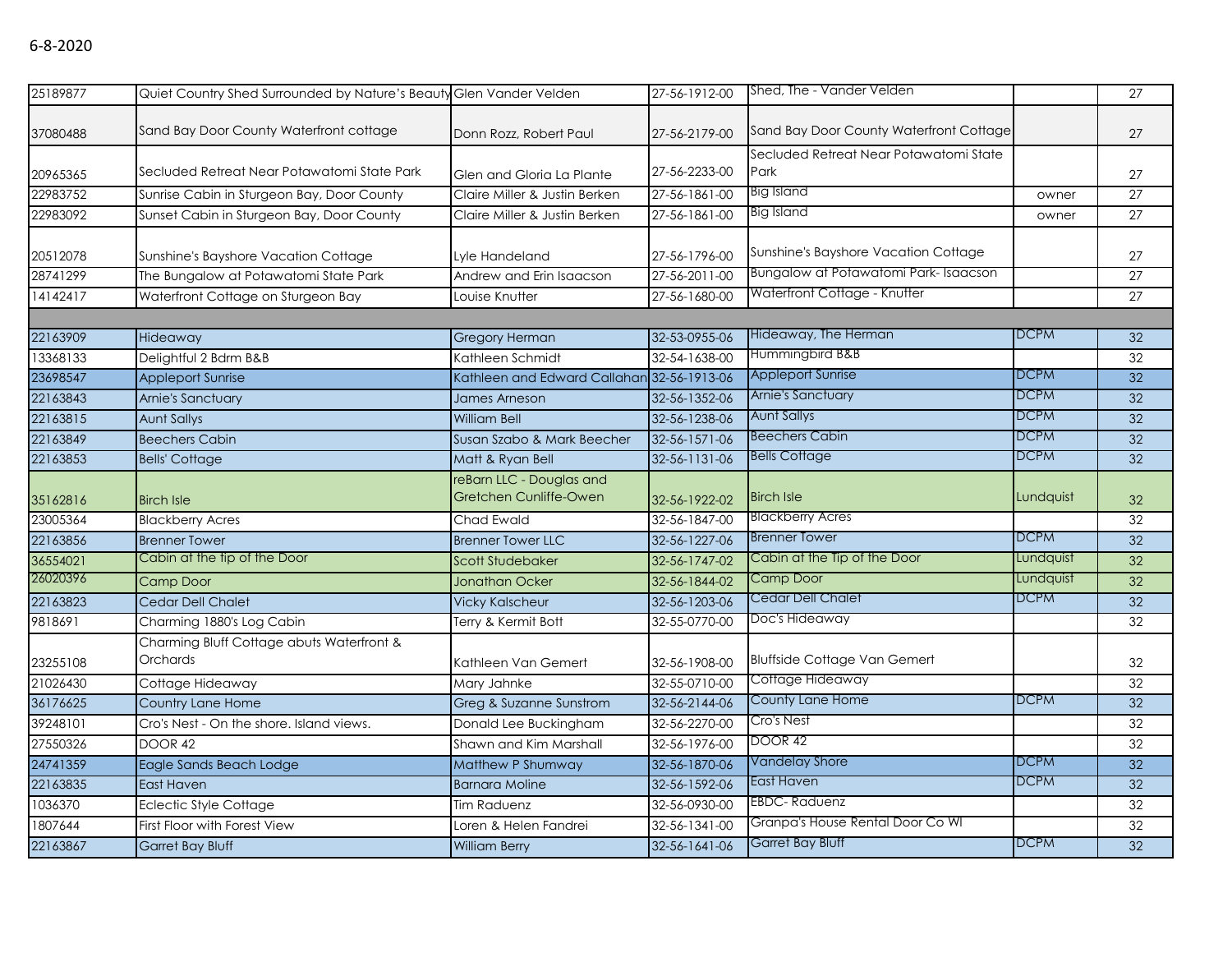| 20802710 | <b>Garrett Bay Getaway</b>                                                  | Kenneth Hays & Sally Wheelock 32-56-1802-00             |               | Garret Bay Getaway                          |                             | 32 |
|----------|-----------------------------------------------------------------------------|---------------------------------------------------------|---------------|---------------------------------------------|-----------------------------|----|
| 18686076 | Get Ready to hear Welcome Home                                              | Charlene K Berg                                         | 32-56-1756-00 | Welcome Home- 12625 STH 42                  |                             | 32 |
| 37805022 | <b>Gunderson Cabin</b>                                                      | <b>Edward Patera</b>                                    | 32-56-2186-00 | Gunderson Cabin on the Water                |                             | 32 |
| 22163913 | Hoffman's Up North                                                          | Hoffman's Up North LLC - Matthe 32-56-1463-06           |               | Hoffman's Up North                          | <b>DCPM</b>                 | 32 |
| 22163924 | Krause Cottage                                                              | Douglas & Ellen Krause                                  | 32-56-1466-06 | Krause Cottage                              | <b>DCPM</b>                 | 32 |
| 23682161 | Lakeview Lodge                                                              | Lee Hildebrand - Lakeview Lodg 32-56-1804-06            |               | Lakeview Lodge                              | <b>DCPM</b>                 | 32 |
| 26960062 | Lovely Apt in Sister Bay                                                    | <b>Stoyan Dimitrov</b>                                  | 32-56-2006-00 | Lovely Apartment in Sister Bay-Dimitrov     |                             | 32 |
| 35222861 | <b>Moose Manor</b>                                                          | David & Cory Erickson                                   | 32-56-2085-02 | Moose Manor                                 | Lundquist                   | 32 |
| 27154178 | Never Want to Leave Cottage                                                 | Herman and Camille Unger                                | 32-56-1996-00 | Never Want to Leave Cottage                 |                             | 32 |
| 36416958 | NEW! Cottage in Roweleys Bay w/ Deck & Grill!                               | <b>Mary Cole</b>                                        | 32-55-0014-00 | Rowleys Bay Cabins                          | evolve                      | 32 |
| 36417068 | NEW! Rowleys Bay Cottage w/Grill Near Fall Foliage Mary Cole                |                                                         | 32-55-0014-00 | <b>Rowleys Bay Cabins</b>                   | evolve                      | 32 |
| 38669989 | NEW! Updated Home w/Deck, 2 Mi to Sister Bay BedBrian and Alissa Schwalbach |                                                         | 32-56-2200-00 | Beach Road Cottage - Schwalbach             | evolve                      | 32 |
| 19476764 | North Woods Cottage                                                         | Robert Grant                                            | 32-56-1749-00 | Northwoods Cottage                          |                             | 32 |
| 40304839 | Northern Lights Farmhouse                                                   | Randall J Daubner                                       | 32-56-1722-00 | Timberline Road - Daubner                   | previously<br>permitted     | 32 |
| 38484779 | Peaceful Studio Loft on Outskirts of Sister Bay                             | Sunwise Turn LLC- Eryka Fiedler                         | 32-56-2171-00 | Sunwise Turn                                |                             | 32 |
| 22163990 | Porcupine Shores                                                            | Brian Bartell - Kim Winburn                             | 32-56-1603-06 | Porcupine Shores                            | <b>DCPM</b>                 | 32 |
| 23052847 | Rothaus/Europe Lake                                                         | Roman and Claudia Apuzzo                                | 32-56-1849-00 | Europe Lake Cottage-Apuzzo -501 Europe Lake |                             | 32 |
| 22163998 | <b>Rustic Cottage</b>                                                       | Sandra Berg                                             | 32-56-1387-06 | <b>Rustic Cottage</b>                       | <b>DCPM</b>                 | 32 |
| 6795558  | Rustic Summer Sleeping House                                                | Tim and Kathleen Kay                                    | 32-56-1523-00 | <b>Three Sisters Farm</b>                   | permnitted<br>for 3         | 32 |
| 31885024 | Sand Bay Beach Cabin (Waterfront w/ private<br>beach)                       | Tom & Tanya Wismar - Sand<br><b>Bay Beach Cabin LLC</b> | 32-56-1880-00 | Sand Bay Beach Cabin LLC - Wismar           |                             | 32 |
| 17656861 | Schwandt Cottage                                                            | Georgina Schwandt                                       | 32-55-0177-00 | <b>Schwandt Cottage</b>                     |                             | 32 |
| 31074495 | Serendipity Meadow 7-acre oasis in Door County W                            | Cecilia and Dennis Lindell                              | 32-56-1963-00 | Serendipity Meadow                          |                             | 32 |
| 26095414 | Serenity Now                                                                | <b>Todd and Michelle Cox</b>                            | 32-56-1838-00 | Sister Bay Respite                          |                             | 32 |
| 22339050 | Shadow Lawn                                                                 | John Peterson                                           | 32-56-0190-06 | Shadown Lawn                                | <b>DCPM</b>                 | 32 |
| 24307299 | Sister Bay Log Home with a View                                             | Van Moreau Properties LLC                               | 32-56-1932-00 | Sister Bay Log Home with a view             |                             | 32 |
| 896385   | Sunny Cottage in Ellson Bay                                                 | Deborah "Sophie" Taubert Geha 32-55-0124-00             |               | <b>Terra Cottages</b>                       | permitted<br>for five units | 32 |
|          |                                                                             |                                                         |               |                                             |                             |    |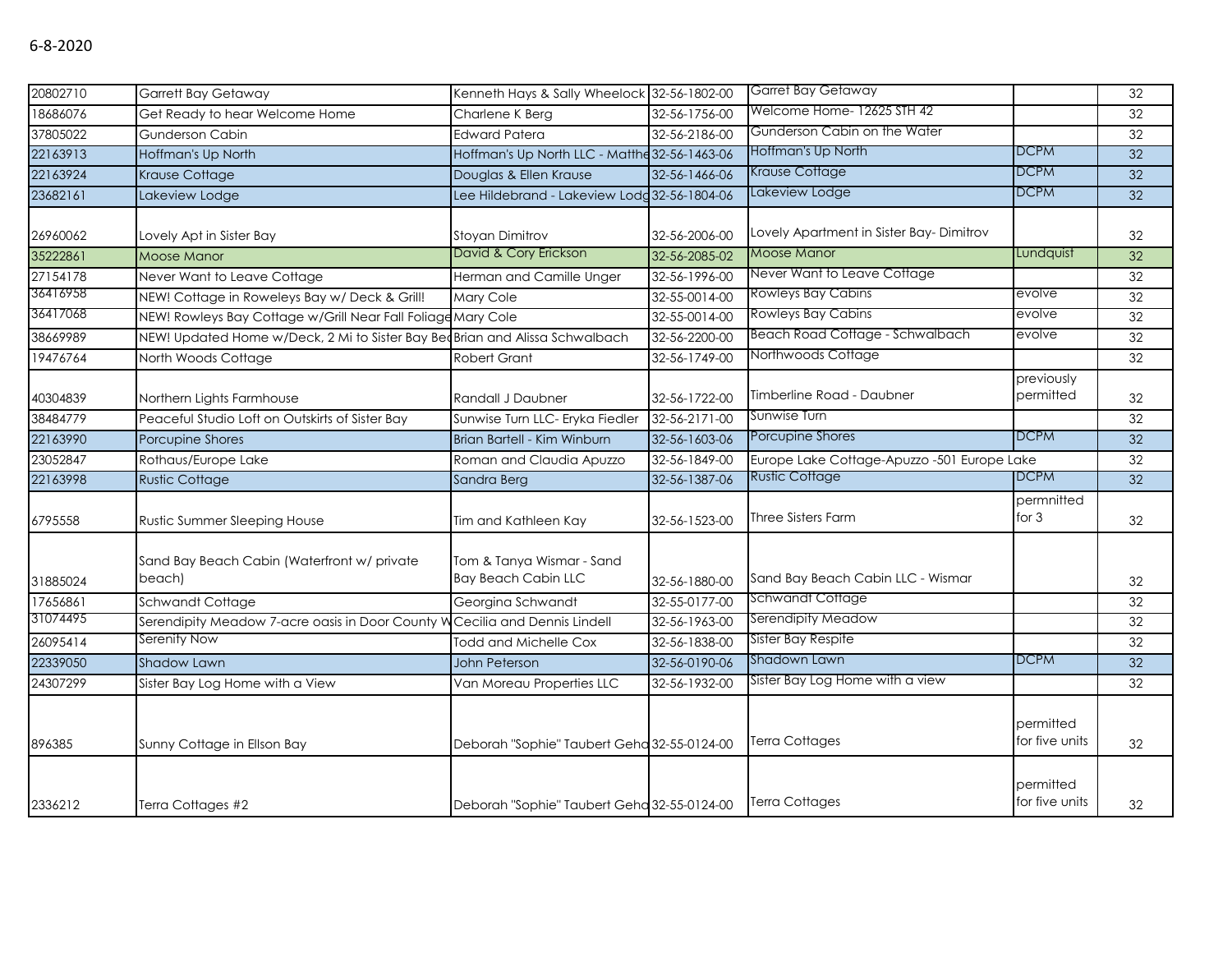| 14648663 | Terra Cottages #4                                               | Deborah "Sophie" Taubert Geha 32-55-0124-00 |               | <b>Terra Cottages</b>                                        | permitted<br>for five units     | 32              |
|----------|-----------------------------------------------------------------|---------------------------------------------|---------------|--------------------------------------------------------------|---------------------------------|-----------------|
| 896560   | Terra Cottages Gills Rock 3                                     | Deborah "Sophie" Taubert Geha 32-55-0124-00 |               | <b>Terra Cottages</b>                                        | permitted<br>for five units     | 32              |
| 897991   | Terra Cottages Gills Rock, Door Co.                             | Deborah "Sophie" Taubert Geha 32-55-0124-00 |               | <b>Terra Cottages</b>                                        | permitted<br>for five units     | 32              |
| 6798124  | The Cabbage, a 1969 A frame                                     | Kimberly Hazen                              | 32-56-1496-00 | Hazen Cabbage                                                |                                 | 32              |
| 22164029 | The Nest                                                        | Paul O'Keefe                                | 32-56-1514-06 | Nest, The                                                    | <b>DCPM</b>                     | 32              |
| 41772460 | The Swedish Orchard Farm                                        | Peder Nelson                                | 32-56-2083-00 | The Swedish Orchard Farm                                     |                                 | 32              |
| 8036265  | Three Sisters "Sweet" Retreat                                   | Tim and Kathleen Kay                        | 32-56-1523-00 | Three Sisters Farm                                           | permitted<br>for three<br>units | 32              |
| 31650868 | Tree Top Getaway                                                | Kayla Gensler                               | 32-56-2040-00 | Tree Top Getaway                                             |                                 | 32              |
| 40775569 | Under The Tree Top Getaway                                      | Kayla Gensler                               | 32-56-2040-00 | Tree Top Getaway                                             |                                 | 32              |
| 24230129 | Unique architect designed home on waterfront blu Kimberly Hazen |                                             | 32-56-1971-00 | Vinkelhus-Vest                                               |                                 | 32              |
| 34750391 | Windermere                                                      | <b>Barton Warner</b>                        | 32-56-2103-06 | Windermere                                                   |                                 | $\overline{32}$ |
| 22164049 | <b>Windmill Place</b>                                           | Michael & Vicki Bowers                      | 32-56-1134-06 | Windmill - 10104 Town Line Dr                                | <b>DCPM</b>                     | 32              |
| 33129311 | Your million dollar view of the Bay awaits you                  | Sandra Rice                                 | 32-56-2137-00 | Rice - 11243 Bayview Road                                    |                                 | 32              |
|          |                                                                 |                                             |               |                                                              |                                 |                 |
| 26565068 | Chanticleer Guest House-Garden Room                             | Chanticleer Guest House, Inc.               | 33-54-0006-00 | <b>Chanticleer Guest House</b>                               | permitted<br>for $12$           | 33              |
| 26537104 | Chanticleer Guest House-Granary Room                            | Chanticleer Guest House, Inc.               | 33-54-0006-00 | <b>Chanticleer Guest House</b>                               | permitted<br>for $12$           | 33              |
| 26564676 | Chanticleer Guest House-Loft Room                               | Chanticleer Guest House, Inc.               | 33-54-0006-00 | <b>Chanticleer Guest House</b>                               | permitted<br>for $12$           | 33              |
| 26565824 | Chanticleer Guest House-Rose Room                               | Chanticleer Guest House, Inc.               | 33-54-0006-00 | <b>Chanticleer Guest House</b>                               | permitted<br>for $12$           | 33              |
| 26565527 | Chanticleer Guest House-Sunflower Room                          | Chanticleer Guest House, Inc.               | 33-54-0006-00 | <b>Chanticleer Guest House</b>                               | permitted<br>for 12             | 33              |
| 28359743 | Beautiful home on the best sand beach in Door<br>Co.            | Gary and Marion Ciepluch                    | 33-56-2009-00 | Beautiful Home on the Best Sand Beach in<br>Do Co - Ciepluch |                                 | 33              |
| 23546503 | Birmingham's Barn by the Bay                                    | Birmingham's of Sturgeon Bay                | 33-55-0163-00 | <b>Birminghams Cottages</b>                                  |                                 | 33              |
| 3047435  | Cottage on Lake in State Park                                   | Barb & Gil Hoffman                          | 33-56-1429-00 | Cottage on Lake                                              |                                 | 33              |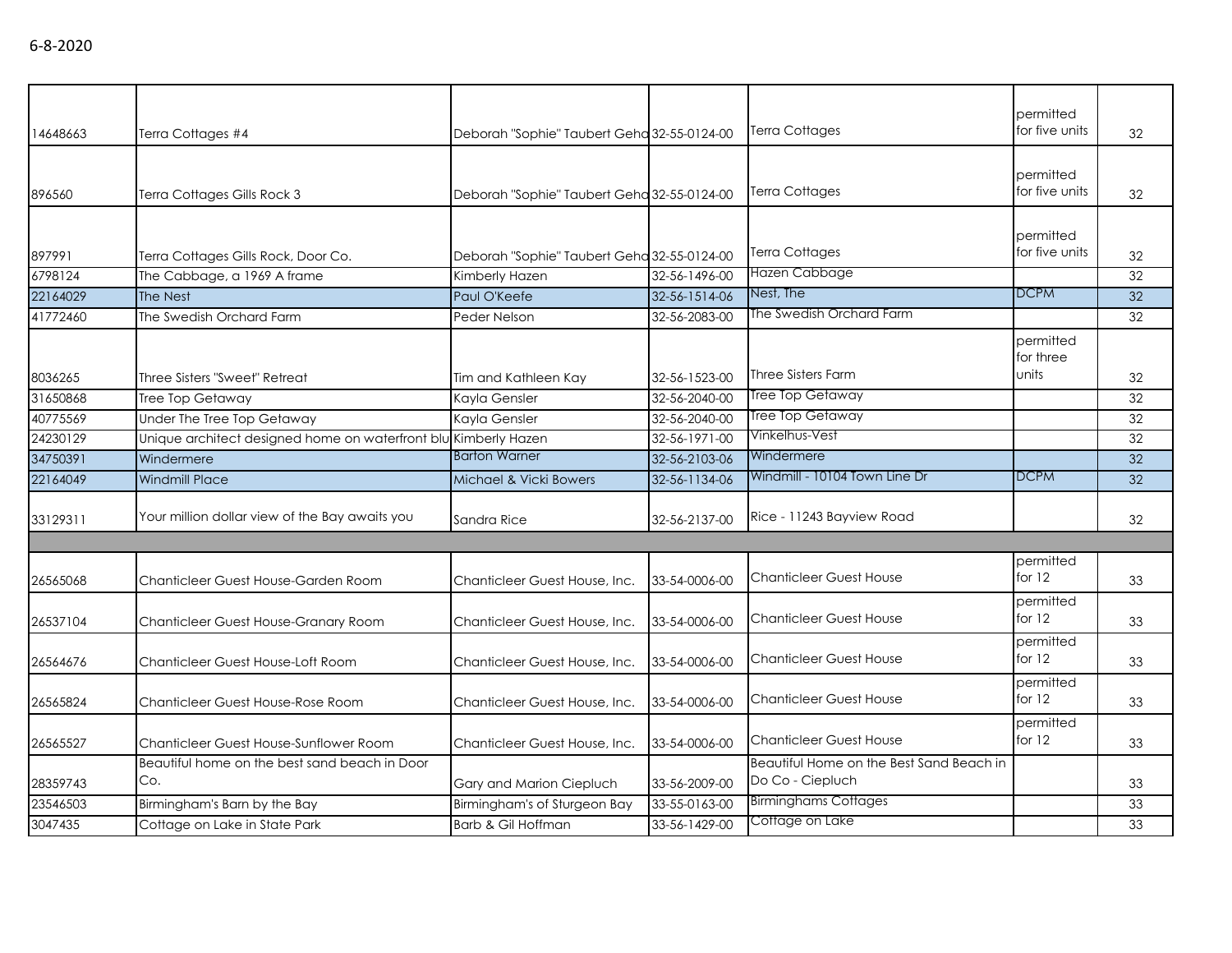|          | Door County Bluffside Home with Stunning Views                         |                                                  |               |                                                           |                      |                 |
|----------|------------------------------------------------------------------------|--------------------------------------------------|---------------|-----------------------------------------------------------|----------------------|-----------------|
| 43206365 | of Bay                                                                 | Hendrickson Trust - Terese Hendr 33-56-2236-07   |               | <b>Baydream Believer</b>                                  | simplelife           | 33              |
| 13328872 | Door County Dream House                                                | Fred Suchy                                       | 33-56-0695-00 | Door County Dream Home                                    |                      | 33              |
| 15048452 | Door County Escape!                                                    | Ann Johnson                                      | 33-56-1660-00 | Clark Lake Cottage - Johnson                              |                      | 33              |
| 22939300 | Elegant Farmhouse with Massage                                         | Russell Burie                                    | 33-56-1851-00 | Elegant Farmhouse                                         |                      | 33              |
| 31488590 | Fantastic Family Cottage on Sand Beach                                 | Kaftan Family LLP                                | 33-55-0777-00 | Kaftan - 4830 Bark Road                                   |                      | 33              |
| 28484110 | Featured in Door County Magazine Luxury Homes                          | Travis & Jolyn Boland                            | 33-56-0620-00 | Whitefish Bay - Boland 4967 Cave Point Dr                 |                      | 33              |
| 43429805 | Glidden Beach Cottage **New Listing**                                  |                                                  |               |                                                           |                      | 33 <sup>°</sup> |
| 39088182 | Glidden Cottage                                                        | Justin & Lindsey Bohrer                          | 33-56-1954-00 | Bayside Cottage -- Bohrer - 3815 Bayshore                 | permitted<br>for 2   | 33              |
| 22164023 | <b>Green House</b>                                                     | A&J Properties, LLC                              | 33-56-1493-06 | Green House                                               | <b>DCPM</b>          | 33              |
| 4860774  | Huge House on Glidden Drive                                            | Mary & Ray Spangler                              | 33-56-0400-00 | Mary's Beach House                                        |                      | 33              |
| 22163954 | Lakeside Haven                                                         | Kathy Richmond                                   | 33-56-1240-06 | Lakeside Haven                                            | <b>DCPM</b>          | 33              |
| 25742101 | Lodge on Laurie Lane                                                   | Shirley Becker Trust - Polly Kerkm 33-56-1492-17 |               | Lodge on Laurie Lane                                      | restassure           | 33              |
| 28407162 | Log Cabin on the nicest sand beach in Door Count Log Cabin Rentals LLC |                                                  | 33-56-1447-00 | Log Cabin on the Water                                    |                      | 33              |
| 18834422 | Midship at Three's Company                                             | Jon Hanson                                       | 33-56-906-00  | Little Harbor Cottages                                    | permitted<br>for $3$ | 33              |
| 33554883 | NEW LISTING - Rustic Charm just steps from the Bay                     | John & Julie Thenell- Thenell Rer 33-55-0063-07  |               | Thenells Cottage                                          | simplelife           | 33              |
| 35428738 | NEW Listing! Entire private home! Guaranteed fun!                      | Pete Hurth                                       | 33-56-2151-00 | Hurth - Bluff Court Trail                                 |                      | 33              |
| 25551184 | NEW listing! Sand Beach Cottage on Lake<br>Michigan                    | Greg, Mary, Nick and Jennelle<br>Anderson        | 33-56-1942-00 | Sand Beach Cottage - Anderson                             |                      | 33              |
| 36451928 | Secluded Forest Retreat in Door County                                 | John F Quella                                    | 33-56-2169-00 | Quella -4324 Whitefish Bay Rd-Secluded<br>pine tree retre |                      | 33              |
| 18834309 | Starboard Cottage at Three's Company                                   | Jon Hanson                                       | 33-56-0906-00 | Little Harbor Cottages                                    | permitted<br>for $3$ | 33              |
| 19767552 | <b>Stunning Door County Sunsets</b>                                    | <b>Beth Ann Resch</b>                            | 33-56-1792-00 | Stunning Door County Sunsets - Resch                      |                      | 33              |
| 25487105 | Sturgeon Bay Waterfront Cottage                                        | Justin & Lindsey Bohrer                          | 33-56-1954-00 | Bayside Cottage -- Bohrer - 3815 Bayshore                 |                      | 33              |
| 38026760 | Sunset Bluff                                                           | Carter Holdings LLC                              | 33-56-2205-00 | Sunset Bluff - 5217 Red Sunset Lane                       |                      | 33              |
| 12323917 | Woodsy Retreat on Lake Michigan                                        | Joan Shiels                                      | 33-56-1627-00 | Woodsy Retreat on Lake Michigan                           |                      | 33              |
|          |                                                                        |                                                  |               |                                                           |                      |                 |
| 26339590 | 1 Bedroom Suite                                                        | Nora Zacek                                       | 34-50-0077-00 | Open Hearth Lodge                                         |                      | 34              |
| 26339607 | Evergreen Suite                                                        | Nora Zacek                                       | 34-50-0077-00 | Open Hearth Lodge                                         |                      | 34              |
| 35615823 | 101: Downtown Sister Bay Door County, Wisconsin                        | Mary Erickson                                    | 34-53-2150-00 | Marina View Condominium #101 - The 101                    |                      | 34              |
| 34598765 | Marina View #104                                                       | Max Mc Cormick                                   | 34-56-2023-06 | Marina View Condominiums #104                             | <b>DCPM</b>          | 34              |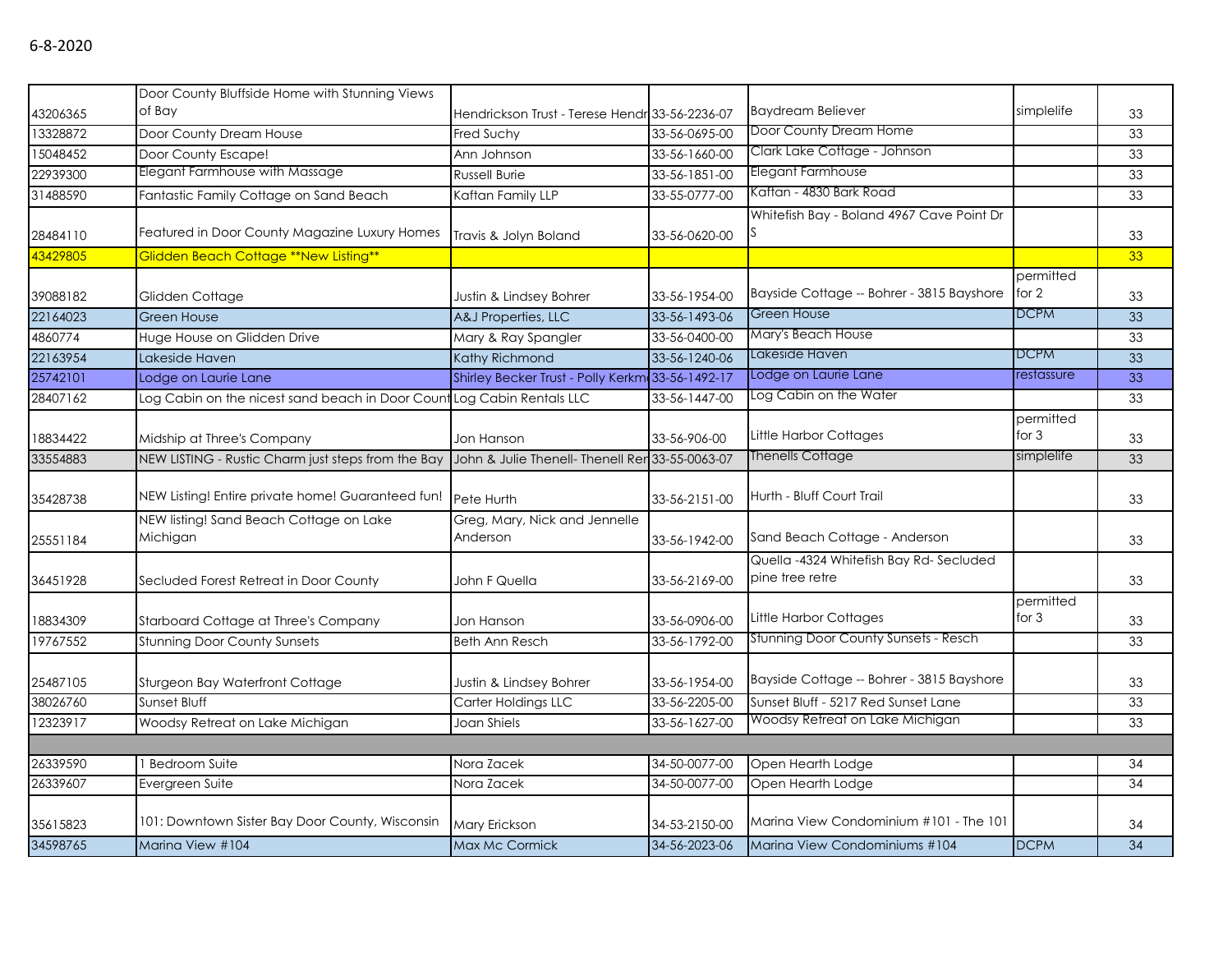| 34538998 | Mill Road Place #1                                           | <b>Patrick Quinn</b>                              | 34-53-2072-06 | Mill Road Place #1                          | <b>DCPM</b> | 34 |
|----------|--------------------------------------------------------------|---------------------------------------------------|---------------|---------------------------------------------|-------------|----|
| 34539755 | Mill Road Place #2                                           | Kevin and Vicki Quinn                             | 34-53-2120-06 | Mill Road Place #2                          | <b>DCPM</b> | 34 |
| 34540316 | Mill Road Place #3                                           | Ken Larsen - Mill Road Place LLC 34-53-2112-06    |               | Mill Road Place #3                          | <b>DCPM</b> | 34 |
| 34540627 | Mill Road Place #4                                           | Ken Larsen - Mill Road Place LLC 34-53-2113-06    |               | Mill Road Place #4                          | <b>DCPM</b> | 34 |
| 38355098 | Abode on Spring                                              | Kevin Schuhart                                    | 34-56-1291-06 | Abode on Spring                             | <b>DCPM</b> | 34 |
| 43266518 | Bay Shore Bungalow---Home With a View                        | Door County Squires LLC                           | 34-56-2287-00 | <b>Bayshore Bungalow</b>                    |             | 34 |
| 12672427 | Beach view waterfront park access!                           | Dawn and Walter Nawrot                            | 34-56-1620-00 | Parkview Drive - Nawrot                     |             | 34 |
| 42412911 | Camp Kukubuku                                                | Kevin and Annie Geurts                            | 34-56-2256-00 | Camp Kukubuku                               |             | 34 |
| 22163827 | Copper Moon                                                  | <b>Donald Denny</b>                               | 34-55-0761-06 | Copper Moon Cottage                         | <b>DCPM</b> | 34 |
| 19227870 | Cute and Cozy Steps from Downtown                            | Audrey and Craig Schmidt                          | 34-56-1769-00 | Cute and Cozy Sister Bay - Schmidt          |             | 34 |
| 25692012 | Door in the woods                                            | Tom Ahlbeck - Daisy Ahlbeck Tru 34-56-1892-06     |               | Door in the Woods                           |             | 34 |
| 16332969 | Family Friendly Retreat in the Heart of Sister Bay           | Pamela Schmitz/ CPS Holdings L 34-56-1695-00      |               | <b>Sister Bay Chalet</b>                    |             | 34 |
| 33579557 | Farmhouse on Northwoods                                      | Hillside Cove LLC                                 | 34-56-2080-00 | Farmhouse on Northwoods                     |             | 34 |
| 22163906 | <b>Hidden Gem</b>                                            | <b>Julie &amp; Nathan Slovin</b>                  | 34-56-0495-06 | Hidden Gem on Trillium                      | <b>DCPM</b> | 34 |
| 22164027 | <b>High Garden</b>                                           | Jeff & Alisha Wiswell - Wiswell Pro 34-56-1888-06 |               | High Garden                                 | <b>DCPM</b> | 34 |
| 42433713 | <b>Highland Escape</b>                                       | Rebecca and Erik Spychalski                       | 34-53-2261-06 | <b>Highland Escape</b>                      | <b>DCPM</b> | 34 |
| 30368118 | Hillside Haven                                               | Pamela Schmitz/ CPS Holdings L 34-56-2051-00      |               | Hillside Haven                              |             | 34 |
| 22339043 | King's Landing                                               | <b>Wiswell Property Group</b>                     | 34-56-1602-06 | Kings Landing                               | <b>DCPM</b> | 34 |
|          |                                                              |                                                   |               |                                             |             |    |
| 27491674 | Large Classic Cottage in Heart of Sister Bay                 | Ashley Prange et al                               | 34-56-1985-00 | Large Classic Cottage in Hear of Sister Bay |             | 34 |
| 30958438 | Maple Manor                                                  | <b>Gary Polipnick</b>                             | 34-56-2050-00 | Maple Manor - Polipnick                     |             | 34 |
| 33591420 | Newly Renovated Home in Heart of Sister Bay                  | Fred Bexell                                       | 34-56-2138-00 | <b>Heart of Sister Bay Bexell</b>           |             | 34 |
| 42222859 | Pheasant Court Near the Bay                                  | <b>Charles Raymond</b>                            | 34-56-2260-06 | Pheasant Court Near the Bay                 | <b>DCPM</b> | 34 |
| 22163993 | Port New                                                     | Andrew Bookmeier                                  | 34-56-0075-06 | Port New                                    | <b>DCPM</b> | 34 |
| 25692031 | Salinskys Domicile Cottage                                   | Jim Salinsky                                      | 34-56-1757-06 | Salinskys Domicile Cottage                  | <b>DCPM</b> | 34 |
| 20981273 | Sister Bay Cottage                                           | Karen Berndt                                      | 34-56-1788-00 | Sister Bay Cottage                          |             | 34 |
| 23352551 | Sister Bay Eclectic Cottage                                  | <b>Tim Raduenz</b>                                | 34-56-1859-00 | <b>SBDC</b>                                 |             | 34 |
| 25692218 | <b>Sister Bay View</b>                                       | James Johnson                                     | 34-56-1422-06 | <b>Sister Bay View</b>                      | <b>DCPM</b> | 34 |
| 38747238 | Spacious Sister Bay Home                                     | <b>HRISTO BLAGOEV ET AL</b>                       | 34-56-2180-00 | Spacious Sister Bay Home                    | evolve      | 34 |
| 40176826 | Sweetbriar Country Manor                                     | Deb Homan                                         | 34-56-0743-00 | Sweetbriar                                  |             | 34 |
| 2613362  | The Cotter Cottage                                           | <b>Brandon Cotter</b>                             | 34-56-1371-00 | The Cotter Cottage                          |             | 34 |
| 26327643 | The Yoga Pad - Open & Eclectic Includes Free Yog Brad Massey |                                                   | 34-56-1982-00 | Yoga Pad, The                               |             | 34 |
| 22164033 | Trillium Lane                                                | Dennis & Maribeth Dorn                            | 34-56-1702-06 | <b>Trillium Retreat</b>                     | <b>DCPM</b> | 34 |
| 22164040 | Wall to Wall Retreat                                         | Jack and Teresa Wall                              | 34-56-1335-06 | Wall to Wall Retreat                        | <b>DCPM</b> | 34 |
| 43362974 | Waterfront Cottage on Little Sister Bay                      |                                                   |               |                                             |             | 34 |
|          |                                                              |                                                   |               |                                             |             |    |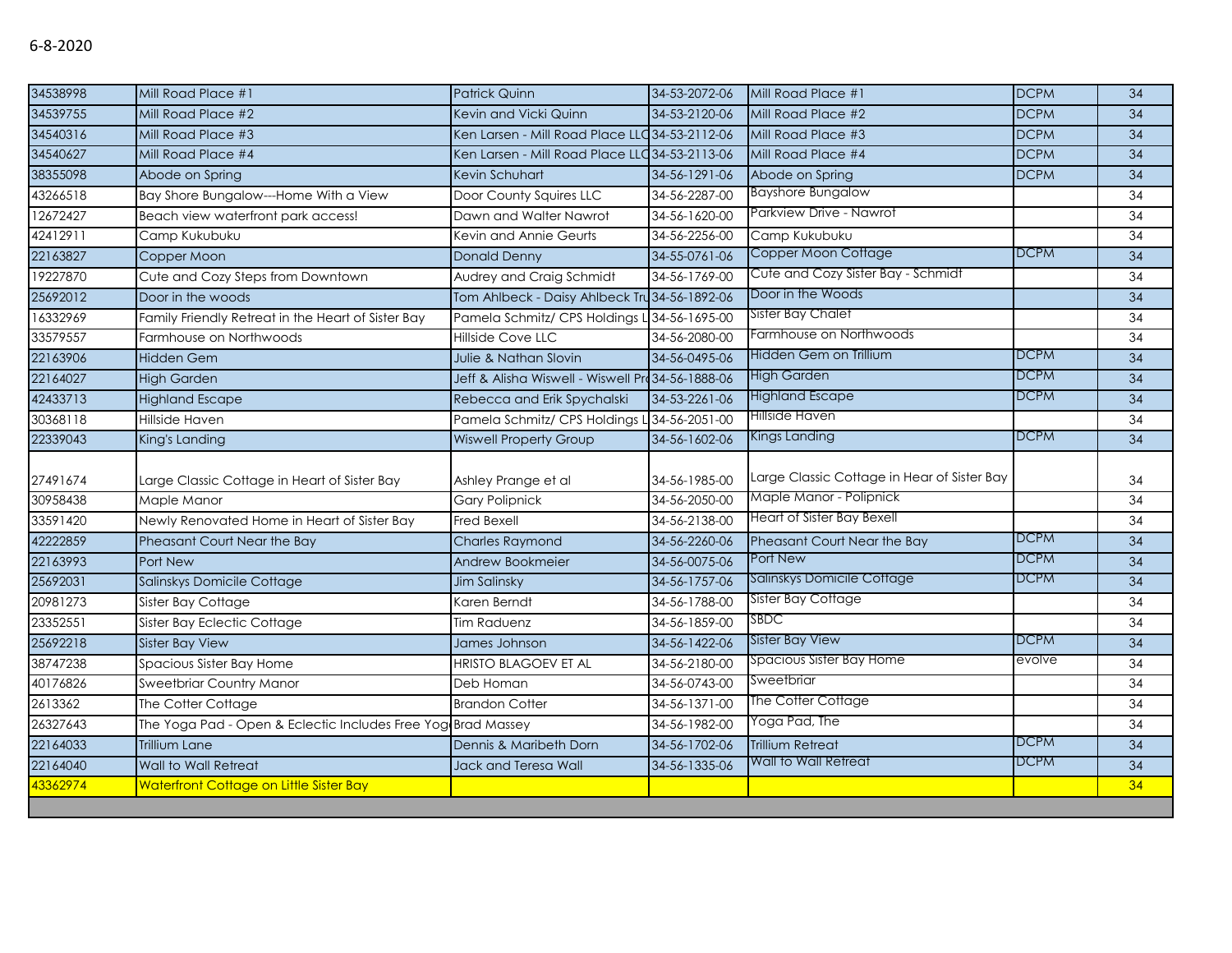| 27656165 | 33ft Yacht!                                    | Jon Hanson                                 | 35-50-0907-00 | Snug Harbor Inn            | 17 (15<br>rooms $+2$<br>boats) | 35 |
|----------|------------------------------------------------|--------------------------------------------|---------------|----------------------------|--------------------------------|----|
| 20869118 | Carver Cabin                                   | Jon Hanson                                 | 35-50-0907-00 | Snug Harbor Inn            | 17(15)<br>rooms $+2$<br>boats) | 35 |
| 31929058 | Deluxe Room, 1 King Bed, Second Floor          | Holiday Motel Management LLC 35-50-0964-00 |               | <b>Holiday Music Hotel</b> | permitted<br>for 18            | 35 |
| 31927648 | Deluxe Room, 1 Queen Bed, Second Floor         | Holiday Motel Management LLC 35-50-0964-00 |               | Holiday Music Hotel        | permitted<br>for 18            | 35 |
| 33549110 | Luxury Suite                                   | Jon Hanson                                 | 35-50-0907-00 | Snug Harbor Inn            | 17(15<br>rooms $+2$<br>boats)  | 35 |
| 31928802 | Room, 1 King Bed, Second Floor                 | Holiday Motel Management LLC 35-50-0964-00 |               | Holiday Music Hotel        | permitted<br>for 18            | 35 |
| 24498867 | Room, 1 Queen Bed and 1 Full Bed, Ground Floor | Holiday Motel Management LLC 35-50-0964-00 |               | Holiday Music Hotel        | permitted<br>for 18            | 35 |
| 31928561 | Room, 1 Queen Bed and 1 Full Bed, Second Floor | Holiday Motel Management LLC 35-50-0964-00 |               | Holiday Music Hotel        | permitted<br>for 18            | 35 |
| 24476710 | Room, 1 Queen Bed, Ground Floor                | Holiday Motel Management LLC 35-50-0964-00 |               | Holiday Music Hotel        | permitted<br>for 18            | 35 |
| 31927631 | Room, 1 Queen Bed, Second Floor                | Holiday Motel Management LLC 35-50-0964-00 |               | Holiday Music Hotel        | permitted<br>for 18            | 35 |
| 31926806 | Room, 2 Double beds, Ground Floor              | Holiday Motel Management LLC 35-50-0964-00 |               | Holiday Music Hotel        | permitted<br>for 18            | 35 |
| 31928285 | Room, 2 Double Beds, Second Floor              | Holiday Motel Management LLC 35-50-0964-00 |               | Holiday Music Hotel        | permitted<br>for 18            | 35 |
| 33826458 | Snug Harbor Inn - Deluxe                       | Jon Hanson                                 | 35-50-0907-00 | Snug Harbor Inn            | 17(15<br>rooms $+2$<br>boats)  | 35 |
| 18834495 | Snug Harbor Inn - Port Cottage                 | Jon Hanson                                 | 35-50-0907-00 | Snug Harbor Inn            | 17(15<br>rooms $+2$<br>boats)  | 35 |
| 24114480 | Studio Suite                                   | Jon Hanson                                 | 35-50-0907-00 | Snug Harbor Inn            | 17(15<br>$rooms + 2$<br>boats) | 35 |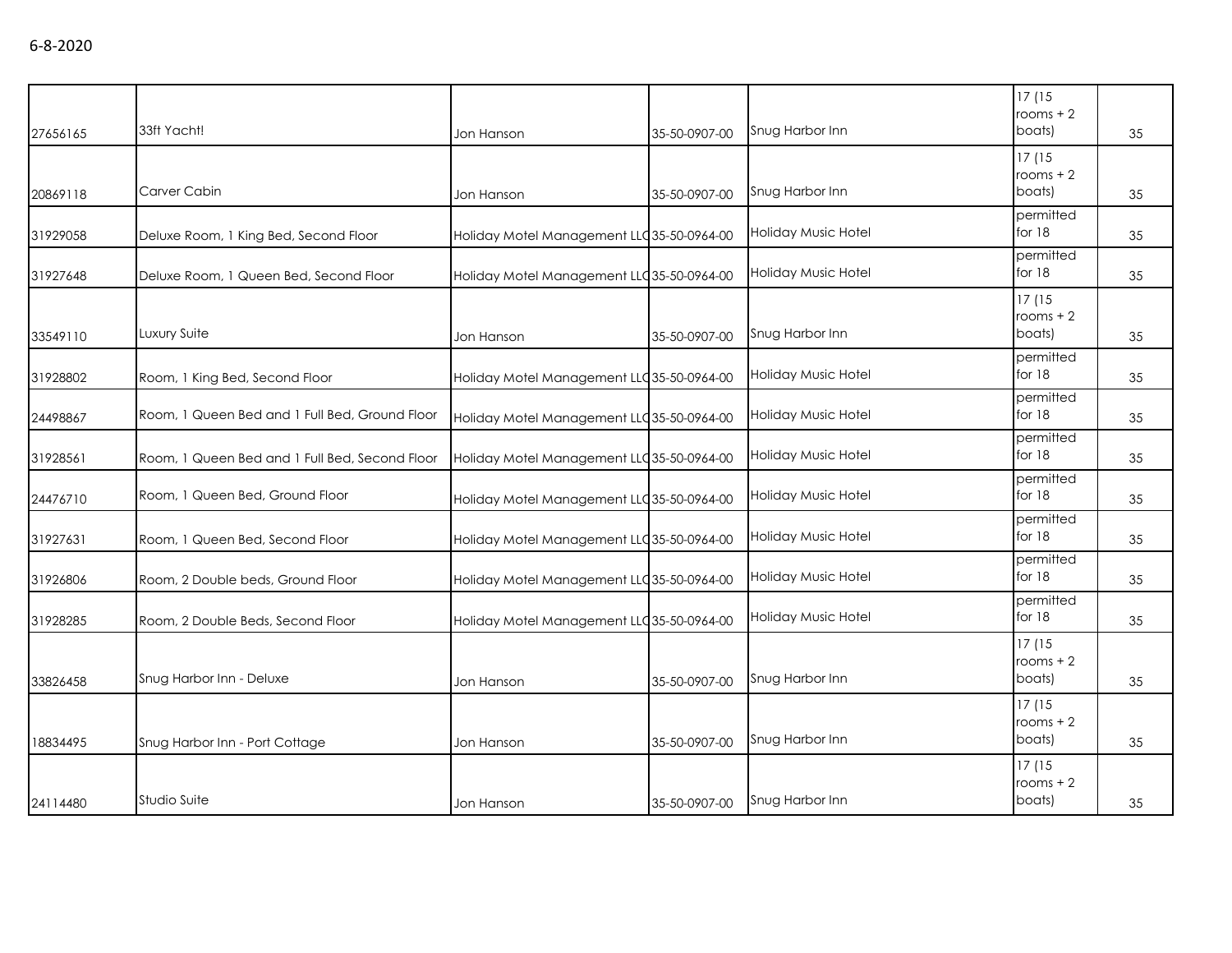|          | Waterfront 2 Bedroom Cottage at Snug Harbor Inn Jon Hanson     |                     |               | Snug Harbor Inn | 17(15<br>rooms $+2$<br>boats) |    |
|----------|----------------------------------------------------------------|---------------------|---------------|-----------------|-------------------------------|----|
| 33826447 |                                                                |                     | 35-50-0907-00 |                 |                               | 35 |
|          |                                                                |                     |               |                 | 17(15                         |    |
|          | Waterfront Boutique Room                                       |                     |               | Snug Harbor Inn | rooms $+2$<br>boats)          |    |
| 33826450 |                                                                | Jon Hanson          | 35-50-0907-00 |                 |                               | 35 |
|          |                                                                |                     |               |                 | 17(15                         |    |
|          | Waterfront Luxury Cottage with Whirlpool                       |                     |               | Snug Harbor Inn | rooms $+2$<br>boats)          |    |
| 24113755 |                                                                | Jon Hanson          | 35-50-0907-00 |                 |                               | 35 |
|          |                                                                |                     |               |                 | 17(15                         |    |
|          | Waterfront Luxury Cottage with Whirlpool at Snug<br>Harbor Inn |                     |               | Snug Harbor Inn | rooms $+2$<br>boats)          |    |
| 24114293 |                                                                | Jon Hanson          | 35-50-0907-00 |                 |                               | 35 |
|          |                                                                |                     |               |                 | 17(15                         |    |
|          | Waterfront Studio Cottage with Whirlpool                       |                     |               | Snug Harbor Inn | rooms $+2$<br>boats)          |    |
| 33826446 |                                                                | Jon Hanson          | 35-50-0907-00 |                 |                               | 35 |
|          | Room 1: Door County Orchard (Main House) -<br>White Lace Inn   |                     |               | White Lace Inn  | permitted<br>for $19$         |    |
| 31535739 |                                                                | <b>Dennis Statz</b> | 35-52-0856-00 |                 |                               | 35 |
|          | Room 10: Secret Garden (Garden House) - White<br>Lace Inn      |                     |               | White Lace Inn  | permitted<br>for $19$         |    |
| 31560774 |                                                                | <b>Dennis Statz</b> | 35-52-0856-00 |                 |                               | 35 |
|          | Room 11: The Hideaway (Garden House) - White                   |                     |               |                 | permitted<br>for $19$         |    |
| 31560870 | Lace Inn                                                       | Dennis Statz        | 35-52-0856-00 | White Lace Inn  |                               | 35 |
|          | Room 2: Old Garden Roses (Main House) - White                  |                     |               | White Lace Inn  | permitted<br>for $19$         |    |
| 31535845 | Lace Inn                                                       | Dennis Statz        | 35-52-0856-00 |                 |                               | 35 |
|          | Room 3: English Lavender (Main House) - White                  |                     |               |                 | permitted                     |    |
| 31536049 | Lace Inn                                                       | Dennis Statz        | 35-52-0856-00 | White Lace Inn  | for 19                        | 35 |
|          | Room 4: Romantic Retreat (Main House) - White                  |                     |               |                 | permitted                     |    |
| 31536176 | Lace Inn                                                       | Dennis Statz        | 35-52-0856-00 | White Lace Inn  | for 19                        | 35 |
|          | Room 6: Vintage Rose (Garden house) - White                    |                     |               |                 | permitted                     |    |
| 31536254 | Lace Inn                                                       | Dennis Statz        | 35-52-0856-00 | White Lace Inn  | for 19                        | 35 |
|          | Room 7: Garden View (Garden House) - White                     |                     |               |                 | permitted                     |    |
| 31536340 | Lace Inn                                                       | Dennis Statz        | 35-52-0856-00 | White Lace Inn  | for 19                        | 35 |
|          | Room 8: English Country (Garden House) - White                 |                     |               |                 | permitted                     |    |
| 31560145 | Lace Inn                                                       | Dennis Statz        | 35-52-0856-00 | White Lace Inn  | for $19$                      | 35 |
|          | Room 9: Casual Victorian (Garden House) - White                |                     |               |                 | permitted                     |    |
| 31560520 | Lace Inn                                                       | Dennis Statz        | 35-52-0856-00 | White Lace Inn  | for $19$                      | 35 |
|          | Room A: Royal Chamber (Washburn House) -                       |                     |               |                 | permitted                     |    |
| 31561008 | White Lace Inn                                                 | Dennis Statz        | 35-52-0856-00 | White Lace Inn  | for $19$                      | 35 |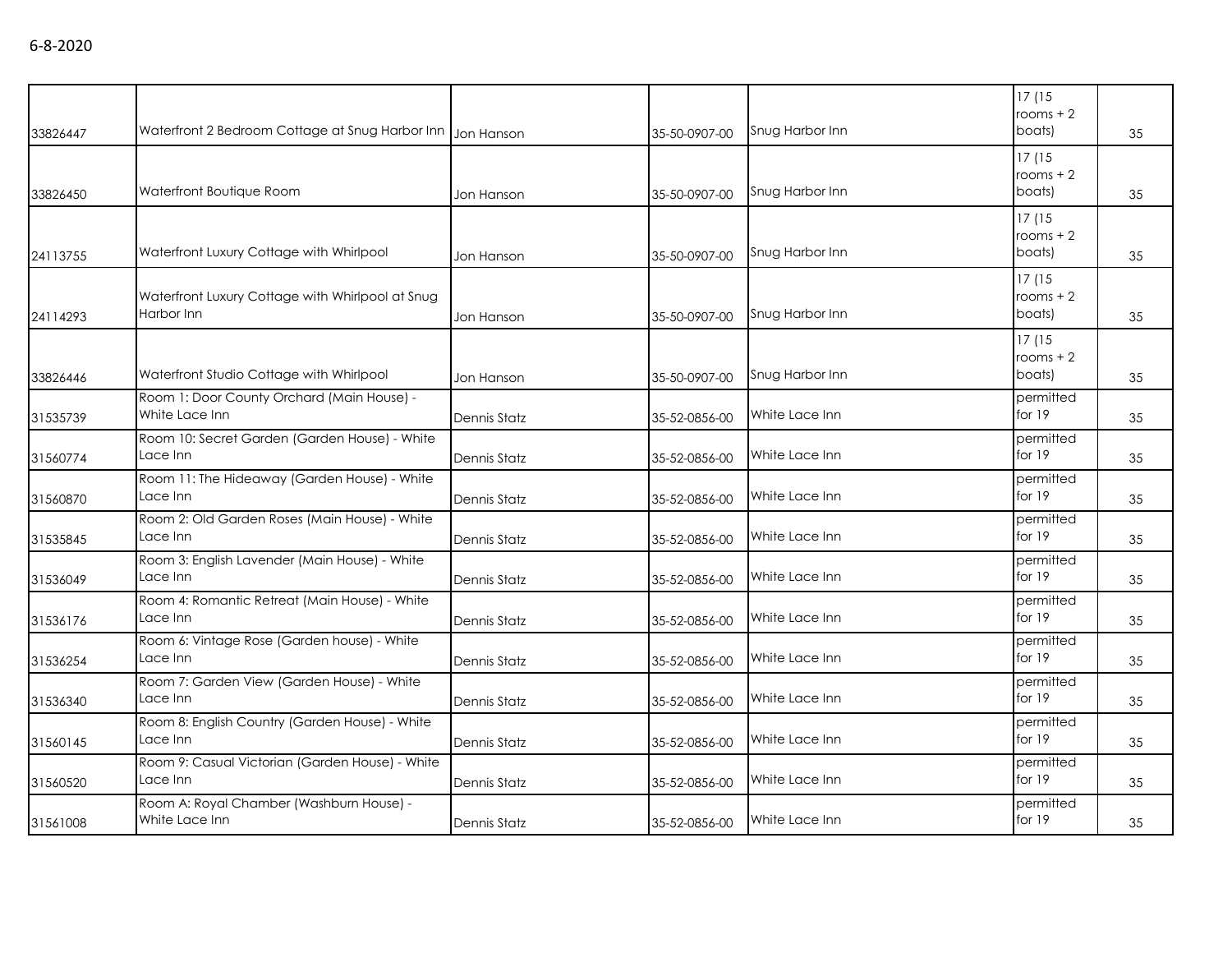|          | Room C: Wild Roses (Washburn House) - White                            |                                              |               |                                        | permitted             |    |
|----------|------------------------------------------------------------------------|----------------------------------------------|---------------|----------------------------------------|-----------------------|----|
| 31566668 | Lace Inn                                                               | Dennis Statz                                 | 35-52-0856-00 | White Lace Inn                         | for $19$              | 35 |
|          | Room D: Country Cottage (Washburn House) -                             |                                              |               |                                        | permitted             |    |
| 31566760 | White Lace Inn                                                         | Dennis Statz                                 | 35-52-0856-00 | White Lace Inn                         | for $19$              | 35 |
|          |                                                                        |                                              |               | White Lace Inn                         | permitted<br>for $19$ |    |
| 31877729 | Steeple View Cottage<br>Suite 16: Winter Warmth (Hadley House) - White | Dennis Statz                                 | 35-52-0856-00 |                                        | permitted             | 35 |
| 31586882 | Lace Inn                                                               | Dennis Statz                                 | 35-52-0856-00 | White Lace Inn                         | for $19$              | 35 |
|          | Suite 17: Country Summer (Hadley House) - White                        |                                              |               |                                        | permitted             |    |
| 31587028 | Lace Inn                                                               | <b>Dennis Statz</b>                          | 35-52-0856-00 | White Lace Inn                         | for $19$              | 35 |
|          | Suite 18: Fall Festival (Hadley House) - White Lace<br>Inn             |                                              |               | White Lace Inn                         | permitted<br>for $19$ |    |
| 31587189 |                                                                        | Dennis Statz                                 | 35-52-0856-00 |                                        |                       | 35 |
| 31587433 | Suite 19: Spring Floral (Hadley House) - White Lace<br>Inn             | Dennis Statz                                 | 35-52-0856-00 | White Lace Inn                         | permitted<br>for $19$ | 35 |
|          | Suite B: Victorian Suite (Washburn House) - White                      |                                              |               |                                        | permitted             |    |
| 31561096 | Lace Inn                                                               | Dennis Statz                                 | 35-52-0856-00 | White Lace Inn                         | for $19$              | 35 |
|          |                                                                        |                                              |               |                                        |                       |    |
|          |                                                                        |                                              |               |                                        | Permitted             |    |
| 3190446  | Downtown Sturgeon Bay - Postcard                                       | RME Holdings - Robert Esposito 35-53-1452-00 |               | Arbor and Postcard - RME Holdings      | for two units         | 35 |
|          |                                                                        |                                              |               |                                        | permitted             |    |
| 12792862 | Downtown Sturgeon Bay CornerSuite                                      | Robert & Teresa Esposito                     | 35-53-1628-00 | Villa and Corner Suite                 | for $3$               | 35 |
| 12793691 | Downtown Sturgeon Bay Villa Suite                                      | Robert & Teresa Esposito                     | 35-53-1628-00 | Villa and Corner Suite                 | permitted<br>for $3$  | 35 |
|          |                                                                        |                                              |               |                                        |                       |    |
|          |                                                                        |                                              |               |                                        | Permitted             |    |
| 3324489  | Downtown Sturgeon Bay, Arbor                                           | RME Holdings - Robert Esposito 35-53-1452-00 |               | Arbor and Postcard - RME Holdings      | for two units         | 35 |
|          |                                                                        | James C Jodarski - The Bay                   |               |                                        |                       |    |
| 43355074 | Luxury, Location and Convenience Welcome You!                          | Lofts                                        | 35-56-2291-00 | The Bay Lofts - Jodarski               |                       | 35 |
| 21642288 | Overlooking Third Ave                                                  | Joe Baw and Rob Paul                         | 35-53-1816-00 | Overlooking Third Ave                  |                       | 35 |
|          |                                                                        |                                              |               |                                        | permitted             |    |
| 19180482 | The Coach House                                                        | Robert & Teresa Esposito                     | 35-53-1628-00 | Villa and Corner Suite                 | for $3$               | 35 |
| 4692800  | the Magnolia Suite                                                     | Diane Allen & Mike Perski                    | 35-53-1096-00 | The Magnolia                           |                       | 35 |
|          |                                                                        |                                              |               | The Magnolia                           | duplicate<br>listing  |    |
| 3980384  | the MAGNOLIA suite                                                     | Diane Allen & Mike Perski                    | 35-53-1096-00 |                                        | permitted             | 35 |
| 31038791 | Dancing Dragonfly - Sunrise Room                                       | David Hayes                                  | 35-54-1427-00 | Reynolds House B&B - Dancing Dragonfly | for 4                 | 35 |
| 22027336 | Dancing Dragonfly Airbnb                                               | David Hayes                                  | 35-54-1427-00 | <b>Dancing Dranglfy</b>                |                       | 35 |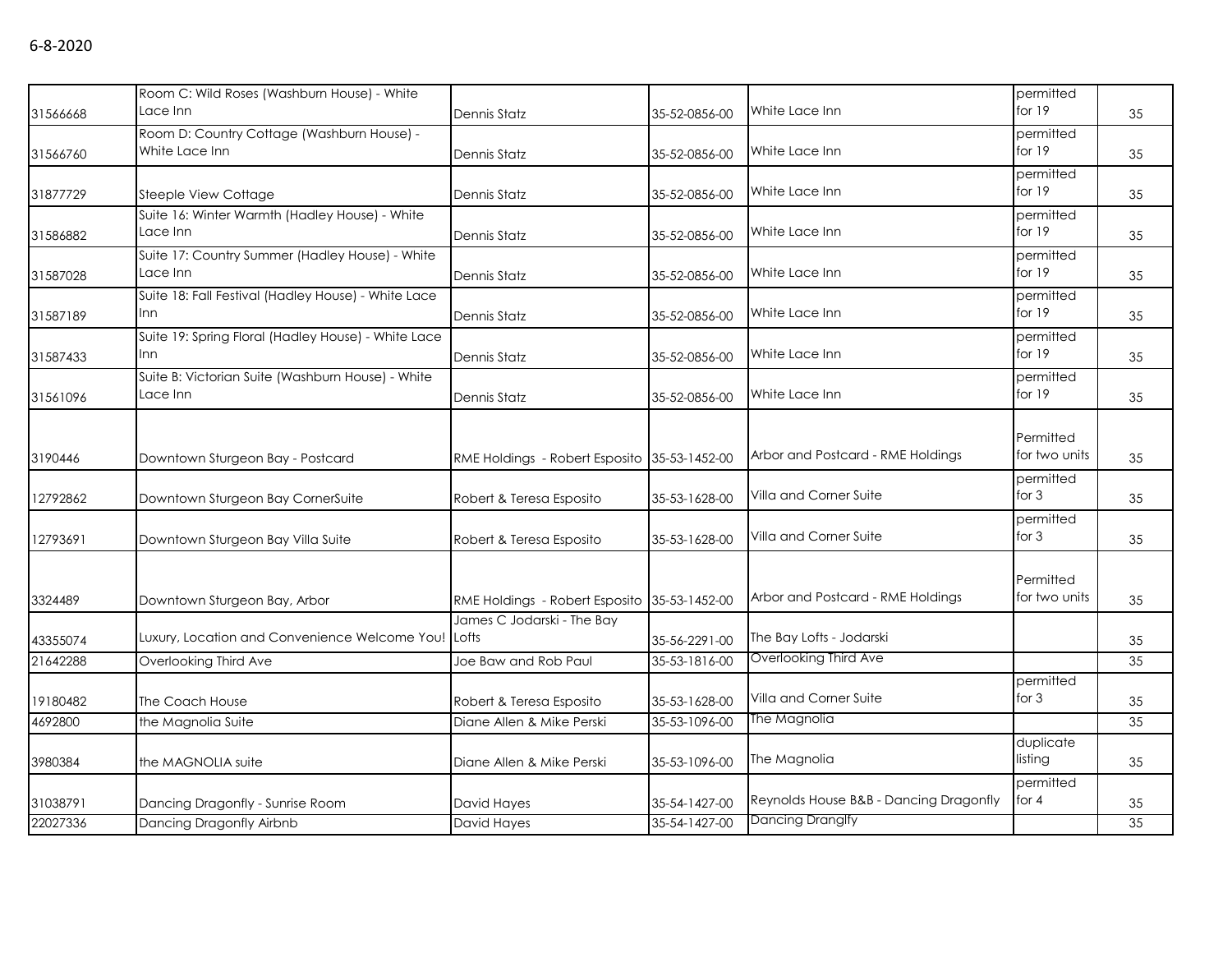| 9506189  | Diplomat Bed and Breakfast/Treaty Suite                                                          | Tami Dal Santo                                 | 35-54-1544-00 | Diplomat Bed and Breakfast             | permitted<br>for six units | 35 |
|----------|--------------------------------------------------------------------------------------------------|------------------------------------------------|---------------|----------------------------------------|----------------------------|----|
|          | Garden Gate Bed & Breakfast: English Lavender                                                    |                                                |               |                                        | permitted                  |    |
| 27085342 | Room                                                                                             | <b>Robin Vallow</b>                            | 35-54-0858-00 | Garden Gate                            | for $4$                    | 35 |
|          | Garden Gate Bed and Breakfast: Cottage Rose                                                      |                                                |               |                                        | permitted                  |    |
| 27085059 | Room                                                                                             | <b>Robin Vallow</b>                            | 35-54-0858-00 | Garden Gate                            | for $4$                    | 35 |
| 27084207 | Garden Gate Bed and Breakfast: Garden Suite                                                      | <b>Robin Vallow</b>                            | 35-54-0858-00 | Garden Gate                            | permitted<br>for $4$       | 35 |
|          | Garden Gate Bed and Breakfast: Vintage Rose                                                      |                                                |               |                                        | permitted                  |    |
| 26745725 | Room                                                                                             | Robin Vallow                                   | 35-54-0858-00 | Garden Gate                            | for $4$                    | 35 |
| 35225889 | Suite Sweets #2 Cherries Jubilee                                                                 | <b>Terry Ullman</b>                            | 35-54-1967-00 | Door County Candy B&B                  | permitted<br>for $3$       | 35 |
| 28540445 | <b>Sweet Suites</b>                                                                              | Terry Ullman                                   | 35-54-1967-00 | Door County Candy B&B                  | permitted<br>for $3$       | 35 |
| 17586605 | The Diplomat Bed and Breakfast/Chancery suite                                                    | Tami Dal Santo                                 | 35-54-1544-00 | Diplomat Bed and Breakfast             | permitted<br>for six units | 35 |
| 24911248 | 3BR Newly Renovated House in Sturgeon Bay                                                        | Phlip Lyons and Judith Dwyer Ly 35-56-1994-00  |               | Three Bedroom House - Lyons            |                            | 35 |
| 1095333  | A City Cottage in the Heart of Town                                                              | Kelly Avenson & Elliot Goettelmd 35-56-1651-17 |               | City Cottage, The                      | permitted<br>for $2$       | 35 |
| 26203239 | Air Mikey B                                                                                      | Michael Bleck                                  | 35-56-1911-00 | Bleck-316 N Joliet                     |                            | 35 |
| 18359397 | <b>Barbara's Guest House</b>                                                                     | Stephen Day                                    | 35-56-1727-00 | <b>Barbara's Guest House</b>           |                            | 35 |
| 35255687 | <b>Between Two Bridges</b>                                                                       | Charolette Baierl                              | 35-56-2143-00 | Between two bridges                    |                            | 35 |
| 37879336 | Canal House - Waterfront Living in Sturgeon Bay                                                  | Shaun Tauber                                   | 35-56-2163-00 | Tauber Memorial Drive                  |                            | 35 |
| 24733645 | Castaway Cottage                                                                                 | Jonathan & Kathy Salit                         | 35-56-1936-00 | Castaway Cottage                       |                            | 35 |
| 19824536 | Chalet by the Bay                                                                                | Jonathan Salit                                 | 35-56-1807-00 | Chalet by the Bay - Salit              |                            | 35 |
| 9271311  | Chalet on the Shore                                                                              | Jennifer Jorns & Brian Frisque                 | 35-56-1663-00 | Chalet by the Shore                    |                            | 35 |
| 28415584 | City Apartment   In the heart of historic downtown Kelly Avenson & Elliot Goettelmq35-56-1651-17 |                                                |               | City Cottage, The                      | permitted<br>for $2$       | 35 |
| 34182259 | Compass Cove   Downtown Home with Modern<br>updates                                              | <b>Matthew and Desiree Wood</b>                | 35-56-2048-17 | <b>Compass Cove</b>                    | Restassure                 | 35 |
| 8146241  | Cute Yellow House                                                                                | Joan Schiels/Jan Mills                         | 35-56-1559-00 | Little Yellow House                    |                            | 35 |
| 31039543 | Dancing Dragonfly - Northstar Room                                                               | David Hayes                                    | 35-54-1427-00 | Reynolds House B&B - Dancing Dragonfly | permitted<br>for $4$       | 35 |
| 24261293 | Dock on the Bay Coach Home                                                                       | Fear Investments                               | 35-56-1889-00 | Dock on the Bay                        |                            | 35 |
| 19179293 | Door County Bayview                                                                              | Diane Rockwell                                 | 35-56-1772-00 | Door County Bayview                    |                            | 35 |
| 28511065 | Door County Home Away From Home                                                                  | Alison and Phil Weckler                        | 35-56-2001-00 | Door County Home Away from Home        |                            | 35 |
|          |                                                                                                  |                                                |               |                                        |                            |    |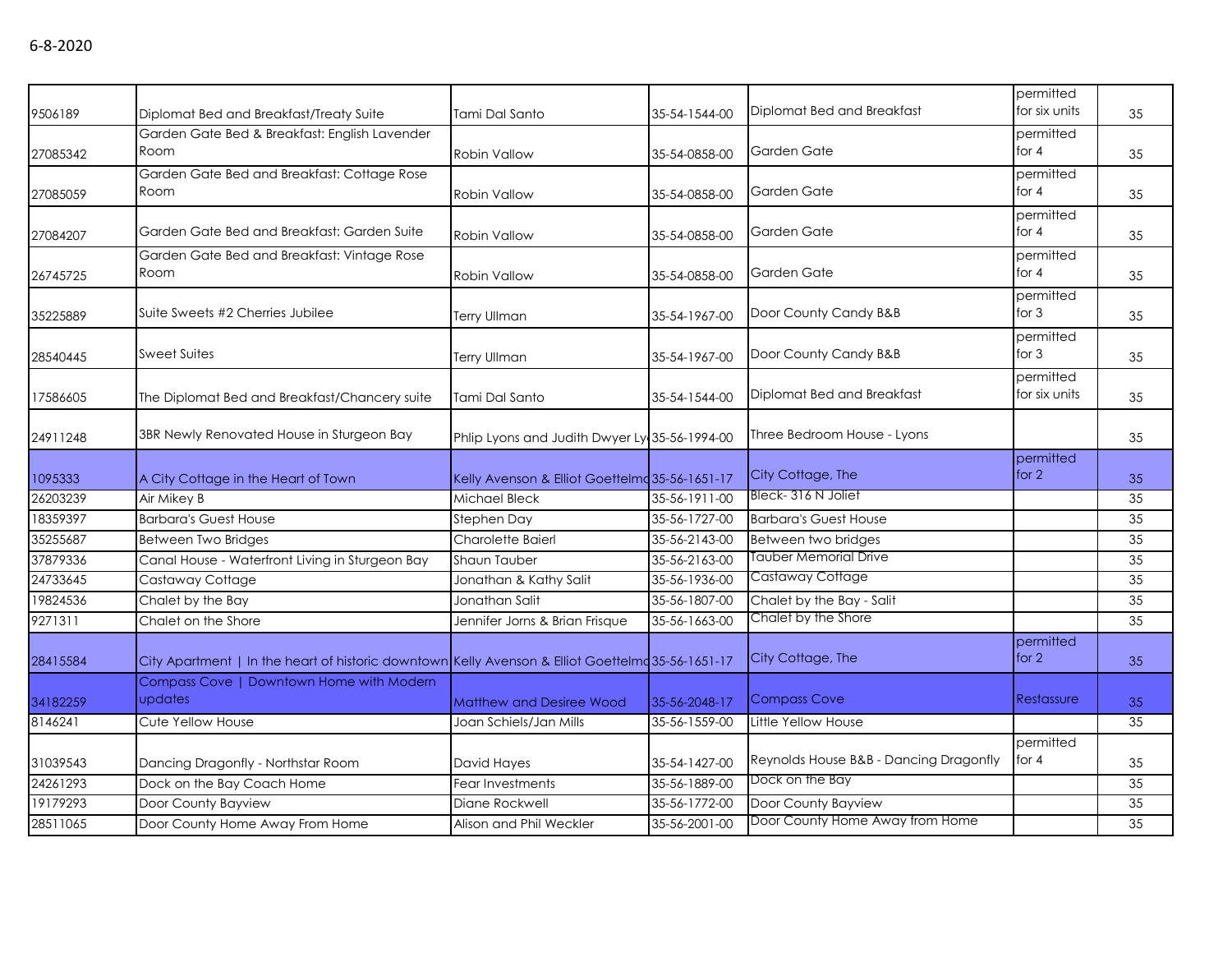|          |                                                       |                             |               |                                                        | permitted<br>for three |    |
|----------|-------------------------------------------------------|-----------------------------|---------------|--------------------------------------------------------|------------------------|----|
| 3280736  | Door County Waterfront Cottage                        | CenterPointe Yacht Services | 35-56-0911-00 | CenterPointe Marina                                    | units                  | 35 |
|          |                                                       |                             |               |                                                        | permitted<br>for three |    |
| 13749828 | Door County Waterfront Cottage                        | CenterPointe Yacht Services | 35-56-0911-00 | CenterPointe Marina                                    | units                  | 35 |
| 3518762  | Downtown Sturgeon Bay, Door County                    | Hans Reumschuessel          | 35-56-1437-00 | Downtown Sturgeon Bay                                  |                        | 35 |
| 28284749 | Eagle's Nest, Waterfront Apartment                    | Alisa Landman               | 35-56-1808-00 | Lily Pad Cottage                                       |                        | 35 |
| 42742765 | Holy Hideaway                                         | ODK PROPERTIES Ben Keleny   | 35-56-2017-00 | <b>ODK Properties</b>                                  | permittedfor<br>four   | 35 |
| 38731591 | <b>Hudson House</b>                                   | Marisa Gotsch               | 35-56-2174-00 | Gotsch - Hudson Ave Hudson House                       |                        | 35 |
| 16392503 | Lily Pad Cottage                                      | Alisa Landman               | 35-56-1808-00 | <b>Lily Pad Cottage</b>                                |                        | 35 |
| 18346670 | Manor on Main                                         | Paul Larson                 | 35-56-1777-00 | Main Manor - Larson                                    |                        | 35 |
| 25578596 | Modern Sturgeon Bay Home by Potawatomi State<br>Park! | Tom and Christine Dehnert   | 35-56-1927-00 | Port View Cottage                                      |                        | 35 |
| 27877637 | Myrtles Place                                         | <b>Bonny Schinkten</b>      | 35-56-1947-00 | <b>Myrtles Place</b>                                   |                        | 35 |
| 43087337 | NEW! Chic Family Home: Steps to Sturgeon Bay,<br>Town | <b>Heather Weasler</b>      | 35-56-2274-00 | Hammarstrom Hill                                       | evolve                 | 35 |
| 26270652 | NEW! 'Collectic Farmhouse Suite!' in Sturgeon Bay!    | Aaron Hilpipre              | 35-56-1939-00 | Hilpipre- 228 N 7th Ave - Collectic<br>Farmhouse Suite |                        | 35 |
| 43141330 | NEW! Cozy Rustic Retreat in Downtown Sturgeon<br>Bay! | Aaron Hilpipre              | 35-56-1939-00 | Hilpipre-228 N 7th Ave - Collectic<br>Farmhouse Suite  |                        | 35 |
| 42044663 | NEW! Modern Home w/Yard, 1 Mi to Dtwn<br>Sturgeon Bay | Christine Struzynski et al  | 35-56-2157-00 | Doors Seventh Ave - Struzynski                         |                        | 35 |
| 43141316 | NEW! Rustic Chic Apartment, Walk to Downtown<br>& Bay | Aaron Hilpipre              | 35-56-1939-00 | Hilpipre-228 N 7th Ave - Collectic<br>Farmhouse Suite  |                        | 35 |
| 24629975 | NEW!Waterfront Sturgeon Bay Home w/Deck &<br>Fire Pit | Cheryl Link                 | 35-56-1875-00 | On Bay Thyme                                           |                        | 35 |
| 29946818 | Oak Street Loft   Westside Water View                 | <b>Jeff Tebon</b>           | 35-56-2029-17 | Oak Street Loft - Tebon                                | Restassure             | 35 |
| 34744184 | Patti's Place                                         | Richard and Pat Wickman     | 35-56-2111-00 | Patti's Place                                          |                        | 35 |
| 25614073 | Pelican Suite, Door County: Waterfront Suite          | John Hermanson              | 35-56-1819-00 | Suite on the Water                                     | Periffed for 3         | 35 |
| 18683132 | Perfectly Downtown                                    | Carter Holdings LLC         | 35-56-1746-00 | Perfectly Downtown and Delaware Dream                  | permitted<br>for 3     | 35 |
| 38794419 | Petite Maison Bleu                                    | <b>Terry Cummings</b>       | 35-56-1755-17 | Petite Maison Bleu                                     | Restassure             | 35 |
| 37967142 | <b>Pleasantly Downtown</b>                            | Carter Holdings LLC         | 35-56-1746-00 | Perfectly Downtown and Delaware Dream                  | permitted<br>for 3     | 35 |
| 25319787 | <b>R&amp;H Bayshore Estate</b>                        | Helen & Robin Urban         | 35-56-1957-00 | R & H Bayshore Estate                                  |                        | 35 |

6-8-2020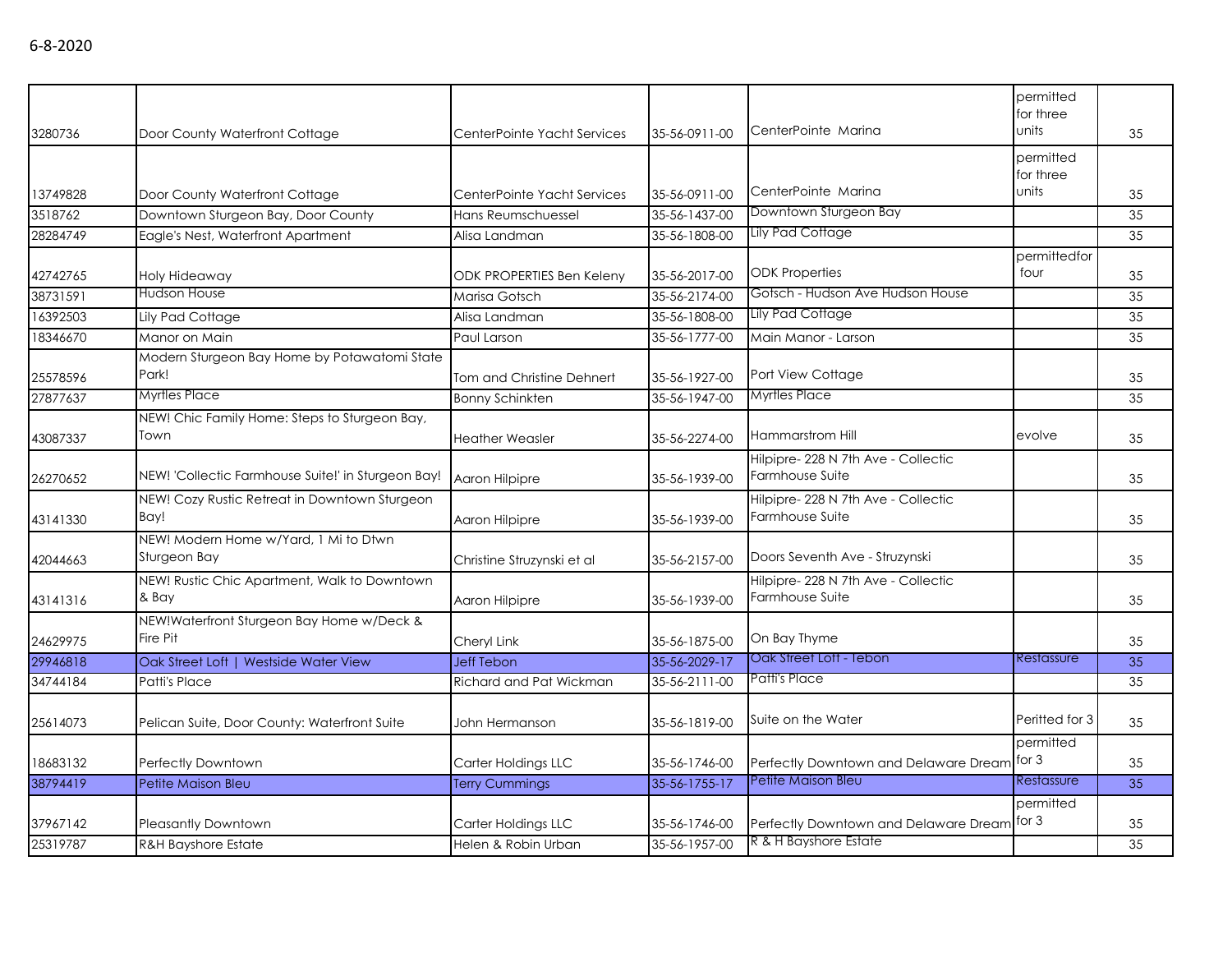| 41531385 | Restored 1930's Bungalow w/Fire Pit, Walk to Town! Barles Holdings |                                                     | 35-56-2076-00 | Barlas Holdings - 610 Jefferson St                                  | evolve               | 35 |
|----------|--------------------------------------------------------------------|-----------------------------------------------------|---------------|---------------------------------------------------------------------|----------------------|----|
| 17380652 | Sawyer View Villa                                                  | Sam Burris                                          | 35-56-1726-00 | <b>Sawyer View Village</b>                                          |                      | 35 |
| 27834966 | Sive's Door                                                        | Sive's Door LLC - Rebecca Bodm 35-56-1972-00        |               | Sive's Door                                                         |                      | 35 |
| 33165932 | Small new home designed for energy efficiency                      | Thomas Strang                                       | 35-56-2125-00 | Strang - Energy Efficient Home                                      |                      | 35 |
| 26452662 | Sturgeon Bay Countryside Studio                                    | Aaron Carmody                                       | 35-56-1928-00 | Sturgeon Bay Countryside Studio                                     |                      | 35 |
| 8129738  | Sturgeon Bay Doll House                                            | Patrice Sebastian                                   | 35-56-1565-00 | Sturgeon Bay Doll House                                             |                      | 35 |
| 21982114 | Sturgeon Bay Waterfront Cottage                                    | Eric Minten                                         | 35-56-1767-00 | Door County Waterfront Cottage Minten                               |                      | 35 |
| 37520676 | Summer Crush                                                       | Russell and Jill Kelley                             | 35-56-2185-00 | <b>Summer Crush</b>                                                 |                      | 35 |
| 28844540 | Sunset house                                                       | <b>ODK PROPERTIES Ben Keleny</b>                    | 35-56-2017-00 | Sunset House - Keleny-Door Belle                                    | permitted<br>for 2   | 35 |
| 27503937 | The Blue Cottage Cozy city cottage near<br>downtown.               | <b>Tom Haight</b>                                   | 35-56-1991-00 | Blue Cottage, The -Haight                                           |                      | 35 |
| 41104920 | The Channel Cottage                                                | Jason B Kiehnau - Glue Van Pror 35-56-2281-00       |               | Channel Cottage                                                     |                      | 35 |
| 34258306 | The Corner Ranch   A Stylish Modern Retreat                        | <b>Robert Starr</b>                                 | 35-56-2081-00 | The Corner Ranch                                                    |                      | 35 |
| 30062445 | The Door Belle                                                     | <b>ODK PROPERTIES Ben Keleny</b>                    | 35-56-2017-00 | Sunset House - Keleny                                               | permitted<br>for $2$ | 35 |
| 41108672 | The Fiddler House                                                  | Hilcoux LLC - Carla Maccoux (M 35-56-2234-00        |               | <b>Fiddlers House</b>                                               |                      | 35 |
| 25621059 | The Nest, Door County: Room in Waterfront Home                     | John Hermanson                                      | 35-56-1819-00 | Suite on the Water                                                  | Peritted for 3       | 35 |
| 25623966 | Turtle Suite, Door County: Waterfront Suite                        | John Hermanson                                      | 35-56-1819-00 | Suite on the Water                                                  | Periffed for 3       | 35 |
| 23343621 | Veronica Joyce                                                     | Lola DeVillers and Stuart Champ 35-56-1877-00       |               | Veronica Joice                                                      |                      | 35 |
| 24607218 | West Side Gem                                                      | Susan I Guthrie                                     | 35-56-1918-00 | West Side Gem - 223 S Lansing                                       | Bacon                | 35 |
| 15678659 | Yellow Cottage                                                     | Megan and Shane Wheeler                             | 35-56-1946-00 | Yellow Cottage, Wheeler                                             |                      | 35 |
| 24076184 | Bay Breeze - the Floating Cottage                                  | The Yacht Harbor, LLC &<br>Sturgeon Bay Marinas.com | 35-59-1676-02 | Door County Houseboat Rentals, LLC                                  | permitted<br>for $4$ | 35 |
| 23915694 | <b>Boat Bungalow</b>                                               | Sam Parent                                          | 35-59-1907-00 | Gypsy Soul - Boat bungalow                                          |                      | 35 |
| 18035205 | The Mary I                                                         | The Yacht Harbor, LLC &<br>Sturgeon Bay Marinas.com | 35-59-1676-00 | Door County Houseboat Rentals, LLC                                  | permitted<br>for $4$ | 35 |
|          |                                                                    |                                                     |               |                                                                     |                      |    |
| 30532976 | Abode on the beach                                                 | LLC Great Wulf Partners/Cap Wu 36-56-0811-00        |               | Abode on the Beach                                                  |                      | 36 |
| 28333052 | Beach House right on Lake Michigan!                                | <b>Mercedes Wadkins</b>                             | 36-56-1814-01 | A Spirit of Adventure-Wadkins -2986 Lake<br><b>Forest Park Road</b> |                      | 36 |
| 18073736 | Claybanks   A Woodsy Retreat near Lake Michigar David Goettelman   |                                                     | 36-56-1731-17 | Clay Banks Woodsy Retreat                                           | restassure           | 36 |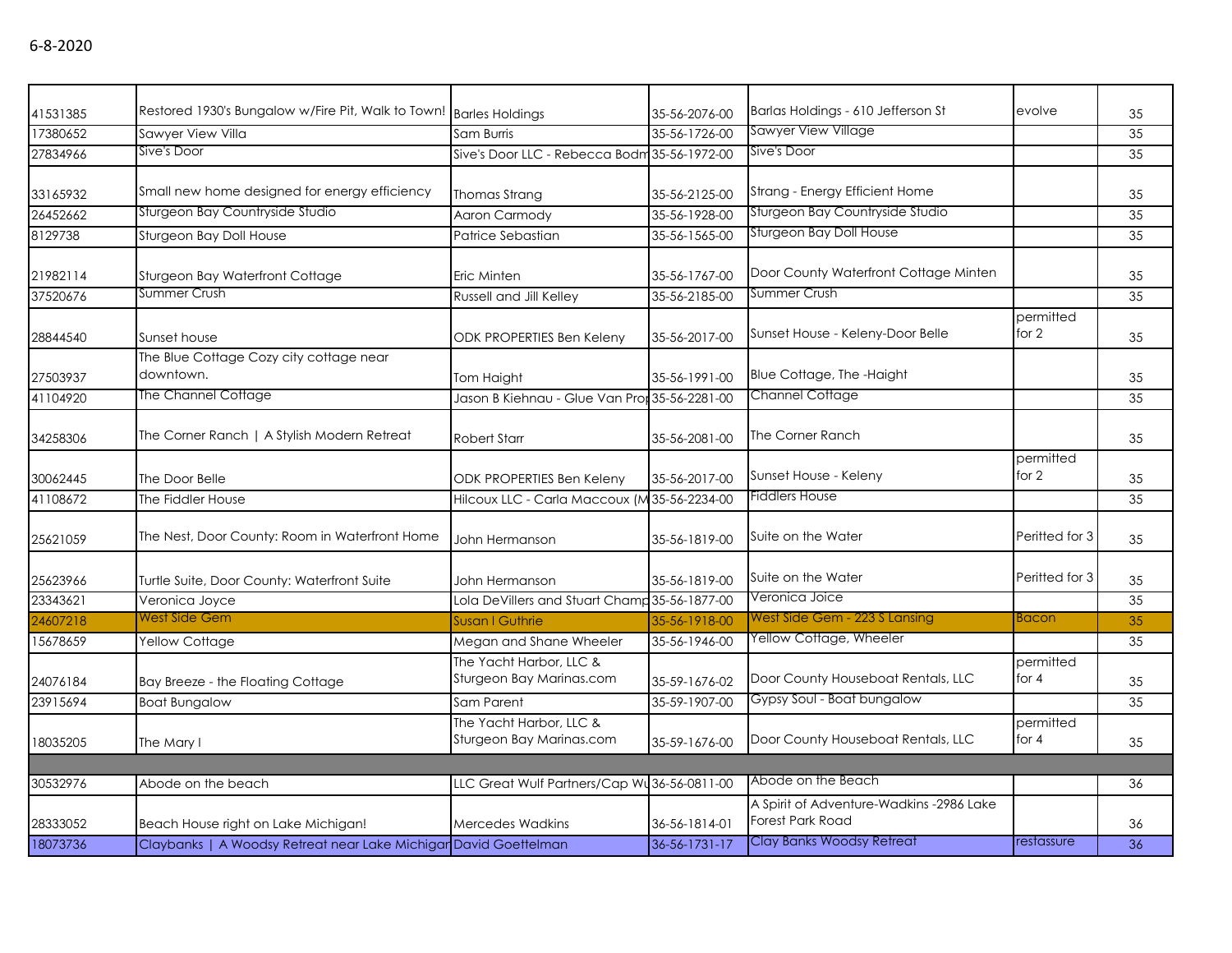| 6-8-2020 |  |
|----------|--|
|----------|--|

| 38794494 | Flagstaff Manor   Waterfront + High Speed Internet Amber and Brian Writt |                            | 36-56-2139-17 | Writt-3446 N Lake Michigan Drive       | restassure           | 36 |
|----------|--------------------------------------------------------------------------|----------------------------|---------------|----------------------------------------|----------------------|----|
| 10283729 | Historic Family Farm                                                     | Tom Mickelson              | 36-56-1579-00 | Historic Family Farm                   |                      | 36 |
| 11699220 | Lake Lane Cottage #2                                                     | Rob Vogel                  | 36-56-0869-00 | Lake Lane Cottages                     | permitted<br>for $3$ | 36 |
| 11700582 | Lake Lane Cottages Camper                                                | Rob Vogel                  | 36-56-0869-00 | Lake Lane Cottages                     | permitted<br>for $3$ | 36 |
| 6253565  | Lake Lane Cottages in Door County #1                                     | Rob Vogel                  | 36-56-0869-00 | Lake Lane Cottages                     | permitted<br>for $3$ | 36 |
| 39687827 | On the Sturgeon Bay Channel with private pond                            | Joe Fittshur               | 36-56-1329-00 | Port Haven                             |                      | 36 |
| 28214581 | Peace of Beach                                                           | Chris Jeanquart            | 36-56-1969-00 | Jeanguart - 3140 Lake Forest Park Road |                      | 36 |
| 41024538 | Port Haven North                                                         | Joe Fittshur               | 36-56-1329-00 | Port Haven                             |                      | 36 |
| 42448932 | PORT HAVEN SOUTH                                                         | Joe Fittshur               | 36-56-1329-00 | Port Haven                             |                      | 36 |
| 40911157 | Port Haven South Unit                                                    | Joe Fittshur               | 36-56-1329-00 | Port Haven                             |                      | 36 |
| 41103357 | The Cedars on Lily Bay                                                   | Philip & Rebecca Roever    | 36-56-2232-06 | The Cedars on Lily Bay                 | dcpm                 | 36 |
| 32846114 | The Chickadee Cottage                                                    | <b>Tyler Lenz</b>          | 36-56-2073-00 | Chickadee Cottage                      |                      | 36 |
| 20123299 | The Clerestory on Lake Michigan                                          | Christopher Mohar          | 36-56-1789-00 | The Clerestory on Lake Michigan        |                      | 36 |
|          |                                                                          |                            |               |                                        |                      |    |
| 34811175 | 2 bedroom Kitchenette With a Private Bathroom                            | Liz Merner                 | 39-50-1736-00 | Countryside Motel & RV Sites           |                      | 39 |
| 1327057  | 3 Bedroom Cottage with a Water View                                      | Mark and Jill Schwarzbauer | 39-56-1320-00 | La Bella Casa Di Mattoni               |                      | 39 |
| 15057147 | Door County Shore Front 2 Bdrm Cabin on 1.2 Acres Pat O'Donnell          |                            | 39-56-1398-00 | Cabin Sun Over Beach                   |                      | 39 |
| 27457684 | Door County Waterfront Cabin New Construction 2 Donn Rozz, Robert Paul   |                            | 39-53-1374-00 | Rozz Little Cemetery                   | permitted<br>for 2   | 39 |
| 17300921 | Family Friendly Cabin On The Bay!                                        | Goffard                    | 39-56-1709-00 | Cabin on the Bay - Goffard             |                      | 39 |
| 35971879 | Fully Furnished Kitchenette 1 Queen Bed                                  | Liz Merner                 | 39-50-1736-00 | Countryside Motel & RV Sites           |                      | 39 |
| 37963767 | Rocky Mountain Room 1 Queen Bed and 1 Twin<br><b>Bed</b>                 | Liz Merner                 | 39-50-1736-00 | Countryside Motel & RV Sites           |                      | 39 |
| 35971676 | Fully Furnished Kitchenette with 2 Queen Beds                            | Liz Merner                 | 39-50-1736-00 | Countryside Motel & RV Sites           |                      | 39 |
| 36638262 | Gracie Room - 1 Queen bed and 1 Twin bed<br>Sleeps 2                     | Liz Merner                 | 39-50-1736-00 | Countryside Motel & RV Sites           |                      | 39 |
| 39081225 | Picturesque Door County Waterfront Cottage!                              | Michael Morrison           | 39-56-2219-00 | The Bayhouse                           |                      | 39 |
| 19285613 | Red Waterfront Cottage in Door County                                    | Donn Rozz, Robert Paul     | 39-53-1374-00 | Rozz Little Cemetery                   |                      | 39 |
| 36637954 | Sally May Room, 2 Queen Beds and Private<br><b>Bathroom</b>              | Liz Merner                 | 39-50-1736-00 | Countryside Motel & RV Sites           |                      | 39 |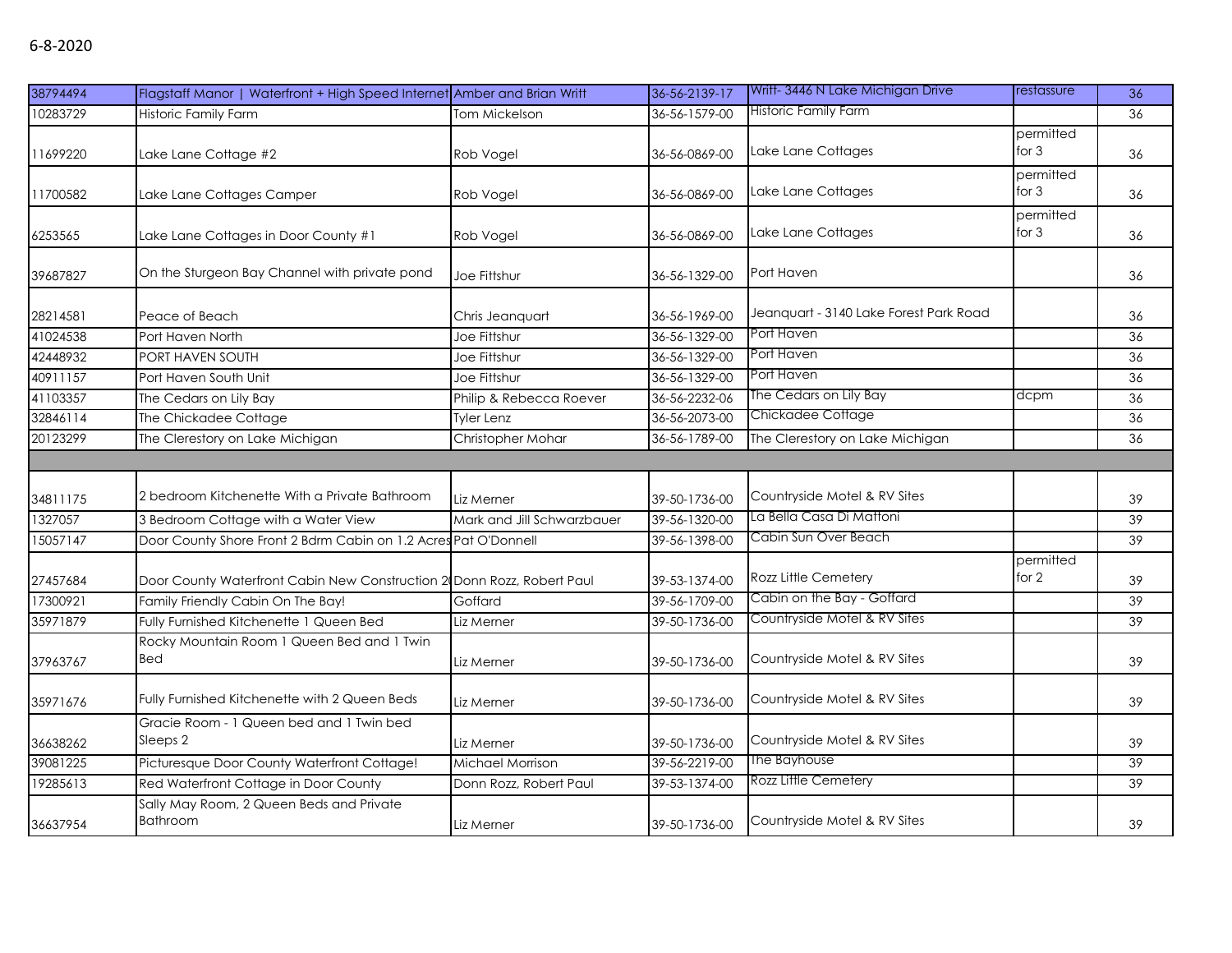| 42609659 | Secluded Door County Getaway with a view                            | John Volkman               | 39-56-2283-00 | The Money Pit                 |           | 39 |
|----------|---------------------------------------------------------------------|----------------------------|---------------|-------------------------------|-----------|----|
|          | Sophie Room - Space For 2 Adults with 2 Queen                       |                            |               |                               |           |    |
| 36602655 | <b>Beds</b>                                                         | Liz Merner                 | 39-50-1736-00 | Countryside Motel & RV Sites  |           | 39 |
| 18833980 | Sunset Cliff Cottage                                                | Jon Hansen                 | 39-56-0860-00 | <b>Sunset Cliff Cottage</b>   |           | 39 |
| 38099184 | The Goble Room 1 Queen Bed and 1 Twin                               | Liz Merner                 | 39-50-1736-00 | Countryside Motel & RV Sites  |           | 39 |
|          |                                                                     |                            |               |                               |           |    |
|          |                                                                     |                            |               |                               |           |    |
| 35934019 | Bay Front - Stunning new construction in S Door Co 315 Breezy Acres |                            | 42-56-2115-07 | 315 Breezy Acres-Maison Rouge |           | 42 |
| 19594834 | Waterfront Door County Cottage                                      | Lisa Soukup                | 42-56-1774-00 | Waterftont Cottage - Soukup   |           | 42 |
|          |                                                                     |                            |               |                               |           |    |
|          |                                                                     |                            |               |                               | permitted |    |
| 14825088 | Charming one bedroom flat at Viking Village                         | Andrew Valentincic         | 46-50-1596-00 | Viking Village                | for $13$  | 46 |
|          |                                                                     |                            |               |                               | permitted |    |
| 15351847 | Cozy and charming studio with kitchen.                              | <b>Andrew Valentincic</b>  | 46-50-1596-00 | Viking Village                | for 13    | 46 |
| 41424793 | Hotel Washington                                                    | Jean Kokes                 | 46-50-1456-00 | Hotel Washington              |           | 46 |
|          |                                                                     |                            |               |                               | permitted |    |
| 33796800 | Remodeled 2 bedroom apartment unit.                                 | Andrew Valentincic         | 46-50-1596-00 | Viking Village                | for $13$  | 46 |
|          |                                                                     |                            |               |                               | permitted |    |
| 11389754 | Washington Island. Charming near town motel roor Andrew Valentincic |                            | 46-50-1596-00 | Viking Village                | for $13$  | 46 |
|          |                                                                     |                            |               |                               |           |    |
| 31445707 | Aunt Ethel's Cozy Island Cottage - close to town!                   | Evelyn and Chad Beneda     | 46-56-2066-00 | Aunty Ethyl's                 |           | 46 |
| 14443055 | <b>Bay Farm Lake Cottage</b>                                        | Kathleen Young             | 46-56-1650-00 | <b>Bay Farm LLC</b>           |           | 46 |
| 41256987 | Beach Bungalow - Two Bedroom & Loff                                 | Eric and Courtney DeJardin | 46-56-2176-00 | DeJardin's Island Cottages    |           | 46 |
| 25811058 | <b>Breezy Beach</b>                                                 | <b>Richard Tobey</b>       | 46-56-1940-00 | <b>Breezy Beach</b>           |           | 46 |
| 27853119 | <b>Buckwild Estate</b>                                              | Dan Jorgenson              | 46-56-1332-00 | <b>Buckwild Farm</b>          |           | 46 |
| 43594167 | Charming, Lakefront Home Off Main Road                              | Melissa Shearer            | 46-56-2305-00 | Shearer - 1895 The Inn Road   |           | 46 |
|          | Coffee Creek Cabins~Biker Cabin~Washington                          |                            |               |                               | permitted |    |
| 13378765 | Island                                                              | Dawn Chier                 | 46-56-0731-00 | Coffee Creek Cabin            | for $2$   | 46 |
|          |                                                                     |                            |               |                               | permitted |    |
| 13156138 | Cute Affordable Cabin on Island - Kayaker Cabin                     | Dawn Chier                 | 46-56-0731-00 | Coffee Creek Cabin            | for 2     | 46 |
|          |                                                                     |                            |               |                               |           |    |
| 25622011 | Folk Tree Farm on Washington Island                                 | Casey Dahl & Shawn Murray  | 46-56-1933-00 | <b>Folk Tree Farm</b>         |           | 46 |
|          | Gull Cottage Waterfront Home on Washington                          |                            |               |                               |           |    |
| 35580755 | Island                                                              | Vern Rubenic               | 46-56-1354-00 | <b>Gull Cottage</b>           |           | 46 |
| 43577436 | Harbor House on the Water                                           | Trudy Schelitzche          | 46-56-0564-00 | Deer Run Shorefront Home      |           | 46 |
| 25616352 | Island View Cottage on Washington Island                            | Edward & Peri Ann Wasie    | 46-56-1909-00 | Island View Cottage - Wasie   |           | 46 |
| 42134533 | Island View House on Washington Island                              | Edward & Peri Ann Wasie    | 46-56-2140-00 | Island View House - Wasie     |           | 46 |
|          |                                                                     |                            |               |                               |           |    |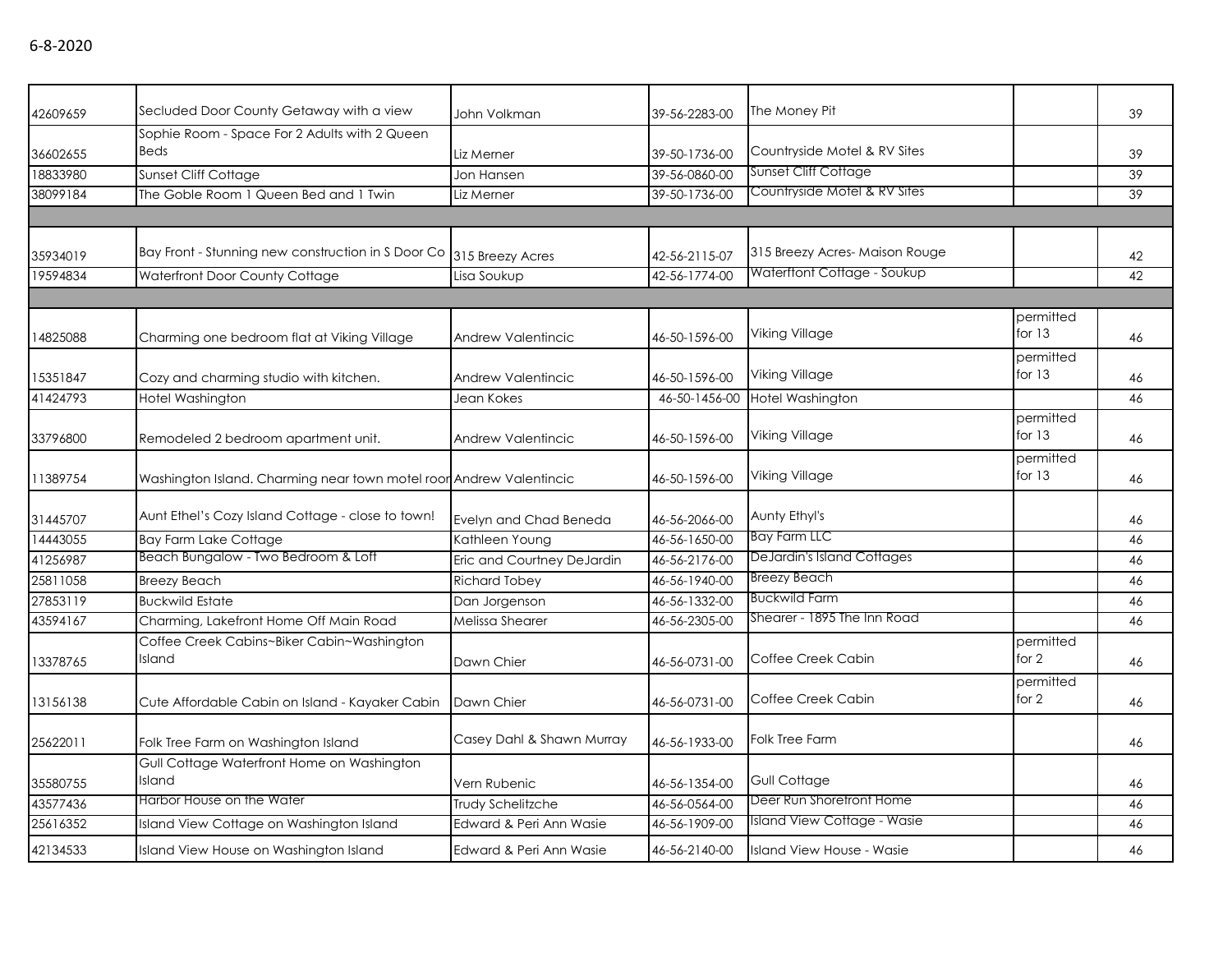| 22717916 | Old Orchard Farm                                       | Deb Sheridan                            | 46-56-1867-00 | Old Orchard Farm                             | 46 |
|----------|--------------------------------------------------------|-----------------------------------------|---------------|----------------------------------------------|----|
| 29857856 | Quiet Island Waterfront Retreat                        | Daniel Wiersum                          | 46-56-2036-00 | Quiet Island Waterfront Retreat              | 46 |
| 43553677 | <b>Rustic Cabin in Door County's Washington Island</b> |                                         |               |                                              | 46 |
| 41257002 | Scandinavian Chalet - One Bedroom & Loft               | Eric and Courtney DeJardin              | 46-56-2176-00 | DeJardin's Island Cottages                   | 46 |
| 41256983 | Sportsman's Retreat - Two Bedroom & Loft               | Eric and Courtney DeJardin              | 46-56-2176-00 | DeJardin's Island Cottages                   | 46 |
| 34836681 | The Birches - Private Home on Washington Island        | Christine Klann                         | 46-56-2131-00 | Klann - 2129 Mc Donald Road                  | 46 |
| 41256994 | The Farmhouse - One Bedroom & Loft                     | Eric and Courtney DeJardin              | 46-56-2176-00 | <b>DeJardin's Island Cottages</b>            | 46 |
| 25488651 | Washington Island Home in the Woods                    | Jeff and Corinn Sevcik                  | 46-56-1891-00 | West Harbor - Sevcik                         | 46 |
| 24117398 | Washington Island home With history and warmth         | Carol Lemon                             | 46-56-1917-00 | Washington Island Historical Home -<br>Lemon | 46 |
| 24807794 | Waterfront Cottage, includes 2 kayaks!                 | Jason & Naomi Burke & Dan<br>Jorgeonson | 46-56-1937-11 | Detroit Harbor Homestead Cottage             | 46 |
| 26269262 | Watermark Inn-Washington Island (Suite B)              | Larry Kilduff                           | 46-56-0584-00 | Watermark Inn                                | 46 |
| 23713057 | Watermark Inn-Washington Island (Suite G)              | Larry Kilduff                           | 46-56-0584-00 | Watermark Inn                                | 46 |
| 35673335 | <b>Hope Floats</b>                                     | Ashley Cote Hogan                       | 46-59-2162-00 | <b>Hope Floats</b>                           | 46 |
| 6541476  | <b>Charming Waterfront Cottage</b>                     | Alex Trueblood                          | 46-56-1411-00 | <b>Trueblood Cottage</b>                     | 46 |

| <b>NOT LOCATED IN DOOR COUNTY</b> |                                                 |                                                                                                 |            |  |  |  |
|-----------------------------------|-------------------------------------------------|-------------------------------------------------------------------------------------------------|------------|--|--|--|
| 36871011                          | The Family Lure                                 | Not Door County Comes up in Door County Search                                                  | Outside DC |  |  |  |
| 21549001                          | Cozy Lakefront Home                             | Not Door County Comes up in Door County Search                                                  | Outside DC |  |  |  |
| 32736987                          | Warm, Inviting 2 bedroom house in Marinette, WI | Not Door County Comes up in Door County Search                                                  | Outside DC |  |  |  |
| 31441773                          |                                                 | 1 bed apartment, lake view next to Lake Michigan Not Door County Comes up in Door County Search | Outside DC |  |  |  |
| 31401357                          |                                                 | Double Queen Beds - Independence Stay of Marin Not Door County Comes up in Door County Search   | Outside DC |  |  |  |
| 1075853                           | Modern, Sunny Getaway Door County!              | Not Door County Comes up in Door County Search                                                  | Outside DC |  |  |  |
| 32284600                          | Private Room with 10' Ceilings & Kitchen        | Not Door County Comes up in Door County Search                                                  | Outside DC |  |  |  |
| 32317062                          | Big Private Room with 10' Ceiling & Pool Table  | Not Door County Comes up in Door County Search                                                  | Outside DC |  |  |  |
| 30106811                          | Nice Studio with 2 Full Beds and Full Kitchen   | Not Door County Comes up in Door County Search                                                  | Outside DC |  |  |  |
| 14266783                          | Cottage on Cedar                                | Not Door County Comes up in Door County Search                                                  | Outside DC |  |  |  |
| 19012043                          | Home Away From Home Northern Wisconsin          | Not Door County Comes up in Door County Search                                                  | Outside DC |  |  |  |
| 19176512                          | Guest House on the Menominee River              | Not Door County Comes up in Door County Search                                                  | Outside DC |  |  |  |
| 20991844                          | <b>Menominee River Vacation Home</b>            | Not Door County Comes up in Door County Search                                                  | Outside DC |  |  |  |
| 21816932                          | Hogans Place 2                                  | Not Door County Comes up in Door County Search                                                  | Outside DC |  |  |  |
| 21816968                          | Hogans Place 1                                  | Not Door County Comes up in Door County Search                                                  | Outside DC |  |  |  |
| 27232787                          | Cute 2 Bedroom Bungalow                         | Not Door County Comes up in Door County Search                                                  | Outside DC |  |  |  |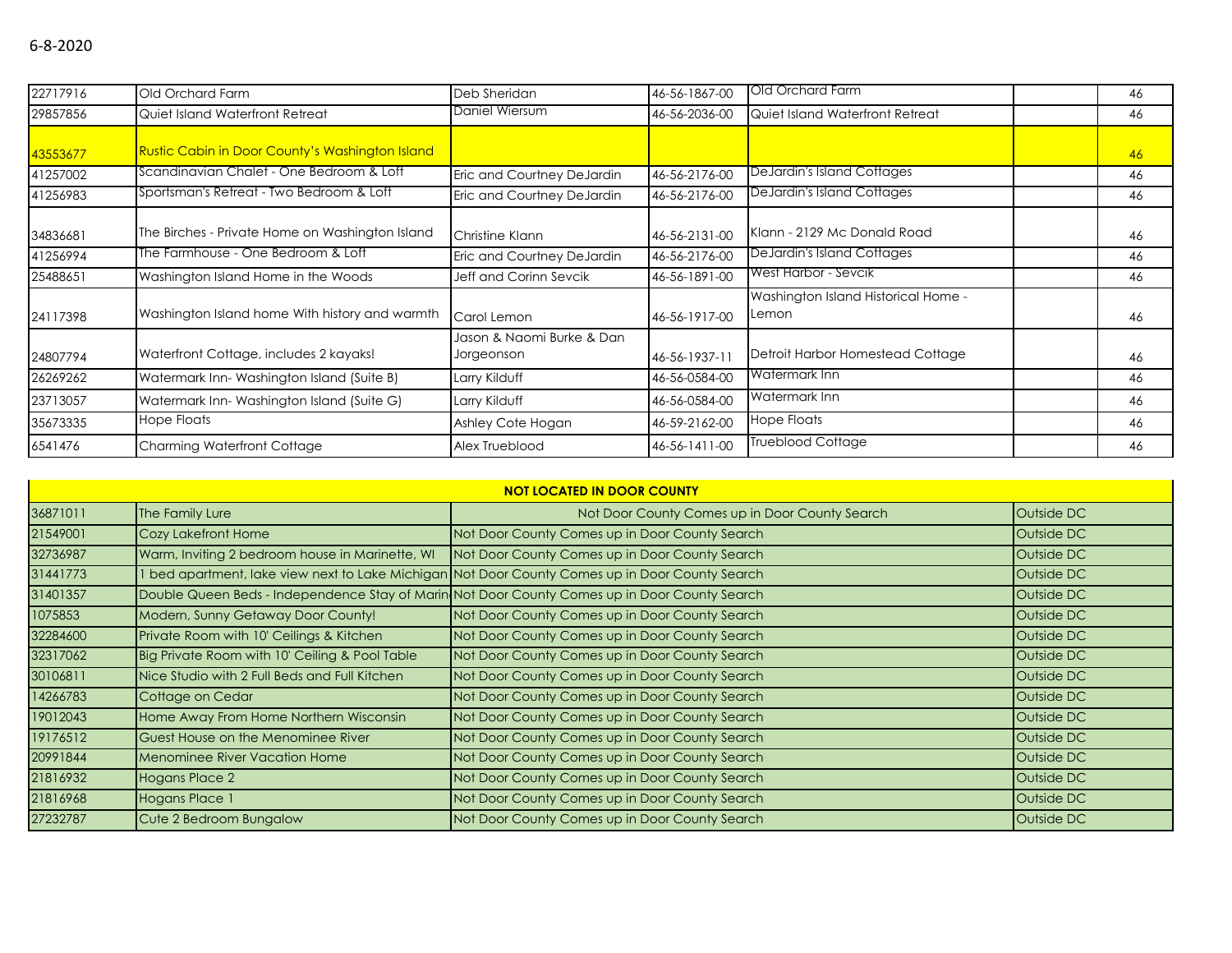|           | King Executive Suite - Independence Stay                                                        |                                                |            |
|-----------|-------------------------------------------------------------------------------------------------|------------------------------------------------|------------|
| 31402597  | Marinette #202                                                                                  | Not Door County Comes up in Door County Search | Outside DC |
| 443694    | Lundgren Tree Farm                                                                              | Not Door County Comes up in Door County Search | Outside DC |
| 33710736  | Winding River Cottages-Pine Cone Cottage                                                        | Not Door County Comes up in Door County Search | Outside DC |
| 33045130  | Winding River Cottages-Evergreen Cottage                                                        | Not Door County Comes up in Door County Search | Outside DC |
| 37321902  | Winding River Cottages-The River House                                                          | Not Door County Comes up in Door County Search | Outside DC |
| 33155244  | Quiet & Cozy upstairs apartment 1 bedroom                                                       | Not Door County Comes up in Door County Search | Outside DC |
| 28734368  | Luxury on the Lake                                                                              | Not Door County Comes up in Door County Search | Outside DC |
| 29841495  | Hogan's Place 3                                                                                 | Not Door County Comes up in Door County Search | Outside DC |
| 31402252  | King Suite Room - Independence Stay of<br>Marinette #205                                        | Not Door County Comes up in Door County Search | Outside DC |
| 27703908  | 2 bedroom duplex in quiet neighborhood                                                          | Not Door County Comes up in Door County Search | Outside DC |
| 30403078  | <b>Bentley's Place</b>                                                                          | Not Door County Comes up in Door County Search | Outside DC |
| 32744370  | Cottage on the Bay                                                                              | Not Door County Comes up in Door County Search | Outside DC |
| 29843132  | <b>Hogans Place 4</b>                                                                           | Not Door County Comes up in Door County Search | Outside DC |
| 35508656  | CEDAR CABIN on the BAY (Lake Michigan--Green B Not Door County Comes up in Door County Search   |                                                | Outside DC |
| 31440292  | Stunning Waterfront! Fully Equipped 1 BR Condo                                                  | Not Door County Comes up in Door County Search | Outside DC |
| 23147359  | Lakefront beauty Algoma condo                                                                   | Not Door County Comes up in Door County Search | Outside DC |
| 17416421  | Gorgeous beach & 5 mi's 2 Door Cty.                                                             | Not Door County Comes up in Door County Search | Outside DC |
| 32941122  | Buck's Harbor LLC in Algoma, WI                                                                 | Not Door County Comes up in Door County Search | Outside DC |
| 36077426  | Country Farmhouse living                                                                        | Not Door County Comes up in Door County Search | Outside DC |
| 15203485  | <b>Minutes from Door County</b>                                                                 | Not Door County Comes up in Door County Search | Outside DC |
| 11893626  | Lake Michigan Sunrise view, close to Door County                                                | Not Door County Comes up in Door County Search | Outside DC |
| 29252930  | Lake Michagan Living                                                                            | Not Door County Comes up in Door County Search | Outside DC |
| 29779882  | 3 bed apartment next to Lake Michigan loading doNot Door County Comes up in Door County Search  |                                                | Outside DC |
| 29780152  | 2 bed apartment, lake view next to Lake Michigan Not Door County Comes up in Door County Search |                                                | Outside DC |
| 31402434  | BR Suite - Independence Stay of Marinete                                                        | Not Door County Comes up in Door County Search | Outside DC |
| 26424111  | Waterfront Inn Sail & Stay                                                                      | Not Door County Comes up in Door County Search | Outside DC |
| 3010681   | Nice Studio with 2 Full Beds and Full Kitchen                                                   | Not Door County Comes up in Door County Search | Outside DC |
| 20411213  | <b>Paradise View</b>                                                                            | Not Door County Comes up in Door County Search | Outside DC |
| 30106940  | 2-Bedroom Apt next to Lake Michigan Loading DodNot Door County Comes up in Door County Search   |                                                | Outside DC |
| 14648642  | Upper Peninsula MI Retreat                                                                      | Not Door County Comes up in Door County Search | Outside DC |
| 18506853  | Downtown Menominee House                                                                        | Not Door County Comes up in Door County Search | Outside DC |
| 32837226  | Downstairs apartment on private lake                                                            | Not Door County Comes up in Door County Search | Outside DC |
| 38894590? | Shug Lake View Condo @ The Shores                                                               | Not Door County Comes up in Door County Search | Outside DC |
| 37351248  | Camp Bayshore                                                                                   | Not Door County Comes up in Door County Search | Outside DC |
| 35126526  | King Suite Room Independence Stay RM 105                                                        | Not Door County Comes up in Door County Search | Outside DC |
| 35127290  | King Executive Suite Independence Stay RM 214                                                   | Not Door County Comes up in Door County Search | Outside DC |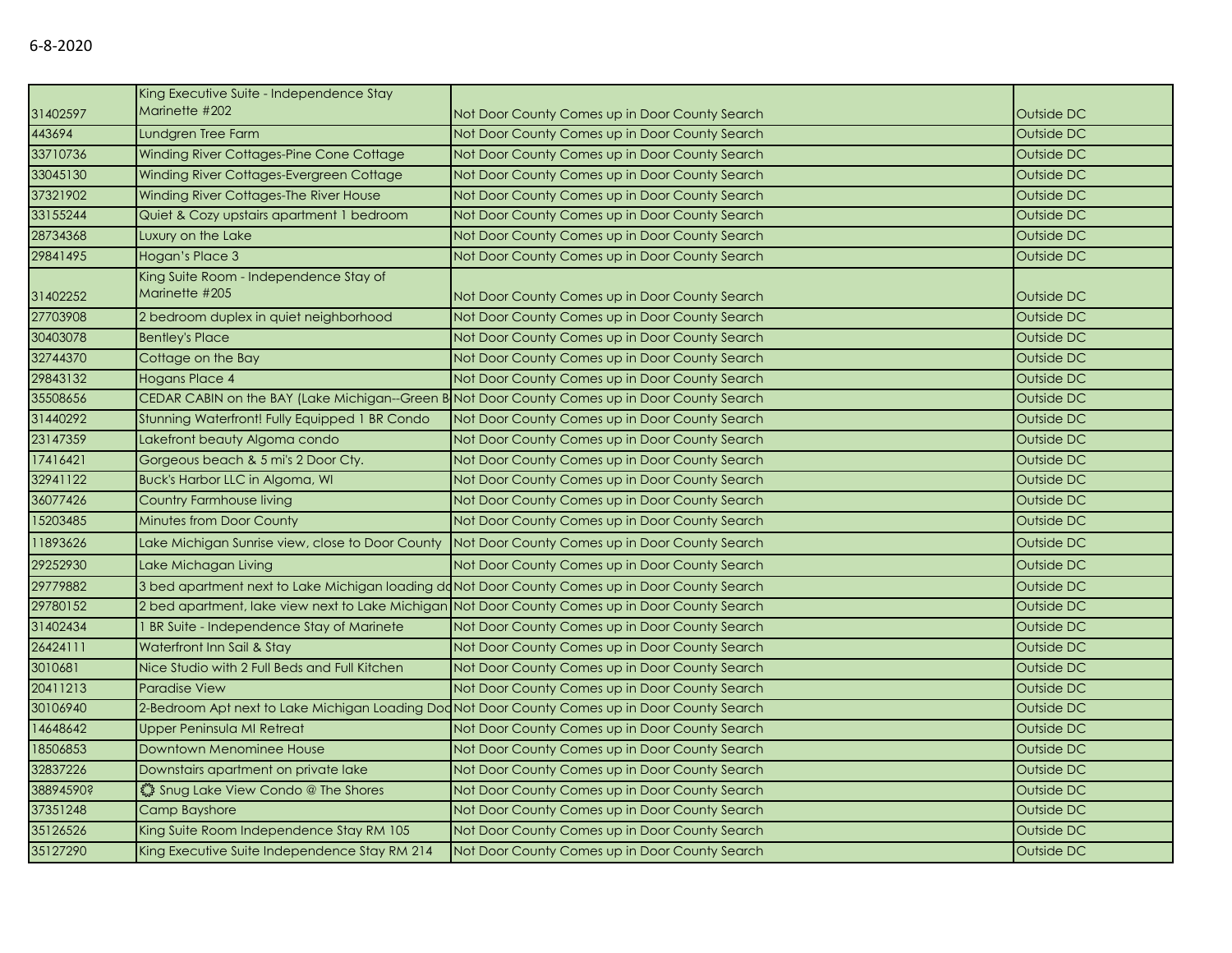| 35128224 | King Suite Room Independence Stay RM 212                                                     | Not Door County Comes up in Door County Search                                                 | Outside DC |
|----------|----------------------------------------------------------------------------------------------|------------------------------------------------------------------------------------------------|------------|
| 35127762 | King Suite Room Independence Stay RM 106                                                     | Not Door County Comes up in Door County Search                                                 | Outside DC |
| 35127837 | King Suite Room Independence Stay RM 110                                                     | Not Door County Comes up in Door County Search                                                 | Outside DC |
| 35128142 | King Suite Room Independence Stay RM 207                                                     | Not Door County Comes up in Door County Search                                                 | Outside DC |
| 35128088 | King Suite Room Independence Stay RM 206                                                     | Not Door County Comes up in Door County Search                                                 | Outside DC |
| 35128179 | King Suite Room Independence Stay RM 209                                                     | Not Door County Comes up in Door County Search                                                 | Outside DC |
| 35124944 |                                                                                              | BR Suite - Independence Stay of Marinette RM 11 Not Door County Comes up in Door County Search | Outside DC |
| 35125797 |                                                                                              | BR Suite - Independence Stay of Marinette Rm 21 Not Door County Comes up in Door County Search | Outside DC |
| 35128045 | King Suite Room Independence Stay RM 203                                                     | Not Door County Comes up in Door County Search                                                 | Outside DC |
| 35125614 |                                                                                              | BR Suite - Independence Stay of Marinette RM 20 Not Door County Comes up in Door County Search | Outside DC |
| 35125719 |                                                                                              | BR Suite - Independence Stay of Marinette RM 21 Not Door County Comes up in Door County Search | Outside DC |
| 35126045 | Double Queen Suite Independent Stay RM 112                                                   | Not Door County Comes up in Door County Search                                                 | Outside DC |
| 35129637 | Double Queen Suite Independence Stay RM 104 H(Not Door County Comes up in Door County Search |                                                                                                | Outside DC |
| 35126116 | Double Queen Suite Independence Stay RM 108                                                  | Not Door County Comes up in Door County Search                                                 | Outside DC |
| 35127236 | King Executive Suite Independence Stay RM 210                                                | Not Door County Comes up in Door County Search                                                 | Outside DC |
| 35126630 | King Executive Suite Independence Stay RM 208                                                | Not Door County Comes up in Door County Search                                                 | Outside DC |
| 35127711 | King Suite Room Independence Stay RM 103                                                     | Not Door County Comes up in Door County Search                                                 | Outside DC |
| 35126576 | King Executive Suite Independence Stay RM 204                                                | Not Door County Comes up in Door County Search                                                 | Outside DC |
| 35127334 | King Executive Suite Independence Stay RM 216                                                | Not Door County Comes up in Door County Search                                                 | Outside DC |
| 35129476 | King Suite Room Independence Stay RM 102 HC                                                  | Not Door County Comes up in Door County Search                                                 | Outside DC |
| 39154811 | <b>Historic Menominee District</b>                                                           | Not Door County Comes up in Door County Search                                                 | Outside DC |
| 43704843 | Queen Room Portofino                                                                         | Not Door County Comes up in Door County Search                                                 | Outside DC |
| 43704837 | Double Room Desert Sand                                                                      | Not Door County Comes up in Door County Search                                                 | Outside DC |

| <b>MUNI</b>    |                       | 2/5/2020 | 3/12/2020 | 4/1/2020       | 5/8/2020 | 6/8/2020 |
|----------------|-----------------------|----------|-----------|----------------|----------|----------|
| 2              | <b>Baileys Harbor</b> | 72       | 73        | 77             | 78       | 79       |
| $\overline{4}$ | <b>Brussels</b>       |          |           |                |          |          |
| $\circ$        | Clay Banks            |          |           |                |          |          |
| 8              | Town of Egg Harbor    | 56       | 58        | 58             | 56       | 59       |
| 9              | Village of Egg Harbor | 28       | 31        | 3 <sup>1</sup> | 31       | 29       |
| 11             | Ephraim               | 47       | 49        | 50             | 49       | 49       |
| 12             | Gibraltar             | 91       | 96        | 96             | 95       | 91       |
| 14             | Town of Forestville   |          |           |                |          |          |
| 15             | Town of Jacksonport   | 13       | l 4l      | 14             | 14       | 14       |
| 27             | Nasewaupee            | ∠ ।      | 22        | 22             | 23       | ∠ ا      |
| 32             | Liberty Grove         | 74       | 74        | 74.            | 68       | 64       |
| 33             | Sevastopol            | 29       | 29        | 29             | 30       | 31       |
| 34             | Sister Bay            | 35       | 38        | 38             | 41       | 38       |